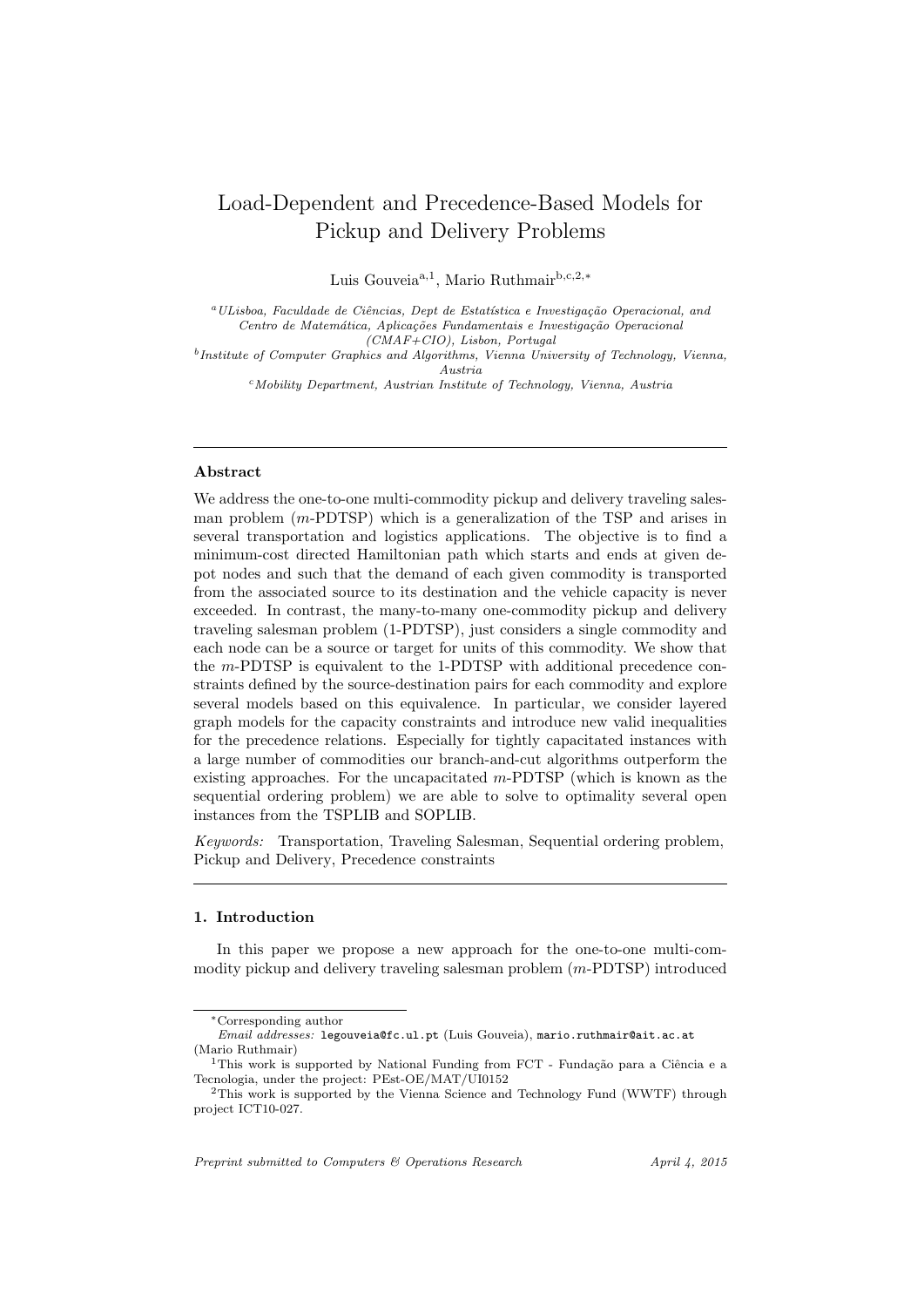by Hernández-Pérez  $&$  Salazar-González (2009). The problem arises in several transportation and logistics applications. The m-PDTSP generalizes the well known travelling salesman problem (TSP) as well as two other variants which in turn also generalize the TSP. To better contextualize the m-PDTSP we will start by introducing briefly the other three variants, pointing out relations between the four problems as well as stating one of the main results of this paper.

We first consider the TSP (Lawler et al., 1985), or more precisely the asymmetric version since all the problems discussed here are defined in a directed graph  $G = (V, A)$ . For each arc  $(i, j) \in A$ , a travel distance (or cost)  $c_{ij}$  of going from  $i$  to  $j$  is given. The objective is to find a minimum cost Hamiltonian tour. Many formulations have been presented for this problem (see, for instance Roberti & Toth  $(2012)$ , as probably the latest such reference) and we also refer the reader to the well known formulation by Dantzig et al. (1954) (DFJ) that will be stated in Section 3 as a subformulation for all the formulations presented and discussed in this paper.

The first generalization we consider is the precedence constrained TSP (PC-TSP) where a set K of pairs of nodes  $(s_k, d_k)$ ,  $\forall k \in K$ , is given as an input of the problem. In this variant we consider a special node, node 0 as a depot and where the tour starts and ends. As before, the objective is to find a minimum cost Hamiltonian circuit, but now we have the additional constraint that for each  $k \in K$ , node  $s_k$  must precede node  $d_k$  in the tour. We refer the reader to the papers by Balas et al. (1995), Ascheuer et al. (2000), and Gouveia & Pesneau (2006). Cut-like inequalities specific for the precedence case and generalizing the well known cut inequalities that arise in the DFJ formulation, have been proposed in the first paper. These sets of constraints will be referred to in Section 4. We also observe that this problem is often defined as searching for a minimum cost Hamiltonian path between a source node 0 and destination node  $n + 1$ . The two variants are obviously equivalent. Also, the PCTSP is known as the sequential ordering problem (SOP). From now on, we will keep the Hamiltonian path alternative for describing the subsequent variants including the problem studied in this paper.

A second variant of the TSP is the so-called many-to-many one-commodity pickup and delivery traveling salesman problem (1-PDTSP) and has been introduced by Hernández-Pérez  $&$  Salazar-González (2003). In this problem and as stated before, we consider a node set V with a start and end depot 0 and  $n+1$ , respectively, and the set of customers  $V_c = \{1, ..., n\}$ . We also consider a vehicle of capacity Q and a single commodity, and each node can be a source or target for units of this commodity. Values  $\rho_i, \forall j \in V$ , represent the customer demands: Nodes with  $\rho_i > 0$  and  $\rho_i < 0$  are denoted pickup and delivery customers, respectively. Nodes with  $\rho_j = 0$  also need to be visited without changing the vehicle load. Again, we want to find a Hamiltonian path from 0 to  $n+1$  satisfying all customer demands and the given vehicle capacity Q. It is  $\mathcal{NP}$ -hard to find a feasible solution for the 1-PDTSP as shown by Hernández-Pérez  $\&$ Salazar-González (2003). The papers by Hernández-Pérez & Salazar-González (2004, 2007) present several models and valid inequalities for the 1-PDTSP and branch-and-cut algorithms to solve it. One of these models will be reviewed in Section 4. Clearly, if one ignores the vehicle capacity, the 1-PDTSP reduces to the TSP.

So far, we have described two variants that generalize the TSP. As mentioned before, in this paper we study a new approach for the  $m$ -PDTSP. This problem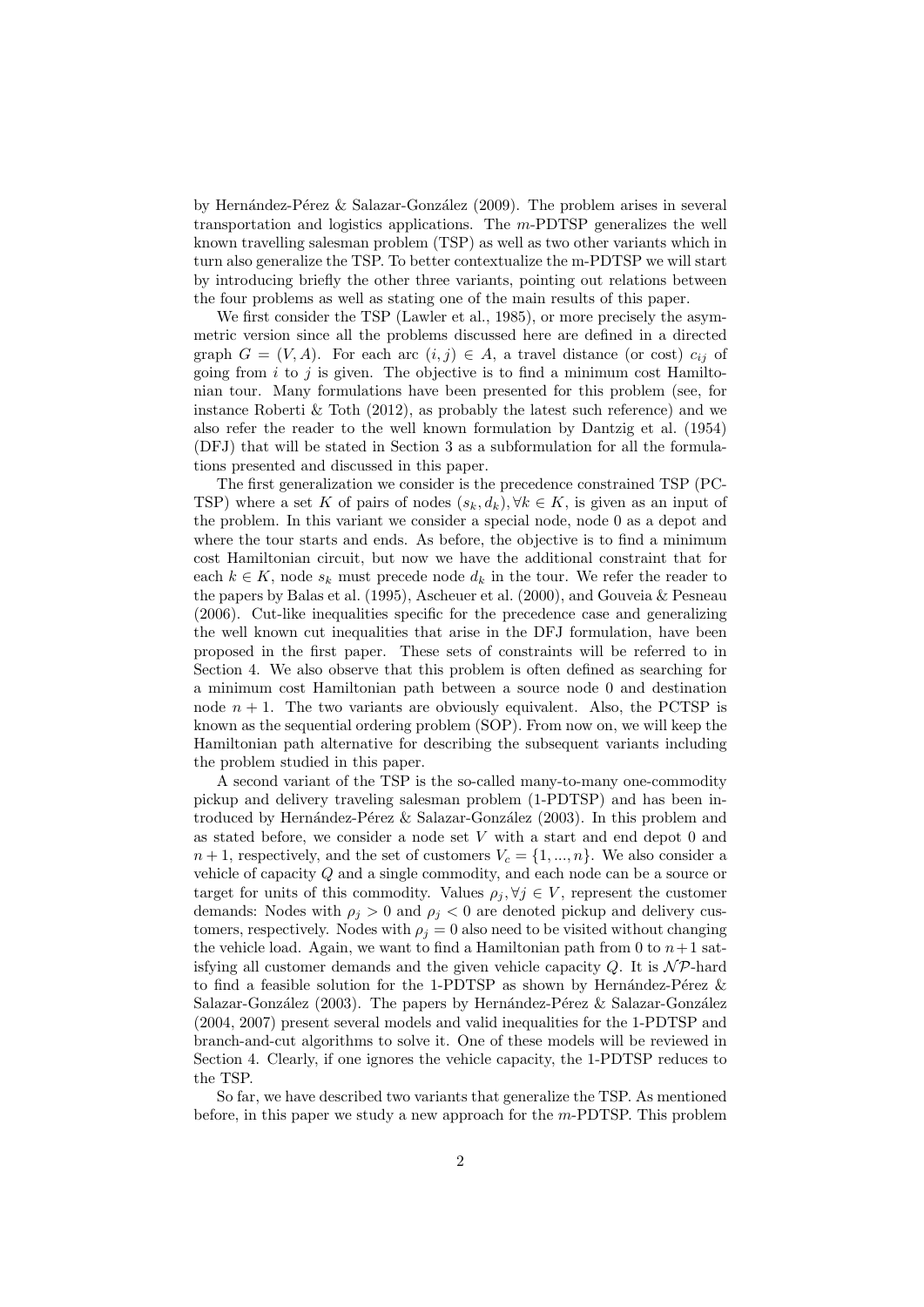can also be viewed as a generalization of the SOP and the 1-PDTSP.

In the m-PDTSP there are m commodities  $K = \{1, ..., m\}$ , each  $k \in K$ associated with a demand  $q_k$ , a source  $s_k \in V \setminus \{n+1\}$ , and a destination  $d_k \in V \setminus \{0\}$ . We assume  $s_k \neq d_k$  and  $q_k > 0$ . A customer j can be the source of several commodities and the destination of other commodities. As in the 1- PDTSP we also consider a vehicle capacity  $Q > 0$ . We assume that  $q_k \leq Q$  for all  $k \in K$ . The objective is to find a minimum cost Hamiltonian path between nodes 0 and  $n + 1$ , such that i) for each commodity  $k \in K$  source  $s_k$  is visited before destination  $d_k$ , ii)  $q_k$  units are transported from  $s_k$  to  $d_k$ , and iii) the vehicle capacity is an upper bound of the vehicle load for each arc on the path from 0 to  $n + 1$ .

As pointed out by Hernández-Pérez & Salazar-González (2009) the  $m$ -PD-TSP generalizes the 1-PDTSP. We simply aggregate the different flows into a single one. The customer demands of the equivalent 1-PDTSP are defined by the load changes when the vehicle visits a customer in the m-PDTSP. Again, and as also pointed out in Hernández-Pérez  $&$  Salazar-González (2009), if one ignores the vehicle capacity in the m-PDTSP, one obtains the SOP since the precedence between source and destination for each commodity must be maintained.

The  $m$ -PDTSP is  $\mathcal{NP}$ -hard since it generalizes all the variants described here which are also known to be  $N\mathcal{P}$ -hard. Hernández-Pérez & Salazar-González (2009) present two solution approaches, both based on Benders decomposition of a path and a multi-commodity flow model, respectively. The multi-commodity flow model will be revisited in Section 3. Their branch-and-cut algorithms are based on models in the natural variable space, i.e., only use binary variables for arcs A. These approaches usually achieve excellent results in terms of solution runtime for loosely-constrained problem instances, i.e., when only a few commodities have to be considered or the given vehicle capacity is large in relation to the demands. In these cases only a few violated inequalities have to be added within the cutting plane phase. Additionally, the reduced size of the initial model makes it possible to quickly solve the corresponding linear programming (LP) relaxation. However, when considering problem instances with many commodities and/or a tight vehicle capacity several weaknesses of these approaches show up, namely that the basic model provides only a quite weak LP relaxation value leading to a large number of branch-and-bound nodes and making it necessary to add many violated inequalities. Rodríguez-Martín & Salazar-González (2012) also propose several heuristic approaches for the m-PDTSP to obtain high-quality solutions for larger instances for which exact approaches cannot obtain satisfying results within reasonable time. They present a simple nearest neighbor heuristic to construct a solution followed by an improvement phase based on 2-opt, 3-opt, and restricted mixed integer programming neighborhood structures. We conclude this literature review by pointing to the overview on further pickup and delivery problems given in Berbeglia et al. (2007).

The models in this paper are mostly based on a new result stating that the m-PDTSP is equivalent to the 1-PDTSP with additional precedence constraints defined by the origin-destination pairs for each commodity. That is, in a loose sense the m-PDTSP combines together the two previous variants. The advantage of using this relation to model the  $m$ -PDTSP is that we are able to model the capacity constraints just by considering a single commodity and this helps considerably in running times. The precedence relations are ensured separately by adding valid inequalities from the SOP, see Balas et al. (1995) and Ascheuer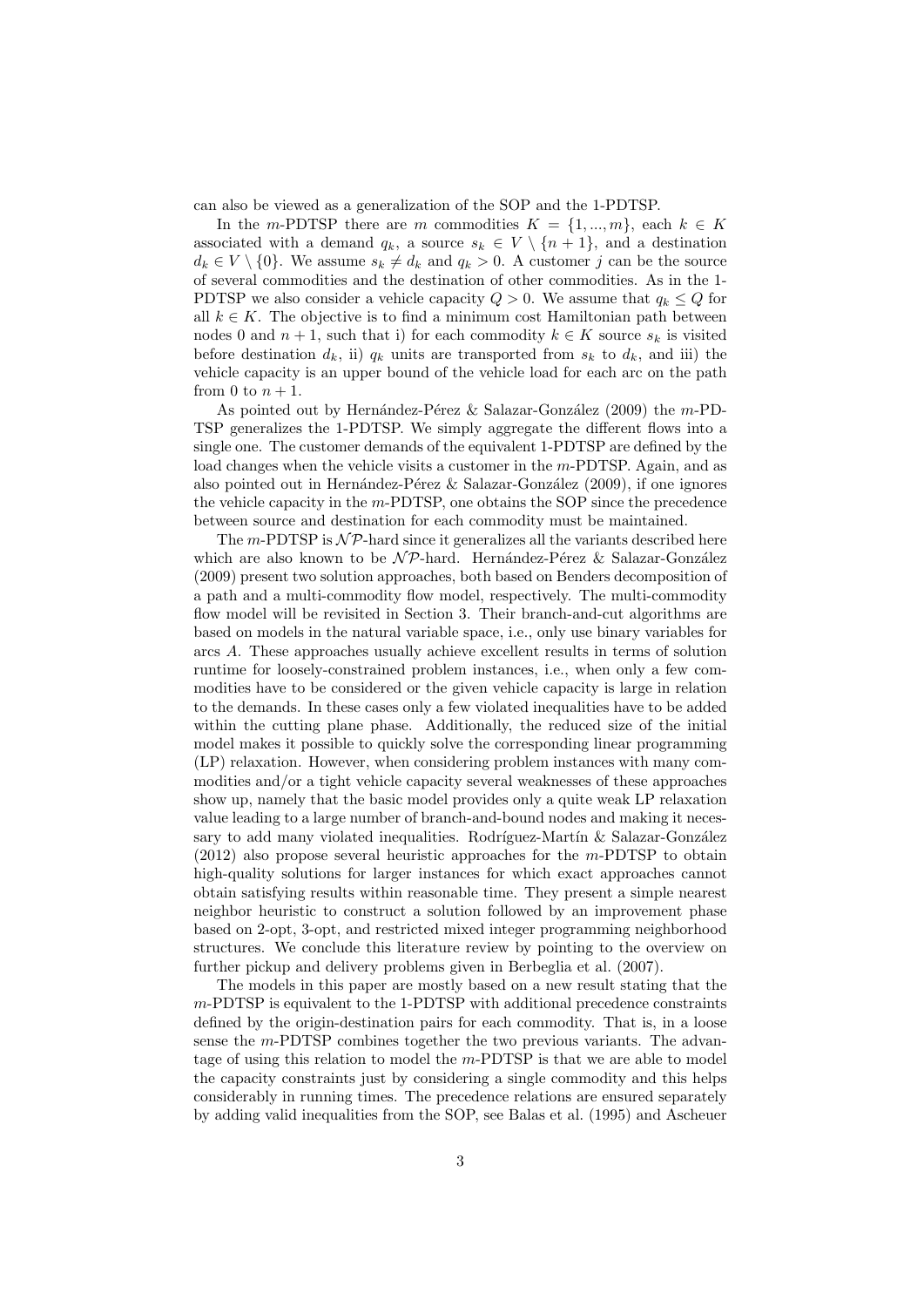et al. (2000). We also introduce new inequalities based on sequences and logical implications of precedence relations which are able to further close the LP gaps, especially for instances with a large number of precedence constraints.

Also, we present alternative ways to model the capacity constraints based on load-dependent layered graphs which improve the LP bounds for tight capacities. In particular we consider a formulation based on a 3-dimensional layered graph that combines position and load together and leads to tighter bounds at the cost of a larger sized model.

Our branch-and-cut algorithm to solve the  $m$ -PDTSP consists of several preprocessing methods, primal heuristics, and separation routines for the SOP inequalities. Especially for tightly capacitated instances with a large number of commodities we are able to outperform the approaches by Hernández-Pérez  $\&$ Salazar-González (2009). In our experiments, we also consider the uncapacitated variant of the m-PDTSP, i.e., the SOP. Here, an adapted variant of our branchand-cut algorithm is able to solve to optimality several open instances from the TSPLIB and SOPLIB.

The remainder of the article is structured as follows: In Section 2 we present reduction and preprocessing techniques for the m-PDTSP, Section 3 revises existing models, Section 4 discusses the transformation to a single-commodity problem, Section 5 introduces layered graph models for the capacity constraints, Section 6 describes our branch-and-cut algorithms, Section 7 shows experimental results, and Section 8 concludes the paper.

#### 2. Preprocessing

In this section we discuss some problem reductions and relevant problem properties which will be used to reduce and strengthen the models discussed in this paper. Additionally, these tests and properties may lead to an early detection of infeasibility of an instance.

#### 2.1. Commodities

A commodity  $k \in K$  is called transitive if there exist commodities  $k_1, k_2 \in$  $K \setminus \{k\}$  with  $s_{k_1} = s_k, d_{k_1} = s_{k_2}, d_{k_2} = d_k$ . It can be easily seen that the set of feasible solutions is not modified if a transitive commodity is removed from set K and the demands of the corresponding commodities  $k_1$  and  $k_2$  are appropriately modified, i.e.,  $q'_{k_1} = q_{k_1} + q_k$  and  $q'_{k_2} = q_{k_2} + q_k$ . We perform this reduction step for all transitive commodities.

## 2.2. Precedence Relations

The source-destination pairs  $(s_k, d_k)$ ,  $\forall k \in K$ , induce an acyclic precedence graph  $P = (V, R)$  with R being the transitive closure of  $R' = \{(s_k, d_k) : k \in$  $K$  ∪ {(0, i) : i ∈ V \ {0}} ∪ {(i, n + 1) : i ∈ V \ {n + 1}}. Clearly, arc (j, i) ∈ A can be removed from the original graph G if  $(i, j) \in R$  since it cannot appear in any feasible solution. Additionally, arc  $(i, j) \in A$  can be removed if  $(i, j) \in R$ is transitive, i.e., for some  $k \in V, (i, k), (k, j) \in R$  (cf. Balas et al., 1995). Let  $R \subseteq R$  be the subset of non-transitive precedence relations.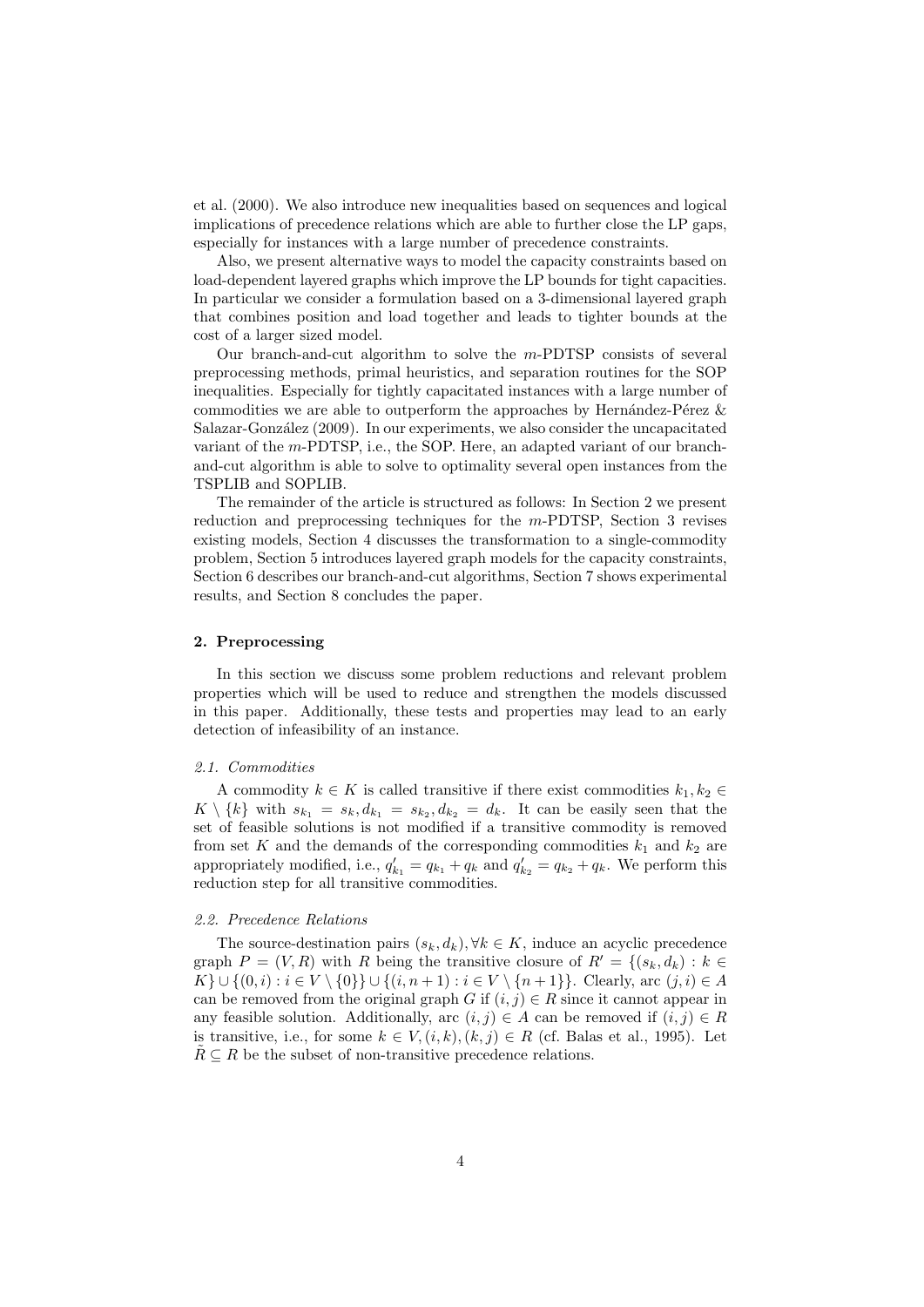#### 2.3. Vehicle Load Bounds

For each node  $j \in V$  we define net demands  $\rho_j := \sum_{k:j=s_k} q_k - \sum_{k:j=d_k} q_k$ , representing the load change of the vehicle when visiting node  $j \in V$ . For each arc  $(i, j) \in A$  we compute lower and upper bounds  $l_{ij}$  and  $u_{ij}$  on the vehicle load, respectively. The load on arcs going out of and coming in to the depot is fixed and defined by the commodities starting or ending in the depot, i.e.,  $l_{0i} = u_{0i} =$  $\sum_{k \in K, s_k = 0} q_k, \forall (0, i) \in A$ , and  $l_{i, n+1} = u_{i, n+1} = \sum_{k \in K, d_k = n+1} q_k, \forall (i, n+1) \in A$ A. This situation is different from the 1-PDTSP where the initial vehicle load cannot be derived a priori since it depends on the visiting sequence. To calculate the load bounds for all other arcs  $(i, j) \in A, i \neq 0, j \neq n + 1$ , we use some ideas from Hernández-Pérez & Salazar-González (2009) and extend them in the following way. For each commodity  $k \in K$  we define the set of nodes  $V_k^{\text{in}} \subseteq V$  which have to be on the path from  $s_k$  to  $d_k$  in any feasible solution. Set  $V_k^{\text{out}} \subset V$  includes nodes which cannot be on the path from  $s_k$  to  $d_k$  in any feasible solution:

$$
V_k^{\text{in}} := \{ i \in V : i = s_k \lor i = d_k \lor (s_k, i), (i, d_k) \in R \}
$$
  

$$
V_k^{\text{out}} := \{ i \in V : (i, s_k) \in R \lor (d_k, i) \in R \}
$$

Similarly, we define set  $A_k^{\text{in}}$  consisting of arcs  $(i, j)$  which – if used in a solution – have to be on the path from  $s_k$  to  $d_k$ . Set  $A_k^{\text{out}}$  includes arcs  $(i, j)$  which – if used in a solution – cannot be on the path from  $s_k$  to  $d_k$ :

$$
A_k^{\text{in}} := \{(i,j) \in A : i \in V_k^{\text{in}} \setminus \{d_k\} \vee j \in V_k^{\text{in}} \setminus \{s_k\} \vee (s_k, i), (j, d_k) \in R\}
$$
  

$$
A_k^{\text{out}} := \{(i,j) \in A : i = d_k \vee j = s_k \vee i \in V_k^{\text{out}} \vee j \in V_k^{\text{out}}\}
$$

Then, lower and upper load bounds for the flows in the arcs can be defined as follows:

$$
l_{ij} = \sum_{k:(i,j)\in A_k^{\text{in}}} q_k, \qquad u_{ij} = \min\{Q - \max\{0, -\rho_i, \rho_j\}, \sum_{k:(i,j)\notin A_k^{\text{out}}} q_k\}
$$

To further strengthen the load bounds we consider all feasible paths  $P_{hijk}$  of length three and update the bounds in the following way:

$$
l_{ij} = \min_{P_{hijk}} \max\{l_{hi} + \rho_i, l_{ij}, l_{jk} - \rho_j\}, \quad u_{ij} = \max_{P_{hijk}} \min\{u_{hi} + \rho_i, u_{ij}, u_{jk} - \rho_j\}
$$

These bounds are used for tightening the models presented in this article.

Furthermore, for each arc  $(i, j) \in A$  we define sets  $A_{ij}^-$  and  $A_{ij}^+$  of all feasible preceding and succeeding arcs, respectively:

$$
A_{ij}^- := \{(k, i) \in A : k \neq j, (j, k) \notin R, (k, l) \notin R \text{ for some } l \neq i \text{ with } (l, j) \in R\}
$$
  

$$
A_{ij}^+ := \{(j, k) \in A : k \neq i, (k, i) \notin R, (l, k) \notin R \text{ for some } l \neq j \text{ with } (i, l) \in R\}
$$

Then, for each arc  $(i, j) \in A$ ,  $i \neq 0$ ,  $j \neq n+1$ , we define lower and upper bounds  $l_{ij}^-$  and  $u_{ij}^-$ , respectively, on the vehicle load coming into node i and bounds  $l_{ij}^+$ and  $u_{ij}^+$  on the load going out of node j, assuming that arc  $(i, j)$  is traversed, as follows:

$$
l_{ij}^{-} = \sum_{k:A_{ij}^{-} \subseteq A_k^{\text{in}} \vee (i \neq s_k \wedge (i,j) \in A_k^{\text{in}})} q_k, \qquad u_{ij}^{-} = \min\{u_{ij} - \rho_i, \max_{(k,i) \in A} u_{ki}\}
$$
  

$$
l_{ij}^{+} = \sum_{k:A_{ij}^{+} \subseteq A_k^{\text{in}} \vee (j \neq d_k \wedge (i,j) \in A_k^{\text{in}})} q_k, \qquad u_{ij}^{+} = \min\{u_{ij} + \rho_j, \max_{(j,k) \in A} u_{jk}\}
$$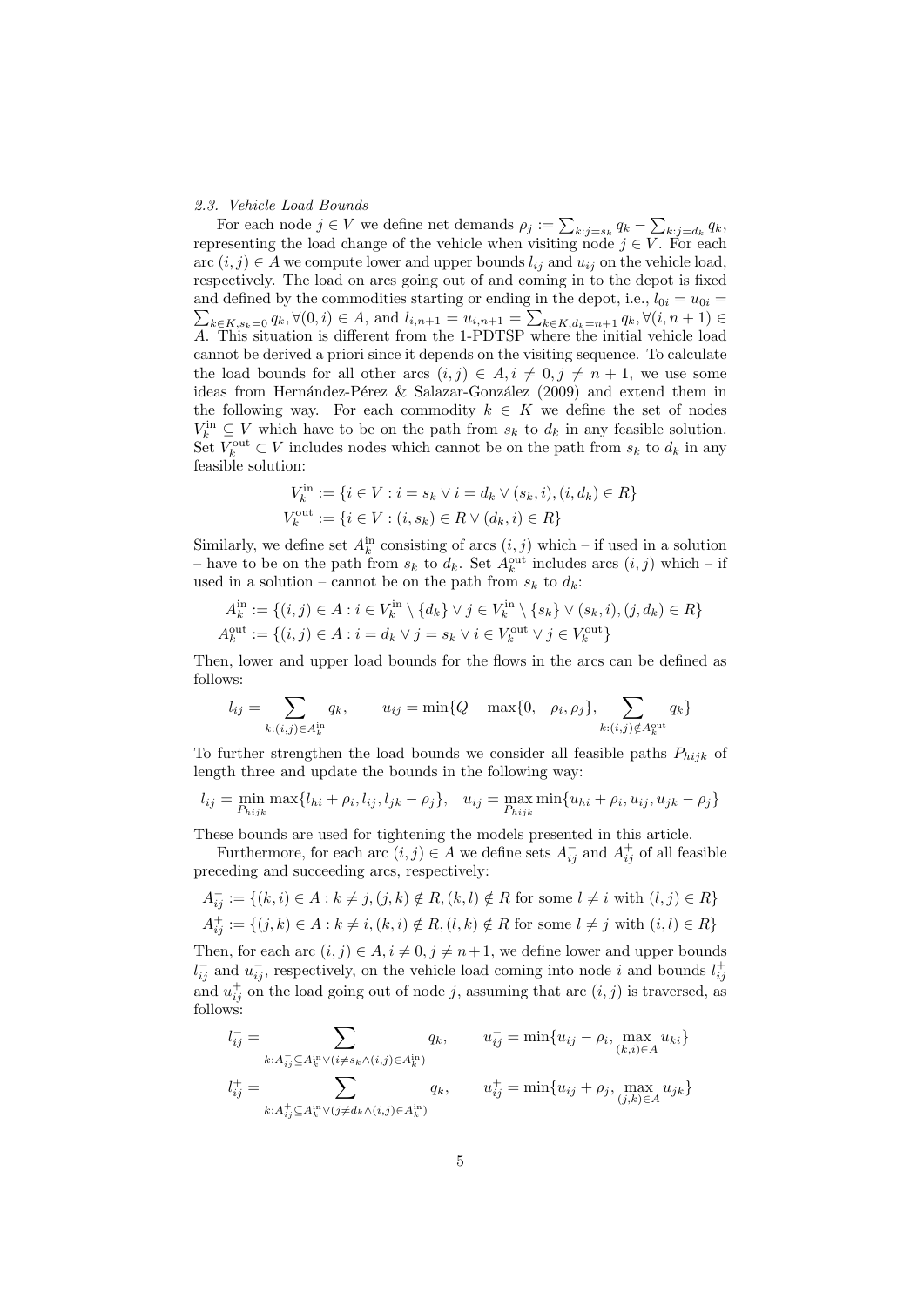Arcs  $(i, j) \in A$  can be removed if  $l_{ij} > u_{ij}$  or  $l_{ij}^- > u_{ij}^-$  or  $l_{ij}^+ > u_{ij}^+$ . These preprocessing steps may help to decide in an early stage of the solution process whether a particular problem instance is infeasible or unconstrained with respect to a given vehicle capacity Q.

## 3. Multi-Commodity Flow Model for m-PDTSP (Hernández-Pérez  $&$  Salazar-González, 2009)

Before describing the models we introduce some notation: The set of arcs going out of some set  $S \subset V$  is denoted by  $\delta^+(S) := \{(i,j) \in A : i \in S, j \notin S\}.$ Similarly, we use  $\delta^{-}(S) := \{(i, j) \in A : i \notin S, j \in S\}$  for the set of arcs coming into set S. If  $S = \{i\}$  we simply write  $\delta^+(i)$  and  $\delta^-(i)$ , respectively. Furthermore, for a set of arcs  $A' \subseteq A$  we write  $v(A') := \sum_{(i,j) \in A'} v_{ij}$  to denote the sum of variables v associated to arcs A'. We write  $v(S) := \sum_{(i,j) \in A, i,j \in S} v_{ij}$ for the sum of variables of arcs within node set  $S \subseteq V$ . Similarly, we write  $v(S, S') := \sum_{(i,j) \in A, i \in S, j \in S'} v_{ij}$  for the sum of variables of arcs going from set  $S \subseteq V$  to set  $S' \subseteq V$ .  $M_L$  denotes the LP relaxation of model M.  $F(M)$  denotes the set of feasible solutions of model M.  $Proj_v(S)$  denotes the projection of set S into the space defined by variables  $v$ .

Since the feasible solutions for the problem under study are Hamiltonian paths from 0 to  $n + 1$ , we consider the following generic model for the problem. We use binary variables  $x_{ij}, \forall (i, j) \in A$ :

$$
\min \qquad \sum_{(i,j)\in A} c_{ij} x_{ij} \tag{1}
$$

s.t. 
$$
x(\delta^+(i)) = 1
$$
  $\forall i \in V \setminus \{n+1\}$  (2)

$$
x(\delta^{-}(i)) = 1 \qquad \forall i \in V \setminus \{0\} \qquad (3)
$$

$$
x(0 \mid (S)) \ge 1 \qquad \qquad \forall S \subseteq V \setminus \{n+1\} \qquad (4)
$$
  

$$
\{(i,j) : x_{ij} = 1\} \qquad \qquad \text{supports flows for each } k \in K \qquad (5)
$$

and satisfies vehicle capacity

$$
x_{ij} \in \{0, 1\} \qquad \qquad \forall (i, j) \in A \qquad (6)
$$

In some of the models presented next we will provide alternative ways of modeling the connectivity constraints (4). These situations will be indicated later on but for simplicity we present the generic model with (4) which are the most well known constraints for guaranteeing connectivity. The system  $(1)$ (4) and (6) is the well known DFJ model mentioned in Section 1. These constraints are also used in models for the 1-PDTSP and m-PDTSP in previous papers (e.g., Hernández-Pérez & Salazar-González, 2004, 2007, 2009). Note that constraints (4), although exponential in number, can be easily implicitly included in the model by a cutting plane approach based on finding violated inequalities with max-flow computations (see, e.g., Padberg & Rinaldi, 1991).

The flow model by Hernández-Pérez & Salazar-González (2009) is based on the generic scheme mentioned before. Flows and the vehicle capacity in constraints (5) are ensured by adding for each commodity  $k \in K$  and each arc  $(i, j) \in A$ , the flow variable  $f_{ij}^k$  indicating the flow on arc  $(i, j)$  of commodity k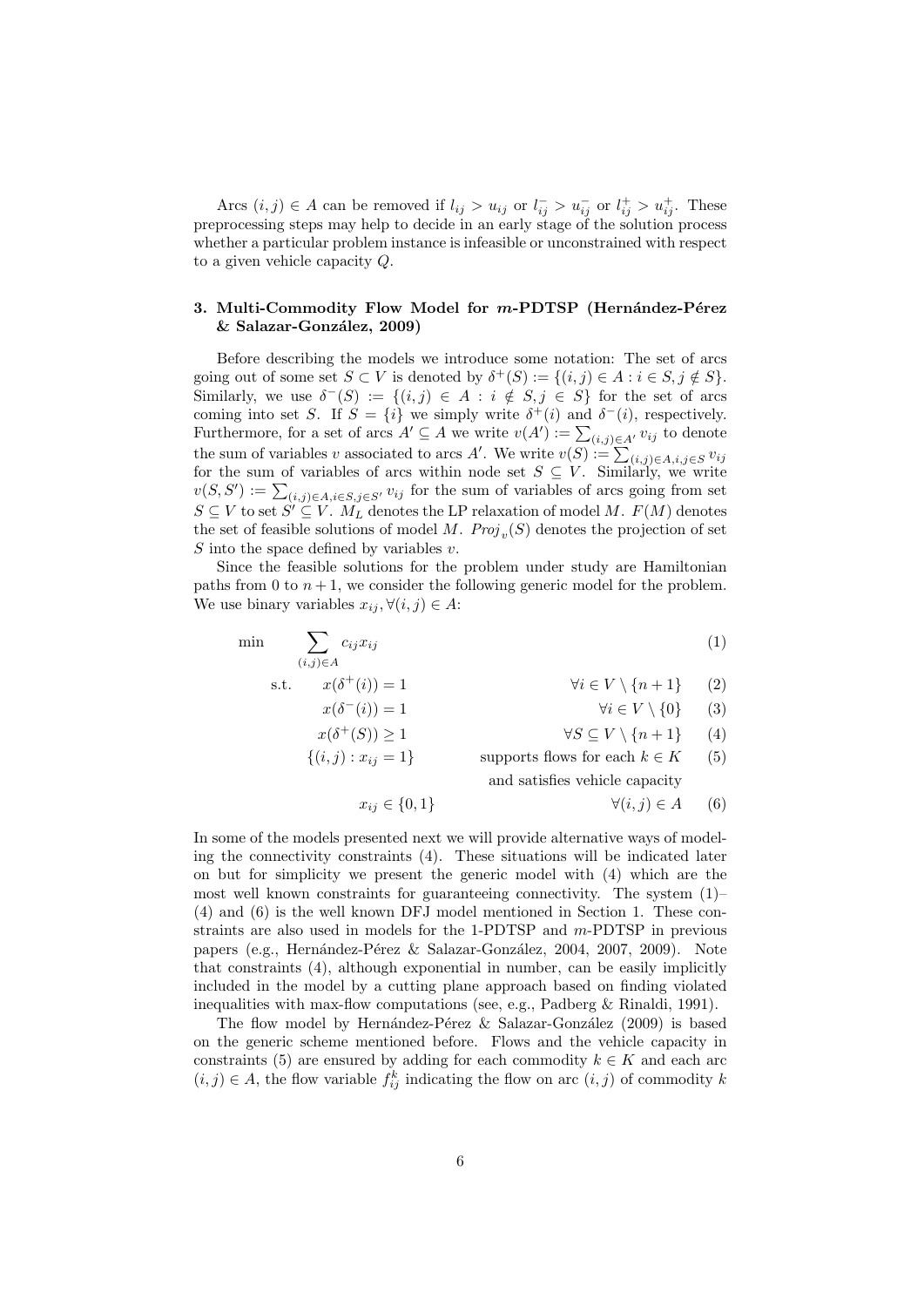as well as the following set of flow conservation and capacity constraints:

$$
f^{k}(\delta^{+}(i)) - f^{k}(\delta^{-}(i)) = \begin{cases} q_{k} & \text{if } i = s_{k} \\ -q_{k} & \text{if } i = d_{k} \\ 0 & \text{else} \end{cases} \forall i \in V \setminus V_{k}^{\text{out}}, \forall k \in K \quad (7)
$$

$$
\sum_{k \in K} f_{ij}^k \le Q x_{ij} \qquad \forall (i, j) \in A \qquad (8)
$$

$$
f_{ij}^k \ge 0 \qquad \qquad \forall (i,j) \in A, \forall k \in K \qquad (9)
$$

Note that we have reduced the size of the model by eliminating the flow conservation constraints for all nodes in  $V_k^{\text{out}}$  for each commodity k. Also and as mentioned by Hernández-Pérez & Salazar-González (2009) the LP relaxation of the model can be improved by replacing constraints  $(8)$ – $(9)$  with the following well known modeling strengthening constraints of multi-commodity flow models extended by information obtained in preprocessing:

$$
l_{ij}x_{ij} \le \sum_{k \in K} f_{ij}^k \le u_{ij}x_{ij} \qquad \qquad \forall (i, j) \in A \qquad (10)
$$

$$
0 \le f_{ij}^k \begin{cases} = 0 & \text{if } (i,j) \in A_k^{\text{out}} \\ = q_k x_{ij} & \text{if } (i,j) \in A_k^{\text{in}} \\ \le q_k x_{ij} & \text{else} \end{cases} \qquad \forall (i,j) \in A, \forall k \in K \tag{11}
$$

We denote by **MCF** the generic model  $(1)–(4)$ ,  $(6)$ , with the multi-commodity flow system  $(7)$ ,  $(10)–(11)$ .

## 4. Relating the m-PDTSP to the 1-PDTSP (with Precedence Constraints)

In this section we suggest new models for the m-PDTSP that are motivated by observing that the m-PDTSP is equivalent to the 1-PDTSP with additional precedence constraints defined by the origin-destination pairs  $(s_k, d_k)$  for each commodity  $k \in K$ . As far as we know, and as pointed out in the introduction this "equivalence" relation has been neither stated nor used before. Weaker related relations have been pointed out by Hernández-Pérez & Salazar-González (2009) stating that the two problems: i) the 1-PDTSP using net demands  $\rho$ (without considering any precedence relations) and ii) the TSP with precedence constraints defined by the commodities (with unlimited vehicle capacity) are relaxations of the m-PDTSP. Essentially, we are saying that by adequately combining these two relaxed problems we obtain a problem equivalent to the m-PDTSP.

To motivate the relation between the m-PDTSP and the 1-PDTSP with precedence constraints, we show next how to transform the MCF model described in the previous section into a different and equivalent model where this relation is enhanced.

#### 4.1. Introducing Scaled Flow Variables

We introduce scaled flow variables  $g_{ij}^k$  and use equalities

$$
f_{ij}^k = q_k g_{ij}^k \qquad \qquad \forall (i, j) \in A, \forall k \in K,
$$
 (12)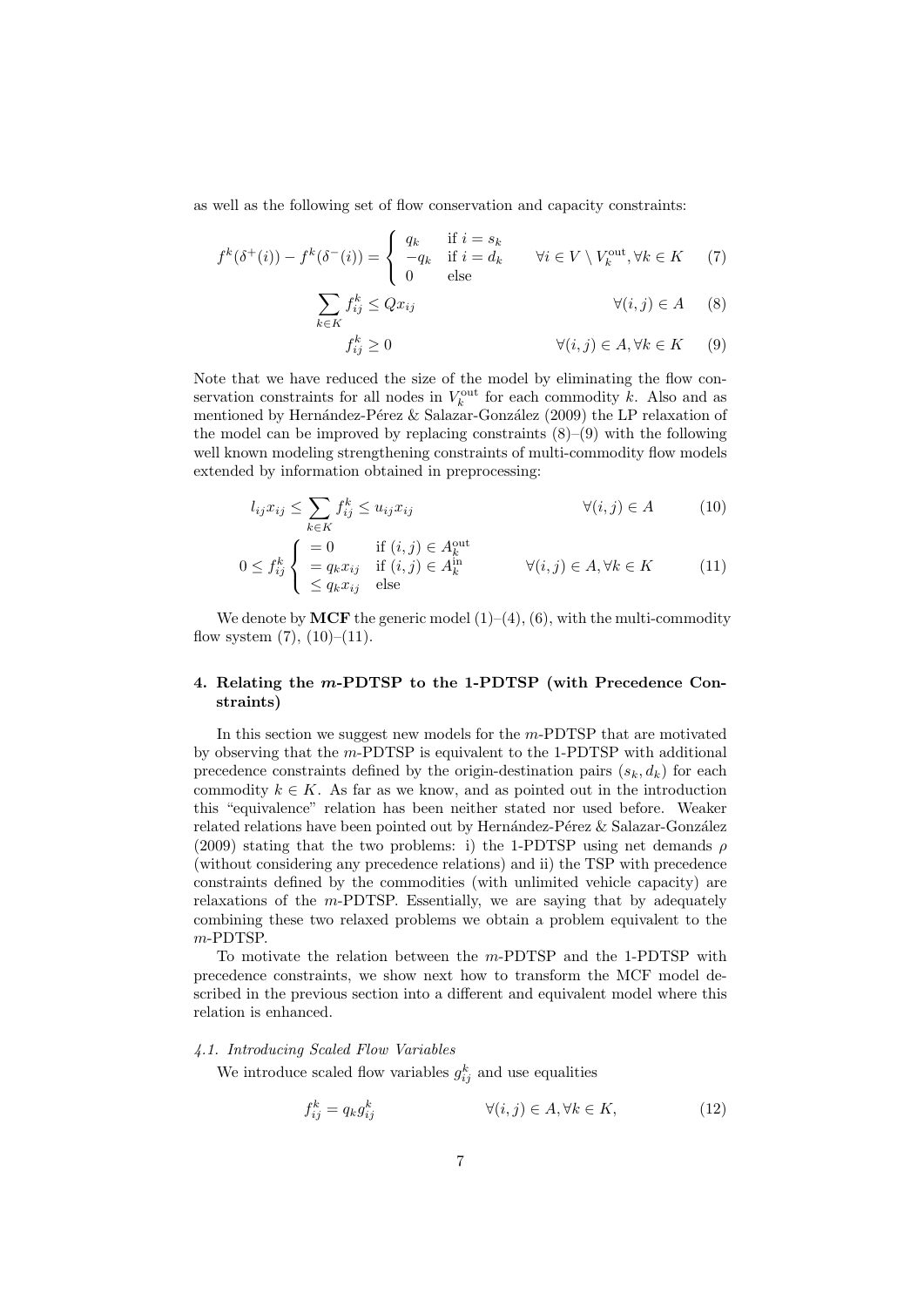to rewrite  $(7)$  and  $(11)$  as follows:

$$
g^{k}(\delta^{+}(i)) - g^{k}(\delta^{-}(i)) = \begin{cases} 1 & \text{if } i = s_{k} \\ -1 & \text{if } i = d_{k} \\ 0 & \text{else} \end{cases} \forall i \in V \setminus V_{k}^{\text{out}}, \forall k \in K \quad (13)
$$

$$
0 \le g_{ij}^{k} \begin{cases} = 0 & \text{if } (i, j) \in A_{k}^{\text{out}} \\ = x_{ij} & \text{if } (i, j) \in A_{k}^{\text{in}} \\ \le x_{ij} & \text{else} \end{cases} \forall (i, j) \in A, \forall k \in K \quad (14)
$$

# 4.2. Aggregating the Flows

Next, we sum up equalities (7) for all commodities  $k \in K$  and obtain:

$$
\sum_{k \in K} f^k(\delta^+(i)) - \sum_{k \in K} f^k(\delta^-(i)) = \sum_{k:i=s_k} q_k - \sum_{k:i=d_k} q_k = \rho_i \quad \forall i \in V \quad (15)
$$

By using aggregated flow variables  $f_{ij}, \forall (i, j) \in A$ , and equalities

$$
f_{ij} = \sum_{k \in K} f_{ij}^k \qquad \qquad \forall (i, j) \in A,
$$
 (16)

we can rewrite the aggregated flow conservation constraints (15) and the capacity constraints (10) as the following single-commodity flow (SCF) system:

$$
f(\delta^+(i)) - f(\delta^-(i)) = \rho_i \qquad \forall i \in V \tag{17}
$$

$$
l_{ij}x_{ij} \le f_{ij} \le u_{ij}x_{ij} \qquad \qquad \forall (i,j) \in A \tag{18}
$$

#### 4.3. Combining the Scaled Flow System with the Aggregated Flow System

We denote by "Transformed MCF" (TMCF) the model MCF with the flow system (7), (10)–(11) on  $f_{ij}^k$  variables replaced by the scaled flow system (13)– (14) on  $g_{ij}^k$  variables, the aggregated SCF system (17)–(18), and the linking constraints

$$
f_{ij} = \sum_{k \in K} q_k g_{ij}^k \qquad \forall (i, j) \in A.
$$
 (19)

Table 1 shows the complete model TMCF. It is now easy to see that in terms of integer solutions, the model TMCF is equivalent to the model MCF. One direction has already been proved with the given transformation. To see the reverse situation, note that from a given solution feasible for the model TMCF, we obtain a feasible solution for the model MCF simply by setting the  $f_{ij}^k$ variables as defined by linking constraints (12).

Thus, we have just proved that:

Result 4.1. Under the transformation (12) the model TMCF is equivalent to the model MCF.

Since a similar equivalence holds with respect to the corresponding LP relaxations (where we replace (6) with  $0 \leq x_{ij} \leq 1, \forall (i, j) \in A$ ), we can conclude that the two models provide the same LP bound.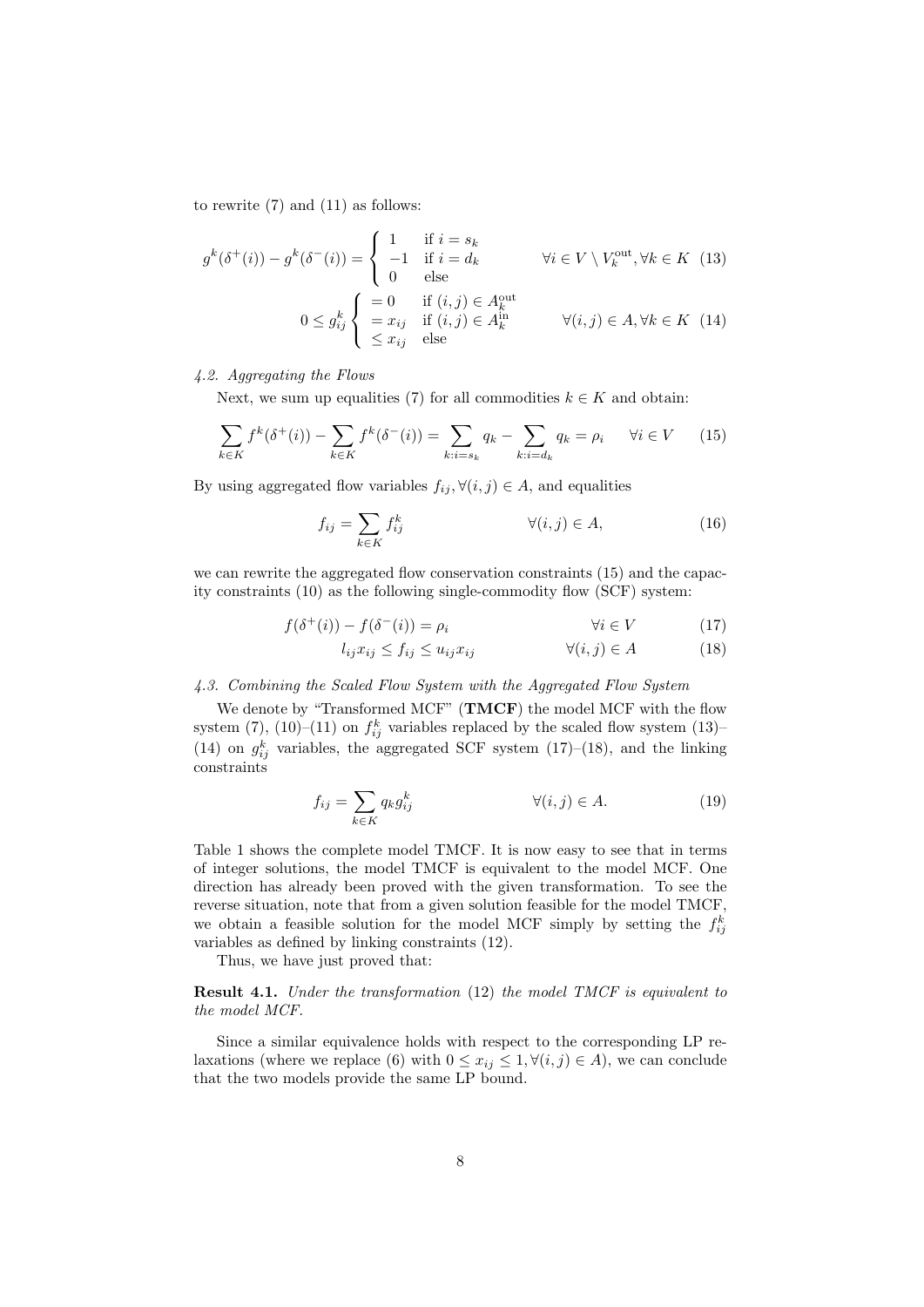|                                                                                                                                                                         | Table 1: Model TMCF                                                                                                                                                                                                                                                          |                                                                      |     |
|-------------------------------------------------------------------------------------------------------------------------------------------------------------------------|------------------------------------------------------------------------------------------------------------------------------------------------------------------------------------------------------------------------------------------------------------------------------|----------------------------------------------------------------------|-----|
| $\min \sum_{(i,j) \in A} c_{ij} x_{ij}$                                                                                                                                 |                                                                                                                                                                                                                                                                              |                                                                      | (1) |
| $x(\delta^+(i)) = 1$                                                                                                                                                    |                                                                                                                                                                                                                                                                              | $\forall i \in V \setminus \{n+1\}$                                  | (2) |
| $x(\delta^{-}(i)) = 1$                                                                                                                                                  |                                                                                                                                                                                                                                                                              | $\forall i \in V \setminus \{0\}$                                    | (3) |
| $x(\delta^+(S)) \geq 1$                                                                                                                                                 |                                                                                                                                                                                                                                                                              | $\forall S \subseteq V \setminus \{n+1\}$                            | (4) |
| $x_{ij} \in \{0,1\}$                                                                                                                                                    |                                                                                                                                                                                                                                                                              | $\forall (i, j) \in A$                                               | (6) |
| $\boxed{g^k(\delta^+(i)) - g^k(\delta^-(i)) \; = \left\{ \begin{array}{ll} 1 & \mbox{if $i = s_k$} \\ -1 & \mbox{if $i = d_k$} \\ 0 & \mbox{else} \end{array} \right.}$ |                                                                                                                                                                                                                                                                              | $\forall i \in V \setminus V_k^{\text{out}}, \forall k \in K \ (13)$ |     |
|                                                                                                                                                                         | $0 \leq g_{ij}^k \hspace{0.2cm} \left\{ \begin{array}{l} = 0 \hspace{0.5cm} \text{if} \hspace{0.1cm} (i,j) \in A_k^{\text{out}} \\ = x_{ij} \hspace{0.3cm} \text{if} \hspace{0.1cm} (i,j) \in A_k^{\text{in}} \\ \leq x_{ij} \hspace{0.3cm} \text{else} \end{array} \right.$ | $\forall (i, j) \in A, \forall k \in K \ (14)$                       |     |
| $f(\delta^+(i)) - f(\delta^-(i)) = \rho_i$                                                                                                                              |                                                                                                                                                                                                                                                                              | $\forall i \in V$ (17)                                               |     |
| $l_{ij}x_{ij} \leq f_{ij} \leq u_{ij}x_{ij}$                                                                                                                            |                                                                                                                                                                                                                                                                              | $\forall (i, j) \in A$ (18)                                          |     |
| $f_{ij} = \sum_{k \in K} q_k g_{ij}^k$                                                                                                                                  |                                                                                                                                                                                                                                                                              | $\forall (i, j) \in A$ (19)                                          |     |

## 4.4. Relating the m-PDTSP with the 1-PDTSP with Precedence Constraints

Consider the model that is obtained from TMCF by removing the linking constraints  $(19)$ . We denote by Weak TMCF (WTMCF) the model obtained in this way. We show next that the model WTMCF is still a valid model for the problem, although, obviously, with a weaker LP relaxation.

Theorem 4.2. Model WTMCF is a valid formulation for the m-PDTSP.

*Proof.* We show this by induction on the number of commodities  $K$ .

 $m = 1$ : In case of a single commodity net demand values are set to  $\rho_i =$  $0, \forall i \in V \setminus \{s_1, d_1\},$  and  $\rho_{s_1} = q_1$  and  $\rho_{d_1} = -q_1$ . Here, we do not even need to explicitly ensure that  $s_1$  is visited before  $d_1$  since the SCF system (17)– (18) already forbids to visit  $d_1$  before  $s_1$  because of the negative value  $\rho_{d_1}$ and the lower vehicle load bound 0. The consequence is that the  $m$ -PDTSP with  $K = \{1\}$  is equivalent to the 1-PDTSP which can be modeled by the generic part  $(1)–(4)$ , and  $(6)$ , and flow system  $(17)–(18)$  (see Hernández-Pérez  $&$  Salazar-González, 2004).

Inductive step: We assume that model WTMCF is valid for the  $(m-1)$ -PDTSP with commodities  $K = \{1, ..., m-1\}$ . We want to show that model WTMCF stays valid when adding a further commodity  $m$ . The additional flow system (13)–(14), for  $k = m$  ensures that  $s_m$  is visited before  $d_m$ . Furthermore, we observe that exactly two net demand values change, i.e.,  $\rho'_{s_m} = \rho_{s_m} + q_m$  and  $\rho'_{d_m} = \rho_{d_m} - q_m$ . The SCF inequalities (17)–(18) for nodes  $i = s_m, d_m$  ensure that the additional demand  $q_m$  is considered with respect to the vehicle load bounds.  $\Box$ 

We observe that the aggregated flow system on variables  $f_{ij}$  (see third box in Table 1) guarantees that the capacity constraints and the net demands are satisfied and corresponds to the flow system in formulations for the 1-PDTSP (e.g., Hernández-Pérez & Salazar-González, 2004, 2007). Also, the  $g_{ij}^k$  system (see second box in Table 1) guarantees the precedence relations for each commodity  $k \in K$ .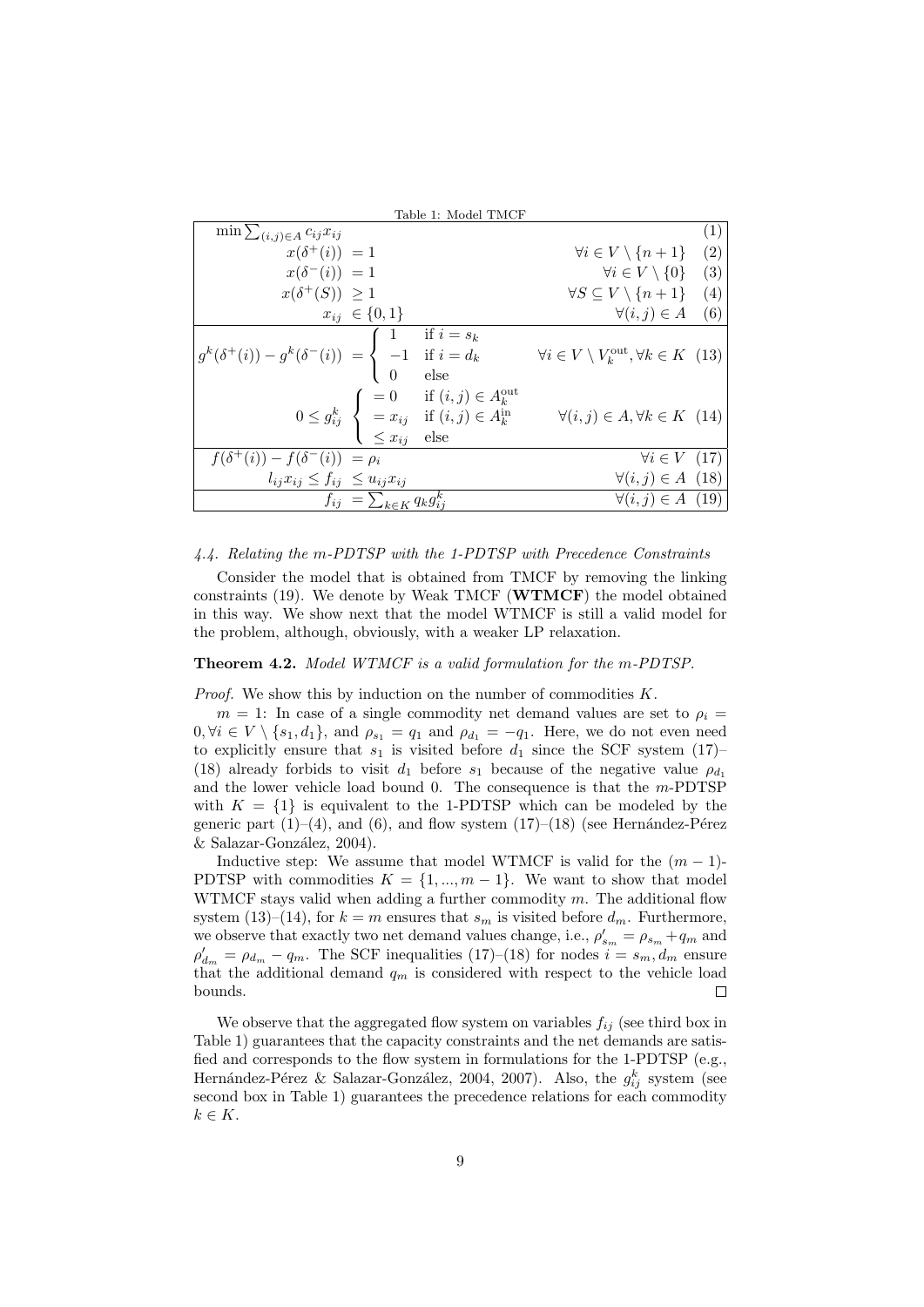This decomposition puts in evidence the fact that we can model the m-PDTSP as the 1-PDTSP model together with any set of precedence constraints guaranteeing the precedence relations defined by the commodity pairs. In the model WTMCF, these precedence constraints are modelled with the flow system (13)–(14) on  $g_{ij}^k$  variables. In the next subsection we will describe a different alternative.

#### 4.5. Modeling the Precedence Constraints with SOP Inequalities

According to Balas et al. (1995) we consider cut-like inequalities known from the SOP, i.e., the simple  $(\pi, \sigma)$ -inequalities which are described as follows: For each commodity  $k \in K$  we define a set of relevant nodes  $V^k = V \setminus V^{\text{out}}_k$  and the corresponding inequalities are defined as follows:

$$
x(S, V^k \setminus S) \ge 1 \qquad \forall S \subset V^k, s_k \in S, d_k \in V^k \setminus S, \forall k \in K \qquad (20)
$$

Similar to connection cuts (4), these inequalities associated to one particular commodity k ensure a path from  $s_k$  to  $d_k$  in a reduced graph excluding all nodes which have to be visited before  $s_k$  or after  $d_k$  (including nodes 0 and  $n + 1$ ). Inequalities (20) can be separated in polynomial time for each commodity  $k \in K$ by max-flow computations in a similar way as the connection cuts (4) but in a support graph induced by node set  $V^k$ .

We denote by  $CUTK$ , the model WTMCF with the flow system  $(13)–(14)$ replaced by SOP cuts (20), i.e., objective (1), degree and connectivity constraints  $(2)-(4)$ , integrality constraints  $(6)$ , the SCF system  $(17)-(18)$ , and SOP cuts (20). As a straightforward consequence of the max-flow min-cut theorem (Ahuja et al., 1993) we can state that the projection of the set of feasible solutions defined by the flow system (13)–(14) and  $0 \leq x_{ij} \leq 1, \forall (i, j) \in A$ , into the space of the  $x_{ij}$  variables is defined by the SOP cuts (20) and  $0 \le x_{ij} \le 1$ , that is:

# **Result 4.3.**  $Proj_x(F(WTMCF_L)) = Proj_x(F(CUTK_L)).$

This result states that the bounds obtained from the LP relaxations of model CUTK and WTMCF are the same. As pointed out in Section 4.4, the model just obtained produces an LP bound that is weaker than the LP bound produced by TMCF (since we lose the connection between the two sets of flow variables). The difference in LP bound is more evident for cases with tight capacity. Nevertheless, for instances with many commodities, models CUTK and/or WTMCF may be preferable to model TMCF (which is confirmed by our computational results), since they have far fewer variables.

#### 4.6. Valid Inequalities

We can strengthen all the models discussed above by adding other families of precedence related cut-like inequalities to the model. Besides using the source-target pairs  $(s_k, d_k)$  for each commodity  $k \in K$  to define associated SOP inequalities, we consider additional node pairs corresponding to non-transitive precedence relations starting in depot node 0 or ending in node  $n+1$ . To define all of the relevant pairs we consider

$$
\tilde{R} = \{(s_k, d_k) : k \in K\}
$$
  
\n
$$
\cup \{(0, i) : i \in V \setminus \{0, n+1\}, (j, i) \notin R, \forall j \in V \setminus \{0\}\}
$$
  
\n
$$
\cup \{(i, n+1) : i \in V \setminus \{0, n+1\}, (i, j) \notin R, \forall j \in V \setminus \{n+1\}\}.
$$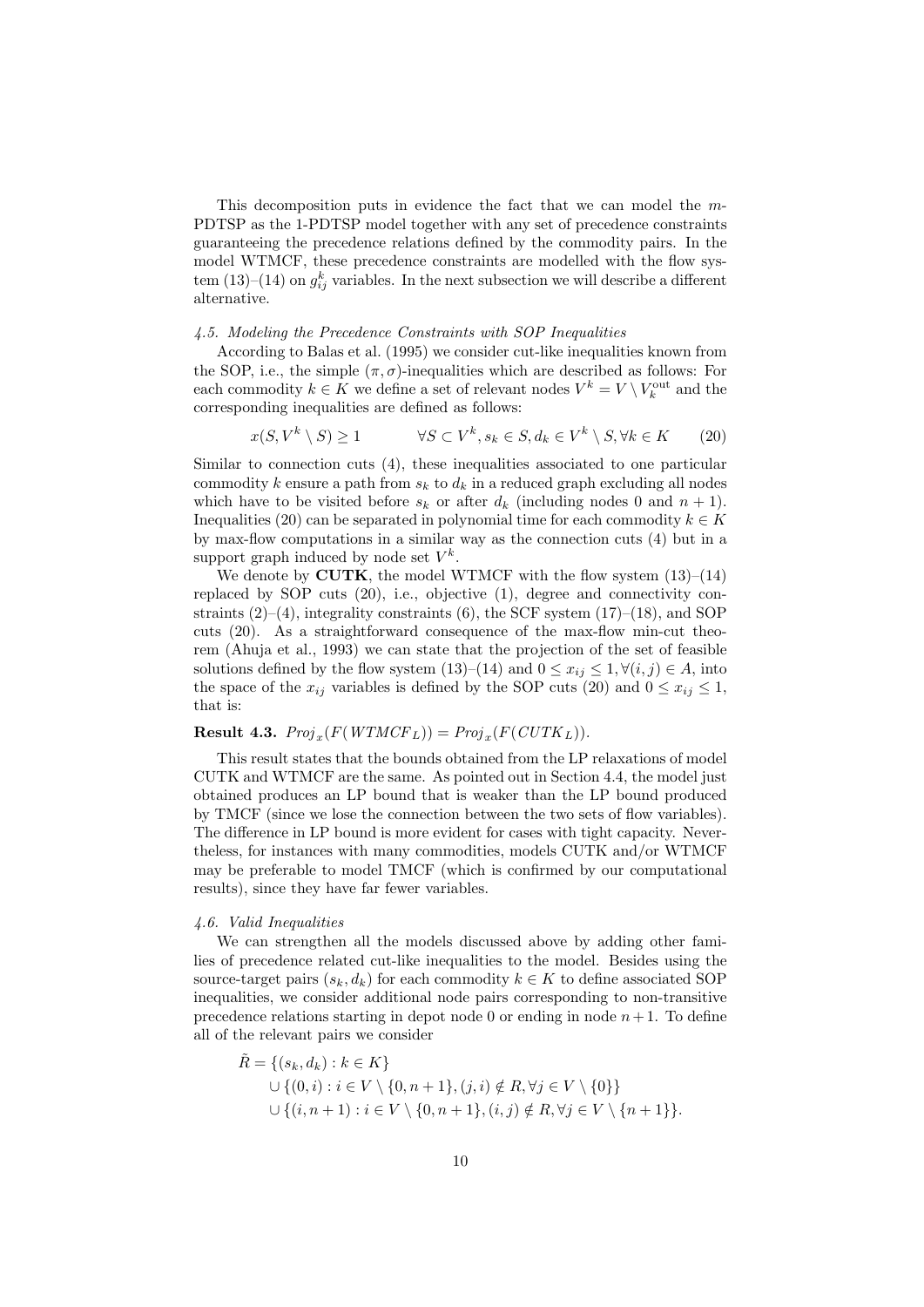Similar to the inequalities (20) for each precedence relation  $(i, j) \in \tilde{R}$  we define a set of relevant nodes  $V^{ij} = V \setminus \{k : (k, i) \in R \vee (j, k) \in R\}$ . Then, the corresponding SOP inequalities are given as follows:

$$
x(S, V^{ij} \setminus S) \ge 1 \qquad \forall S \subset V^{ij}, i \in S, j \in V^{ij} \setminus S, \forall (i, j) \in \tilde{R} \tag{21}
$$

If  $i = 0$ , inequalities (21) are known as weak  $\sigma$ -inequalities, if  $j = n + 1$  as weak  $\pi$ -inequalities, and if  $i \neq 0$  and  $j \neq n + 1$  we obtain the simple  $(\pi, \sigma)$ inequalities (Balas et al., 1995), as already mentioned in Subsection 4.5. It is easy to see that these inequalities dominate connection cuts (4) due to the inclusion of the additional node pairs in  $\tilde{R}$ . We denote model CUTK with inequalities (20) replaced by (21) by  $CUTR$ , i.e., objective (1), degree constraints  $(2)$ – $(3)$ , integrality constraints  $(6)$ , the SCF system  $(17)$ – $(18)$ , and SOP cuts (21). Note that the LP bound obtained from model CUTR is at least as good as the one from model CUTK and our experimental results indicate that for many instances it is clearly better. Additionally, for any violated SOP cut (21) we check if it can be lifted to a stronger  $\pi$ -,  $\sigma$ -, or  $(\pi, \sigma)$ -inequality: Depending on set S we may exclude further cut arcs on the left-hand side of  $(21)$ . For details we refer to Balas et al. (1995).

Balas et al. (1995) have also proposed a different set of inequalities, the so called precedence cycle breaking constraints (PCB). We consider a subset of these constraints with  $S \subset V \setminus \{n+1\}$  and  $i_1, i_3 \in S, i_2 \notin S$ , with  $(i_1, i_2), (i_2, i_3) \in R$ . Then,

$$
x(S, V \setminus S) \ge 2. \tag{22}
$$

Essentially, what these inequalities say is that we need to cross the cut from S to  $V \setminus S$  at least twice, once when going from  $i_1$  to  $i_2$ , and again in the subpath from node  $i_3$  to  $n + 1$ . We generalize the concept motivating inequalities (22) by considering sequences of precedence relations  $(i_1, i_2), ..., (i_{k-1}, i_k) \in$  $R, i_1, ..., i_k \in V \setminus \{n+1\}$ , for odd values of  $k \geq 3$ . We require all odd indexed nodes to be in set  $S \subset V \setminus \{n+1\}$  and all even indexed nodes to be in set  $V \setminus S$ , i.e.,  $\{i_h : h \leq k, h \text{ odd}\}\subseteq S$  and  $\{i_h : h \leq k, h \text{ even}\}\subset V\setminus S$ . Due to this node assignment we have to cross the cut  $(S, V \setminus S)$  at least  $\lceil k/2 \rceil$  times to ensure a path from  $i_1$  to  $n + 1$ . Thus, the corresponding inequality is defined as

$$
x(S, V \setminus S) \ge \lceil k/2 \rceil. \tag{23}
$$

Note that due to the rounded right-hand sided value, the inequalities (23) for sequences with  $k$  even are dominated by inequalities  $(23)$  for the same sequences without the last node. Note also that sequences including transitive precedence relations are dominated by the ones consisting only of non-transitive relations, as shown by Balas et al. (1995) for the PCB inequalities. To find non-dominated sequences we use transitive relations  $(i, j) \in R \setminus R$  with  $i, j \in V \setminus \{n + 1\},$ and search for the longest path  $(i = i_1, i_2, ..., i_k = j)$  in the precedence graph P. Note that all precedence relations along this path are non-transitive since otherwise there would be a longer path in  $P$ . If k is even we do not consider the corresponding pair  $(i, j) \in R \setminus \tilde{R}$  for inequalities (23) for the reasons explained above.

Inequalities (22) and (23) can be separated in polynomial time by computing the max-flow in a support graph  $G' = (V', A')$  with  $V' = V \cup \{s, t\}$  extending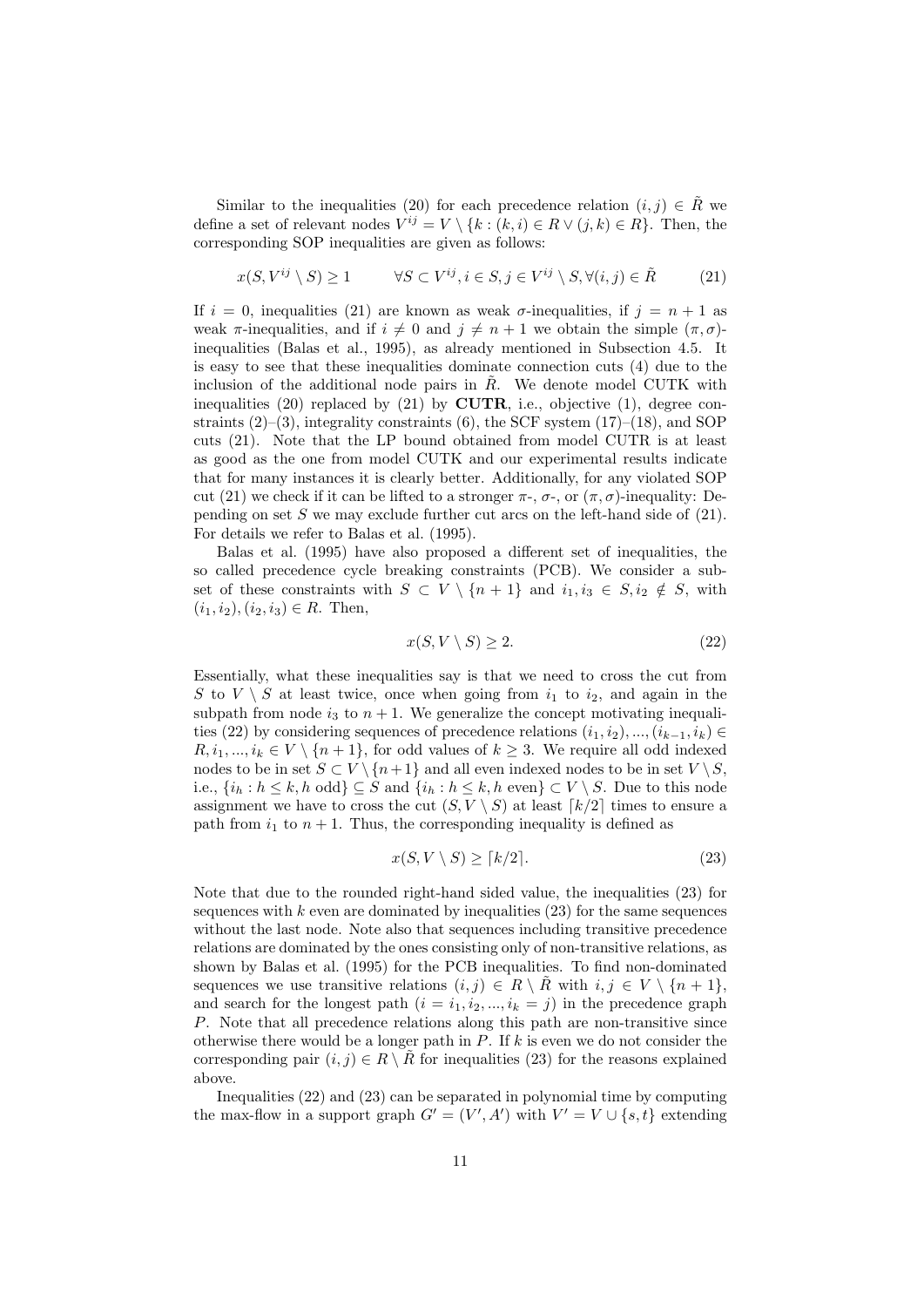set V by artificial source and target nodes, and defining  $A' = A \cup \{(s, i_h) : h \leq$ k, h odd}  $\cup$  { $(i_h, t)$  :  $h \leq k$ , h even}, connecting the source and target nodes to the nodes fixed to S and  $V \setminus S$ , respectively. The capacities on the arcs incident to node  $s$  and  $t$  are set to 1. It is straightforward to see that the minimum cut  $(S, V \setminus S)$  obtained from the max-flow from s to t is such that the nodes  $i_h$  for all  $h = 1, ..., k$ , are assigned to the sets as defined above.

Since inequalities (22) and (23) consider the path starting from  $i_1$ , passing through all nodes  $i_h$ ,  $h = 2, ..., k$ , and ending in an arbitrary node in  $V \setminus S$ , we can lift these cuts by excluding all nodes which have to be before  $i_1$  or after the successor of  $i_k$ , i.e.,  $S' = \{j : (j, i_1) \in R \vee (i_k, j) \in R \setminus \tilde{R}\}\.$  Thus, we obtain the lifted inequalities

$$
x(S \setminus S', V \setminus (S \cup S')) \ge \lceil k/2 \rceil. \tag{24}
$$

Similar to the SOP cuts (23), inequalities (24) can be separated in polynomial time in support graph  $G'' = (V' \setminus S', A' \setminus \{(i,j) : i \in S' \setminus j \in S'\}).$ 

The sets of inequalities to be presented next are based on logical implications to fix variables in a branch-and-bound node (Ascheuer et al., 2000). We adopt the notation from Balas et al. (1995) and write  $\pi(j) := \{i : (i, j) \in R\}$ for the set of predecessors for node  $j \in V$ . Similarly, we use  $\sigma(i) := \{j :$  $(i, j) \in R$  to denote the corresponding set of successors. If  $x_{ij} = 1$  for an arc  $(i, j) \in A$ ,  $i, j \in V_c$ , then other (non-trivial) arcs can be fixed to zero, e.g.,  $x(\pi(i), \sigma(j)) = x(\sigma(j), \pi(i)) = x(\sigma(i), \pi(j)) = x(\pi(j), \sigma(i)) = 0$ . We create valid inequalities based on these implications:

$$
x(\{i, j\}) + x(\{k, l\}) \le 1 \qquad \forall i, j \in V_c, i \ne j, \forall k \in \pi(i), \forall l \in \sigma(j) \tag{25}
$$

$$
x(\{i, j\}) + x(k, \sigma(j)) \le 1 \qquad \forall i, j \in V_c, i \ne j, \forall k \in \pi(i) \qquad (26)
$$

$$
x(\{i, j\}) + x(\sigma(j), k) \le 1 \qquad \forall i, j \in V_c, i \ne j, \forall k \in \pi(i) \qquad (27)
$$

$$
x(\{i, j\}) + x(\pi(i), l) \le 1 \qquad \forall i, j \in V_c, i \ne j, \forall l \in \sigma(j) \tag{28}
$$

$$
x(\{i, j\}) + x(l, \pi(i)) \le 1 \qquad \forall i, j \in V_c, i \ne j, \forall l \in \sigma(j) \qquad (29)
$$

The validity of these inequalities can be easily shown by using node degree constraints (2) and (3). We add violated inequalities  $(25)-(29)$  within a cutting plane algorithm by examining them one by one.

Finally, in case of a violated inequality  $(4)$ ,  $(22)$ , and  $(23)$  for some set S we check if the corresponding rounded capacity cut (Letchford  $&$  Salazar-González,  $2006$ ) in the context of the *m*-PDTSP is stronger:

$$
x(\delta^+(S)) \ge \left\lceil \frac{\sum_{k:s_k \in S \land d_k \notin S} q_k}{\max_{(i,j) \in \delta^+(S)} u_{ij}} \right\rceil \tag{30}
$$

Note that we can strengthen the right side by using the largest upper load bound over all cut arcs instead of the vehicle capacity.

#### 5. Layered Graph Models

Models on layered graphs have been shown to provide strong LP bounds and lead to optimal solutions with short runtimes for several classes of problems, e.g., for tree problems (Gouveia et al., 2011, 2014b,a; Ruthmair & Raidl, 2011), TSP variants (Godinho et al., 2011, 2014; Abeledo et al., 2013), and location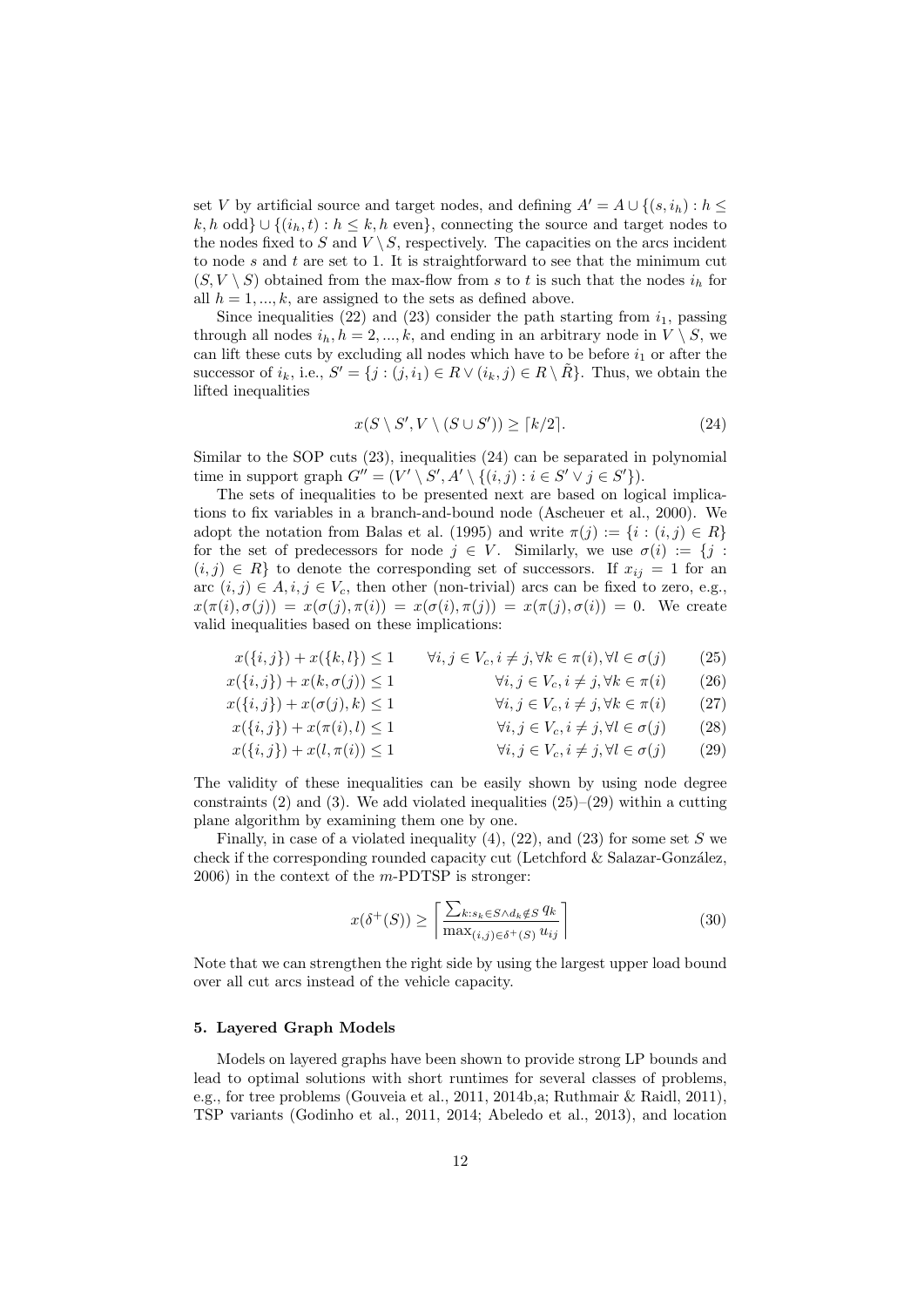problems (Ljubić  $\&$  Gollowitzer, 2013). In these formulations paths are modeled in an expanded layered graph where the layers correspond to the position or time within the path. Since the layered graphs are acyclic, subtours are eliminated implicitly by the structure of this graph.

## 5.1. The Picard and Queyranne Formulation for the Capacity Constraints

In this subsection we show that the model by Picard & Queyranne (1978) (PQ) can be easily readapted to model the capacity constraints of the aggregated SCF system (17) and (18). We consider the variables  $z_{ij}^l$  for each arc  $(i, j) \in A$ and each possible vehicle load  $l \in L_{ij} := \{l_{ij}, ..., u_{ij}\}\$ . Let  $L_i := \bigcup_{(i,j) \in A} L_{ij}$  be the set of possible vehicle loads when leaving node  $i \in V$ . The load-dependent PQ system is defined as follows:

$$
z^{l-\rho_j}(\delta^-(j)) = z^l(\delta^+(j)) \qquad \forall j \in V_c, \forall l \in L_j \qquad (31)
$$

$$
\sum_{l \in L_{ij}} z_{ij}^l = x_{ij} \qquad \qquad \forall (i, j) \in A \qquad (32)
$$

$$
z_{ij}^l \ge 0 \qquad \qquad \forall (i,j) \in A, \forall l \in L_{ij} \qquad (33)
$$

We denote the model CUTR in which the SCF system  $(17)–(18)$  is replaced by system  $(31)$ – $(33)$  by **LCUTR**, i.e., objective  $(1)$ , degree constraints  $(2)$ – $(3)$ , integrality constraints (6), the load-dependent PQ system (31)–(33), and SOP cuts  $(21)$ . It is easy to argue (as in Gouveia & Voß, 1995) that the LP bound of LCUTR is at least as good as the one of CUTR and in fact the experimental results showed that for many instances it is better. Note that in contrast to the original time-dependent PQ system the load-dependent PQ system alone is not sufficient to eliminate subtours since values  $\rho_j$  may also be negative. However, in the model CUTR as well as in the model LCUTR subtour elimination is guaranteed by the SOP cuts (21) (which dominate connection cuts (4)).

## 5.2. Strengthening the Load-Dependent PQ Model

We can view the load-dependent PQ system  $(31)$ – $(33)$  as modeling a path in a layered graph  $G_L = (V_L, A_L)$ . This layered graph is more complicated than the layered graph corresponding to the original PQ formulation. In  $G<sub>L</sub>$  a node  $j_l$  describes the state when the vehicle leaves node  $j \in V$  with load l. Node set  $V_{\mathcal{L}} = \{0, n+1\} \cup \{j_l : j \in V_c, l \in L_j\}$  consists of the start and the end depot, and replicated nodes for all clients for all possible loads. Arc set  $A_L$  includes

- start depot arcs  $\{(0, j_l) : (0, j) \in A, l = l_{0j} + \rho_j = u_{0j} + \rho_j\},\$
- general arcs  $\{(i_l, j_{l+\rho_j}) : (i, j) \in A, i \neq 0, j \neq n+1, l \in L_{ij}\}\$ , and
- end depot arcs  $\{(j_l, n+1) : (j, n+1) \in A, l = l_{j,n+1} = u_{j,n+1}\}.$

This layered graph is reduced by eliminating all nodes except the depot nodes which have no incoming or outgoing arcs since they cannot be part of a feasible solution. An example is shown in Fig.1.

Similar to what has been done in Gouveia et al. (2011) and Godinho et al. (2014) to redefine cut inequalities in the layered graph, we can also redefine the SOP cuts  $(21)$  in the load-based layered graph  $G<sub>L</sub>$  to improve the LP relaxation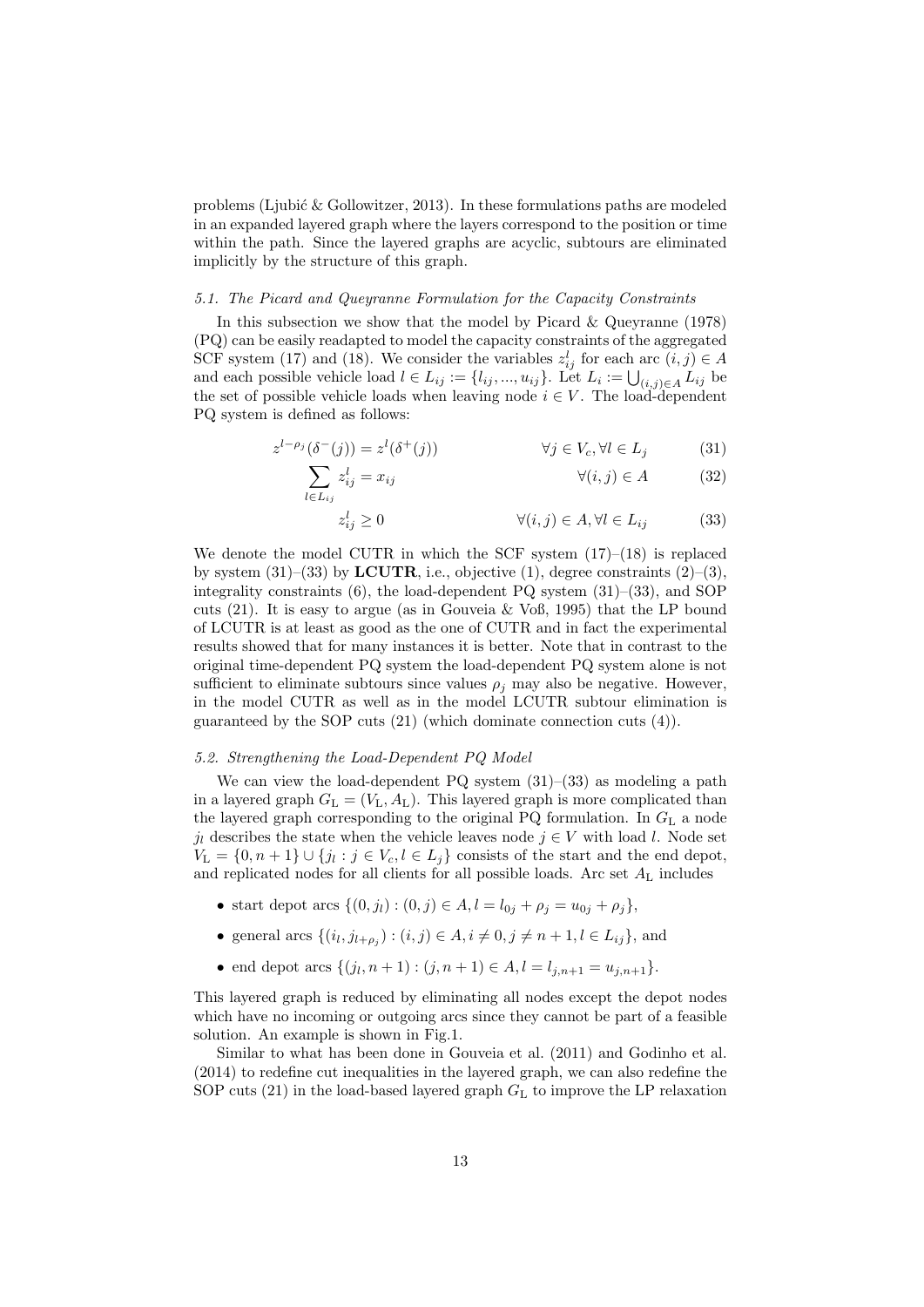

Figure 1: In the left a problem instance with graph G with  $n = 4$ , a set of commodities, and the aggregated node demands is shown. In the right the corresponding (preprocessed) load-dependent layered graph  $G<sub>L</sub>$  for vehicle capacity  $Q = 3$  is shown. The set of bold arcs in both graphs represent the same feasible solution.

of model LCUTR. Let  $S_{\text{L}} := \{j_l \in V_{\text{L}} : j \in S\}$  denote the set of all copies of nodes in some set  $S \subseteq V$ . The corresponding SOP cuts in  $G<sub>L</sub>$  are defined as:

$$
z(S, V_{\mathcal{L}}^{ij} \setminus S) \ge 1 \qquad \forall S \subset V_{\mathcal{L}}^{ij}, \{i\}_{\mathcal{L}} \subseteq S, \{j\}_{\mathcal{L}} \subseteq V_{\mathcal{L}}^{ij} \setminus S, \forall (i, j) \in \tilde{R} \tag{34}
$$

These inequalities can be interpreted as the SOP cuts (21) lifted in the load layered graph  $G_L$ . It is easy to see that SOP cuts (21) are implied by (34) since the subset of (34) in which all copies of nodes  $v \in V^{ij} \setminus \{i, j\}$  belong either to S or to  $V^{ij}_{\text{L}} \setminus S$  gives exactly the SOP cuts (21) for a precedence relation  $(i, j) \in \tilde{R}$ . We denote by  $LCUTR_+$ , the model LCUTR where (21) are replaced by (34), i.e., objective  $(1)$ , degree constraints  $(2)$ – $(3)$ , integrality constraints  $(6)$ , the load-dependent PQ system  $(31)$ – $(33)$ , and SOP cuts  $(34)$  in  $G<sub>L</sub>$ . The previous observation implies that the LP relaxation of  $LCUTR<sub>+</sub>$  is not worse than the LP relaxation of LCUTR, and similar to what happens with model CUTR, and as can be seen in Table 2, there is no LP relation between MCF and  $\text{LCUTR}_{++}$ .

#### 5.3. The Position-Load-Dependent PQ Model

As noted before, the layered graph associated to the load-dependent PQ system is not acyclic. However, the strong models in Godinho et al. (2011, 2014) explicitly use the fact that the associated layered graphs are acyclic (as in the original PQ system) since the layers correspond to the positions of the nodes in the solution. We can derive some information about the position of nodes and arcs based on the given precedence relations. Let  $\lambda_{ij}$ ,  $i \in V \setminus \{n+1\}$ ,  $j \in V \setminus \{0\}$ be the length of the longest path in precedence graph  $P$  from node  $i$  to  $j$  with respect to the number of arcs. Note that the longest path in an acyclic graph can be computed in time linear in the number of arcs based on topological sorting.

Value  $\alpha_j = \lambda_{0j}$  represents a lower bound on the position of node  $j \in V_c$  in any feasible tour. Similarly,  $\omega_j = n + 1 - \lambda_{j,n+1}$  denotes an upper bound on the position of  $j \in V_c$  in any feasible tour. Since the positions of the depot nodes are fixed we set  $\alpha_0 = \omega_0 = 0$  and  $\alpha_{n+1} = \omega_{n+1} = n+1$ . Let  $P_j := {\alpha_j, ..., \omega_j}$ be the set of possible positions for node  $j \in V$ . We also define the set of possible positions  $P_{ij} := \{ \max\{\alpha_i + 1, \alpha_j\}, \dots, \min\{\omega_i + 1, \omega_j\} \}$  for each arc  $(i, j) \in A$ .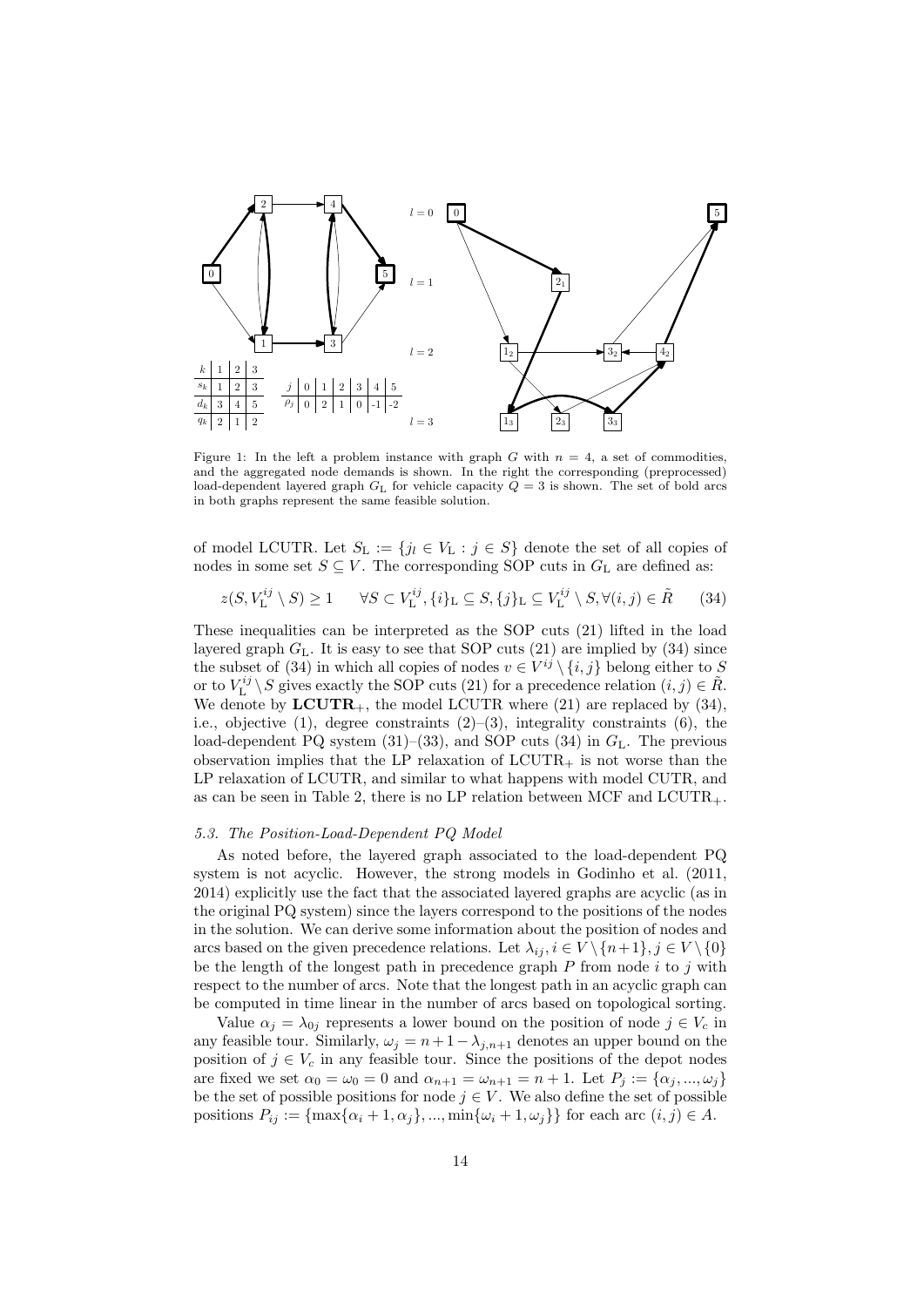Using this information we propose a combined generalized model that disaggregates variables  $z_{ij}^l$  by position. The new variables are defined as  $z_{ij}^{pl}$  representing a vehicle on arc  $(i, j)$  in position p with load l. The position-load-dependent PQ system is defined as:

$$
z^{p,l-\rho_j}(\delta^-(j)) = z^{p+1,l}(\delta^+(j)) \qquad \forall j \in V_c, \forall p \in P_j, \forall l \in L_j \tag{35}
$$

$$
\sum_{p \in P_{ij}} \sum_{l \in L_{ij}} z_{ij}^{pl} = x_{ij} \qquad \qquad \forall (i, j) \in A \qquad (36)
$$

$$
z_{ij}^{pl} \ge 0 \qquad \qquad \forall (i,j) \in A, \forall p \in P_{ij}, \forall l \in L_{ij} \qquad (37)
$$

We observe that we can view these equations in a 3-dimensional layered graph  $G_{PL} = (V_{PL}, A_{PL})$  with two resource dimensions, i.e., the position and the load of the vehicle. In  $G_{\text{PL}}$  we have nodes  $j_{nl}$  defining the state when the vehicle arrives at client  $j$  on an arc in position  $p$  and leaves it with load  $l$ . Node set  $V_{\text{PL}} = \{0, n+1\} \cup \{j_{pl} : j \in V_c, p \in P_j, l \in L_j\}$  consists of the start and the end depot, and replicated nodes for all clients for all possible positions and loads. Arc set  $A_{PL}$  includes

- start depot arcs  $\{(0, j_{1l}) : (0, j) \in A, l = l_{0j} + \rho_j = u_{0j} + \rho_j\},\$
- general arcs  $\{(i_{p-1,l}, j_{p,l+\rho_j}) : (i,j) \in A, i \neq 0, j \neq n+1, p \in P_{ij}, l \in L_{ij}\},\$ and
- end depot arcs  $\{(j_{nl}, n+1) : (j, n+1) \in A, l = l_{j,n+1} = u_{j,n+1}\}.$

Note that due to the position dimension, the layered graph  $G_{\text{PL}}$  is acyclic and thus the generalized  $PQ$  system  $(35)$ – $(37)$  is sufficient to eliminate subtours.

Similar to what has been suggested in the last subsection we can readapt the SOP cuts (21) in layered graph  $G_{PL}$ . Let  $S_{PL} := \{i_{pl} \in V_{PL} : i \in S\}$  denote the set of all copies of nodes in some set  $S \subseteq V$ . The corresponding SOP cuts in  $G_{\rm PL}$  are defined as:

$$
z(S, V_{\rm PL}^{ij} \setminus S) \ge 1 \quad \forall S \subset V_{\rm PL}^{ij}, \{i\}_{\rm PL} \subseteq S, \{j\}_{\rm PL} \subseteq V_{\rm PL}^{ij} \setminus S, \forall (i, j) \in \tilde{R} \quad (38)
$$

These inequalities can be interpreted as the SOP cuts (21) lifted by exploiting position and load information at the same time. We can use an argument similar to the one in the previous subsection to show that SOP cuts (38) dominate the SOP cuts  $(34)$  in the load layered graph  $G<sub>L</sub>$ . We denote the generic model extended by  $(35)-(37)$ , and  $(38)$  by  $\text{PLCUTR}_+$ , i.e., objective  $(1)$ , degree constraints  $(2)$ – $(3)$ , integrality constraints  $(6)$ , the position-load-dependent PQ system (35)–(37), and SOP cuts (38) in  $G_{\text{PL}}$ . It is easy to argue that the LP relaxation of PLCUTR<sub>+</sub> is at least as good as the one of LCUTR<sub>+</sub> and our experimental tests indicate that it is significantly better provided that it can be solved within the time limit. However, the relation between the LP bounds of the models MCF and  $PLCUTR<sub>+</sub>$  is still open.

Figure 2 summarizes the strength relations of the LP relaxations of all the models proposed in the last two sections. We note that there is no LP relation between the bounds given by the models MCF and CUTR, LCUTR and  $LCUTR<sub>+</sub>$ . This can be observed from the experimental tests, e.g., in Table 2.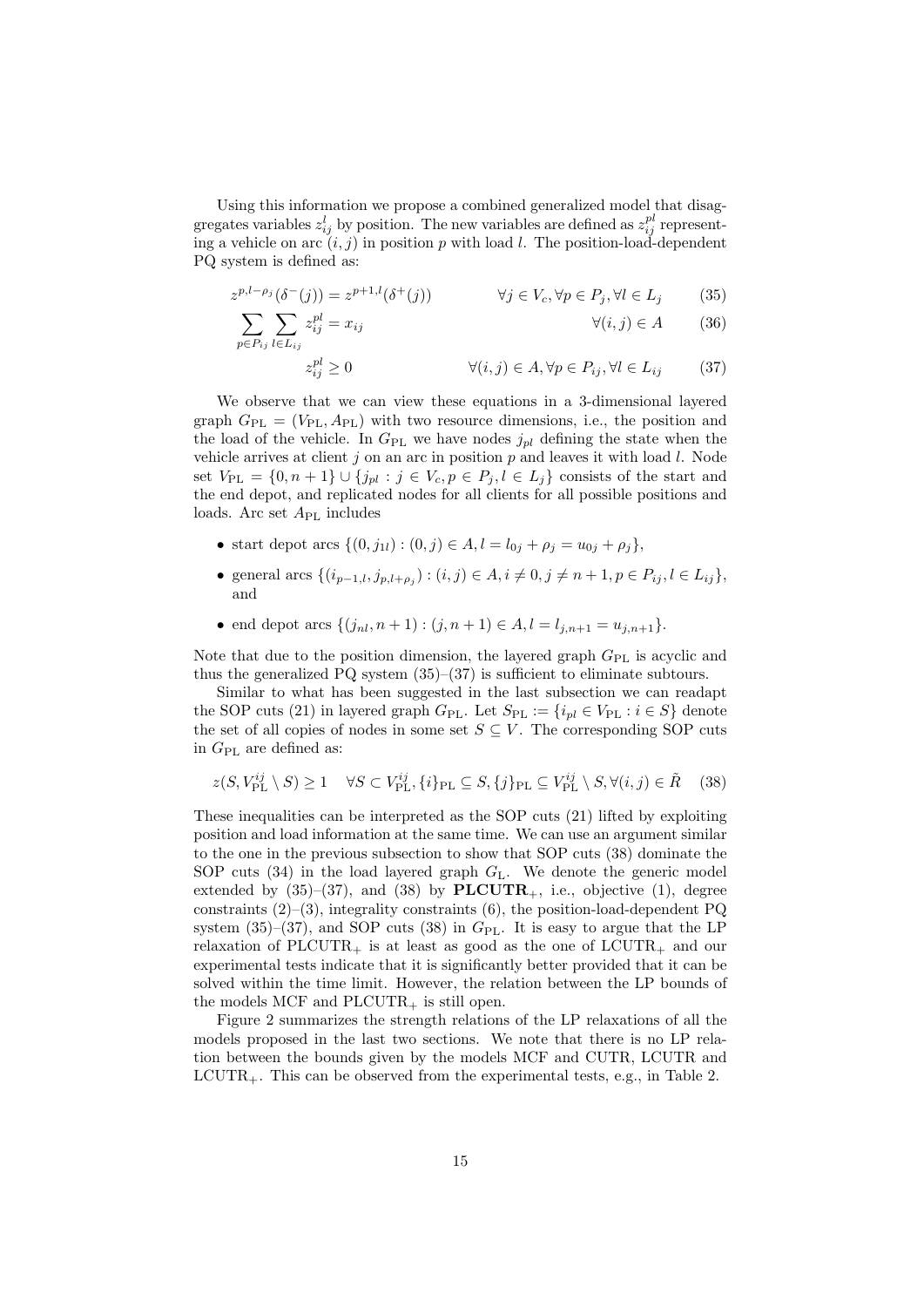

Figure 2: Strength relations: The model at the head of an arrow provides an optimal LP relaxation value which is at least as good as the one of the model at the corresponding tail. Dashed lines indicate that there is no LP relation between the two models.

#### 5.4. Valid Inequalities

Finally, we also consider valid inequalities similar to the ones in Section 4.6 in the variable space defined by the layered graphs  $G_L$  and  $G_{PL}$ . Note that the concept of predecessors and successors is more complicated in layered graphs since in contrast to original graph G the solution path in  $G<sub>L</sub>$  or  $G<sub>PL</sub>$  is not Hamiltonian. We know, however, that exactly one of the copies of each original node has to be visited. Thus, in the context of layered graphs a precedence relation  $(i, j) \in R$  means that one of the copies of node i has to be visited before one of the copies of node  $j$ . However, we cannot say that one particular copy of node i has to be before one particular copy of node i since one or both copies may not be visited at all. Thus, the predecessors and successors of some subset  $S \subseteq V_L$  in  $G_L$  need to be defined as  $\pi_L(S) := \{i_l \in V_L : (i,j) \in R \wedge \{j\}_L \subseteq S\}$ and  $\sigma_{L}(S) := \{j_{l} \in V_{L} : (i, j) \in R \wedge \{i\}_{L} \subseteq S\}$ , respectively. The definitions in  $G_{\rm PL}$  are similar.

As already shown above SOP inequalities (34) and (38) are lifted variants of SOP inequalities (21) in the layered graph. In a similar way we lift the  $\pi$ -,  $\sigma$ -, and  $(\pi, \sigma)$ -inequalities by Balas et al. (1995) to the space of variables  $z_{ij}^l$  and  $z_{ij}^{pl}$ , respectively. When a violated inequality (34) and (38) is found we try to lift it to the transformed  $\pi$ -,  $\sigma$ -, and  $(\pi, \sigma)$ -inequality in  $G_L$  and  $G_{PL}$ , respectively, similar to the liftings of (21) mentioned in Section 4.6: We may exclude further cut arcs based on the found cut set while considering the different meaning of predecessors and successors, as mentioned above.

Finally, we also lift inequalities (24) to the space of variables  $z_{ij}^l$ . Let  $(i_1, i_2), ..., (i_{k-1}, i_k) \in R, i_1, ..., i_k \in V \setminus \{n+1\}$ , for odd values of  $k \geq 3$  be a non-dominated sequence of precedence relations as defined in Subsection 4.6. All copies of odd nodes in  $G_L$  are fixed to some set  $S \subset V_L \setminus \{n+1\}$  and all copies of even nodes to set  $V_L \setminus S$ , i.e.,  $\bigcup_{h \leq k,h}$  odd $\{i_h\}_L \subseteq S$  and  $\bigcup_{h \leq k,h}$  even  $\{i_h\}_L \subset$  $V_L \setminus S$ . The set of excluded nodes is defined as  $S' = \bigcup_{(j,i_1) \in R \setminus (i_k,j) \in R \setminus \tilde{R}} \{j\}_L$ . Then, we obtain inequalities

$$
z(S \setminus S', V_{\mathcal{L}} \setminus (S \cup S')) \ge \lceil k/2 \rceil. \tag{39}
$$

Similar to inequalities (24) this lifted variant can be separated in polynomial time by computing the max-flow in a support graph  $G''_{\rm L} = (V'_{\rm L} \setminus S', A'_{\rm L} \setminus \{(i,j):$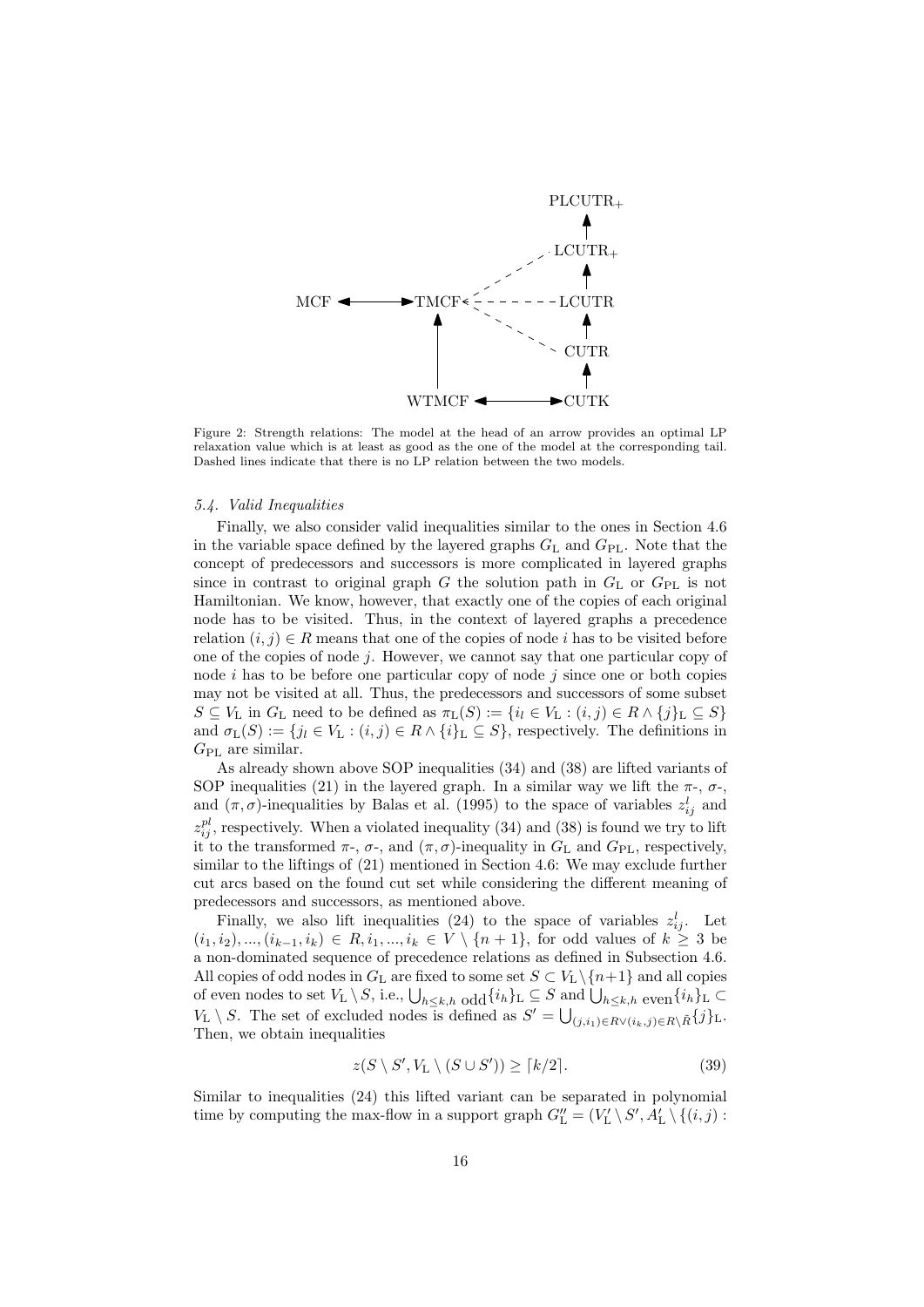$i \in S' \vee j \in S'$  with  $V'_{\text{L}} = V_{\text{L}} \cup \{s, t\}$ , and  $A' = A_{\text{L}} \cup \{(s, i_h) : h \leq k, h \text{ odd}\} \cup$  $\{(i_h,t): h \leq k, h \text{ even}\}.$  The capacities on the arcs incident to node s and t are set to 1. Then, the max-flow from s to t is equivalent to a minimum cut in  $G<sub>L</sub>$ satisfying the requirements above.

#### 6. Branch-and-Cut Algorithm

The proposed models are solved with a branch-and-cut algorithm based on the framework IBM ILOG CPLEX 12.6. In this section we mention non-default settings of CPLEX, details about the cutting plane algorithm, and methods to obtain primal bounds. Both the cutting plane algorithm and the primal heuristics are provided to CPLEX via callback functions. All settings have been identified in preliminary tests with a diverse subset of the instances. We denote by  $x^{\text{LP}}$  the solution of the LP relaxation in some branch-and-bound node.

## 6.1. General Settings

We use default settings for CPLEX with the following exceptions: The solution emphasis is set to "optimality" and general-purpose heuristics are switched off since primal bounds are provided by our own problem-specific heuristics. All variables are declared to be integral since this turned out to be beneficial for the presolving and branching phase of CPLEX, but branching on the x-variables is prioritized.

#### 6.2. Cutting Plane Algorithm

In each cutting plane iteration within a branch-and-bound node we search for violated inequalities of all sets considered in a particular setting. However, to appropriately deal with a possibly large number of added inequalities and slow cutting plane convergence (cf. Uchoa, 2011), we apply the following rules:

- Suppose that a valid inequality in graph G has the form  $x(A') \geq b$ , then we only add a violated cut if  $x^{\text{LP}}(A') < \Delta_G \cdot b$  with  $\Delta_G \in (0, 1]$ . Similarly, we use parameters  $\Delta_{G_{\text{PL}}}$  and  $\Delta_{G_{\text{PL}}}$  for valid inequalities in  $G_{\text{L}}$  and  $G_{\text{PL}}$ , respectively.
- If the LP relaxation value does not increase in the last five cutting plane iterations within a branch-and-bound node we continue with branching.
- We add at most 100 violated inequalities per considered set of inequalities within one cutting plane iteration.
- After solving a maximum flow to search for violated cut sets we might obtain multiple minimum cuts. In this case we only consider the minimum cut with the smallest and the largest set  $S$ , and only add the cut inequality for which the number of cut arcs is minimal.

Together with the exact separation algorithms described in the previous sections, we apply in each cutting plane iteration the heuristic by Hernández-Pérez  $\&$ Salazar-González (2009) to identify further violated inequalities: Essentially, we perform a restricted enumeration of node sets S and check for violated  $\pi$ -, σ-, and (π, σ)-inequalities, and capacity cuts (30).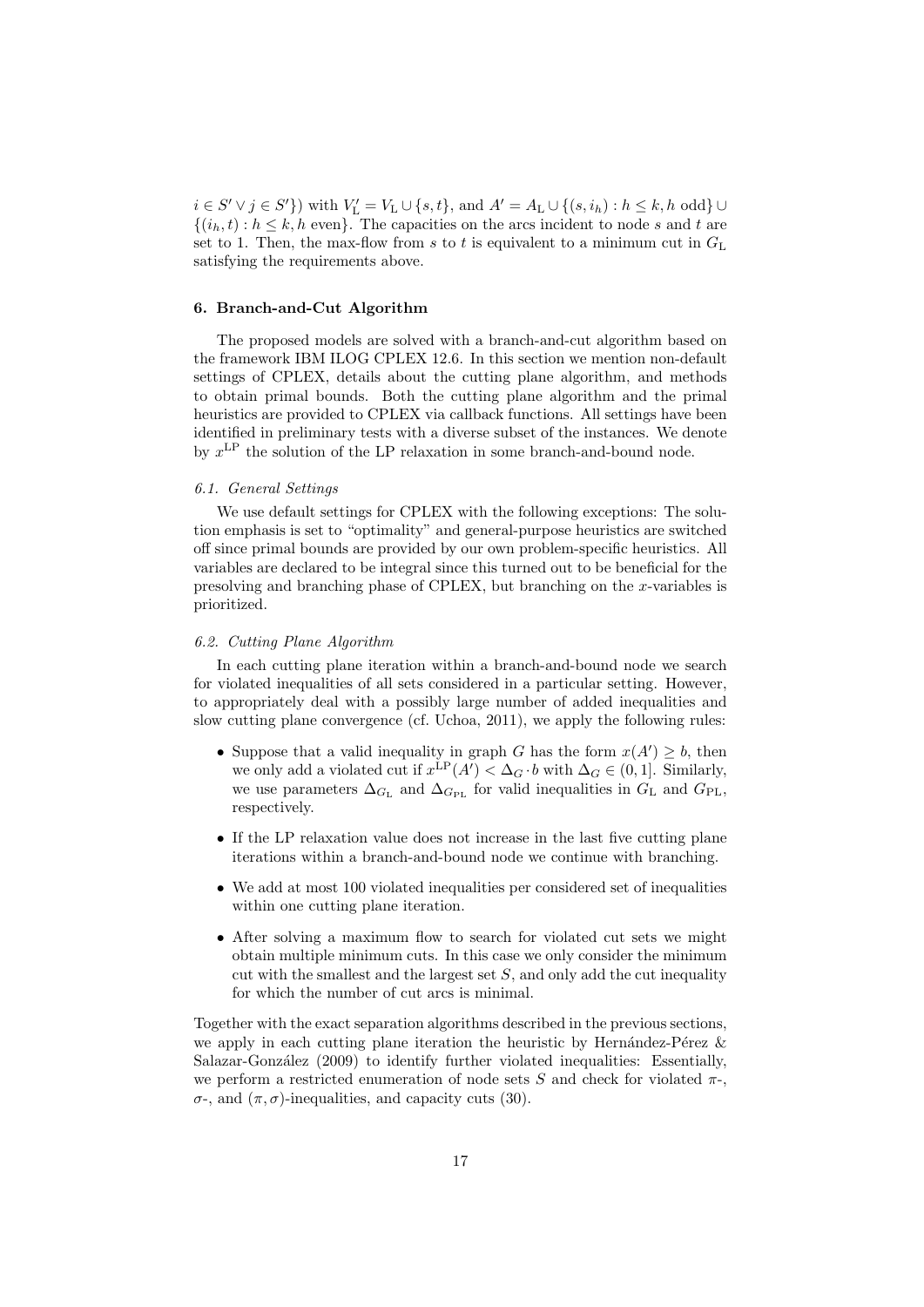Algorithm 1: Primal Heuristic

**Input**: graph G, LP solution  $x^{\text{LP}}$ , global best solution  $S_g$ **Output:** solution S for the m-PDTSP (empty if none can be found) // Solution construction  $1 N = 1, S = \emptyset$ **2** while (S is infeasible or duplicate) and  $N \leq 10$  do  $\mathbf{S} = \{0\}$  // sequence of nodes starting in depot 0 4 while  $|S| < |V|$  and S can be feasibly extended do  $\mathfrak{g}$  | extend S by a node chosen randomly from the N cheapest feasible successors (based on costs  $c'_{ij} = c_{ij} (1 - x_{ij}^{\text{LP}}), \forall (i, j) \in A$ ) 6  $N = N + 1$ **7** if S is infeasible then return  $\emptyset$ // Solution improvement  $8 I = 0, N_s = 2$ 9 while  $I < 30$  do 10 |  $S' = S_g$  (with  $\mathcal{P} = 50\%$ ), else S 11 | apply to  $S'$  consecutively  $N_s$  random feasible node shifts 12 while  $S'$  can be improved do 13 | apply to S' randomly one of the ten most improving moves out of all feasible node shifts and node swaps 14 **if**  $c(S') < c(S)$  then  $S = S'$ ,  $I = 0$ ,  $N_s = 2$ 15 else  $I = I + 1$ ,  $N_s = \min\{N_s + 1, 10\}$ <sup>16</sup> return S

## 6.3. Primal Heuristics

Since primal bounds are essential for pruning the branch-and-bound tree and fixing variables based on reduced costs we also use heuristics in each of the branch-and-bound nodes. These heuristics are called after each cut iteration in the root node of the branch-and-bound tree, in every 5th branch-and-bound node within the first 100 nodes, in every 25th node within the first 1000 nodes, and in every 50th node in the rest of the nodes. In the remaining of this subsection we give a brief overview of the heuristics that we use (see also Algorithm 1).

To construct a feasible solution we apply a nearest neighbor heuristic (Rodríguez-Martín  $\&$  Salazar-González, 2012) guided by the LP solution of the current branch-and-bound node in the sense that we use modified arc costs  $c'_{ij}$  =  $c_{ij} (1 - x_{ij}^{\text{LP}})$  for each  $(i, j) \in A$ : The solution path is extended step-by-step by choosing the cheapest unvisited successor node without violating the vehicle capacity and the precedence relations. We store all solutions in a hash-based archive to prevent duplicates. If we are not able to construct a feasible solution or if we obtain a duplicate we start again in a GRASP manner (Feo & Resende, 1995), i.e., we randomly choose among the N cheapest extension nodes, with  $N$ being increased from 2 to 10 in case of infeasibility. If after ten tries we obtain no feasible solution we continue with the branch-and-cut algorithm.

To further improve a created solution, we run a generalized variable neighborhood search (GVNS) (Hansen  $\&$  Mladenović, 2001). We stop the GVNS if after 30 iterations no new global best solution can be found. With a probability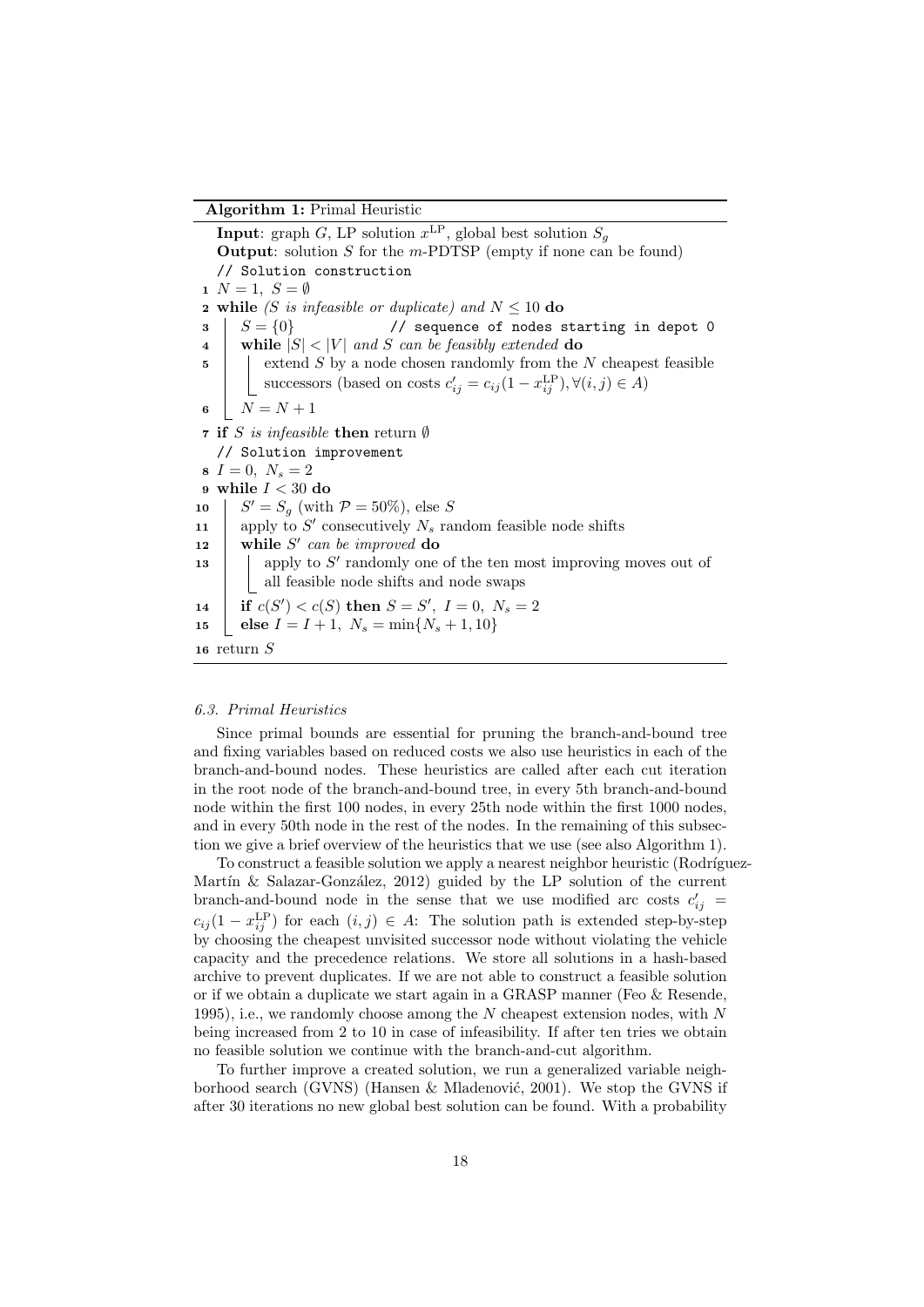of 50% we choose the global best solution for a GVNS iteration, otherwise we use the best solution in the current heuristic call. To locally improve the solution an embedded variable neighborhood descent (VND) based on two neighborhood structures is applied: i) One node is shifted to another position in the path, and ii) two nodes are swapped. In each iteration in the VND we choose randomly among the ten most improving feasible moves from both neighborhoods. To diversify the solution in the shaking phase of the GVNS we apply two random node shifts. If after a GVNS iteration no new global best solution can be found the number of shaking moves is increased by one (up to at most 10).

#### 7. Experiments

This section reports and discusses experimental results for instances of the m-PDTSP and the SOP. Each test run was performed on a single core of an Intel Xeon E5540 or E5649 machine both with 2.53 GHz. Preliminary tests showed that both machines have nearly the same performance with respect to our type of experiments. The memory limit per test run was set to 8 GB. The CPU times for the preprocessing from Section 2 is included in all given running times.

#### 7.1. Results for the m-PDTSP

The maximum CPU time to obtain the optimal solutions for the integer models and the respective LP relaxations of the m-PDTSP was set to 7200 seconds. We used three different classes of instances introduced by Hernández-Pérez & Salazar-González (2009): Class 1 has been derived from instances for the SOP, each precedence relation corresponding to a commodity with demand 1 (Suffix "max1") or with a randomly chosen demand in  $\{1, ..., 5\}$  (Suffix "max5"). Class  $2$  and  $3$  have  $n$  points randomly placed in a square with costs corresponding to the Euclidian distances and different numbers of commodities with randomly chosen origin, destination, and demand in {1, ..., 5}. The difference between the last two classes is that in class 3 each node is the origin or destination of exactly one commodity whereas in class 2 this restriction does not hold. Class 1 are single instances whereas the other two classes contain sets of ten instances with the same general properties (number of nodes, number of commodities, vehicle capacity). We only considered instances from these sets which are not shown to be unconstrained or infeasible in the preprocessing phase with respect to the associated vehicle capacity.

Tables 2 and 3 compare the LP relaxations of the different models shown in Fig. 2. Additionally, we enhance model CUTR by considering all valid inequalities described in Section 4.6, and denote it by CUTR<sup>∗</sup> . Similarly, we denote model LCUTR<sub>+</sub> with all valid inequalities in Section 4.6 and 5.4 by LCUTR<sup>\*</sup><sub>+</sub>, and PLCUTR<sub>+</sub> with the same inequalities formulated in graph  $G_{PL}$  instead of  $G_{\text{L}}$  by PLCUTR<sup>\*</sup><sub>+</sub>. For the last three models (with suffix <sup>\*</sup>) we also perform heuristic separation as described in Section 6.2. Because of this and the heuristic liftings the LP relations to the models with exact deterministic separation are not consistent. Similarly, the Benders decomposition approach (BE) based on the MCF model by Hernández-Pérez  $&$  Salazar-González (2009) (HS) also contains heuristic elements. We adopted all results of BE from Hernández-Pérez  $\&$ Salazar-González (2009). In the cutting plane algorithm for computing the LP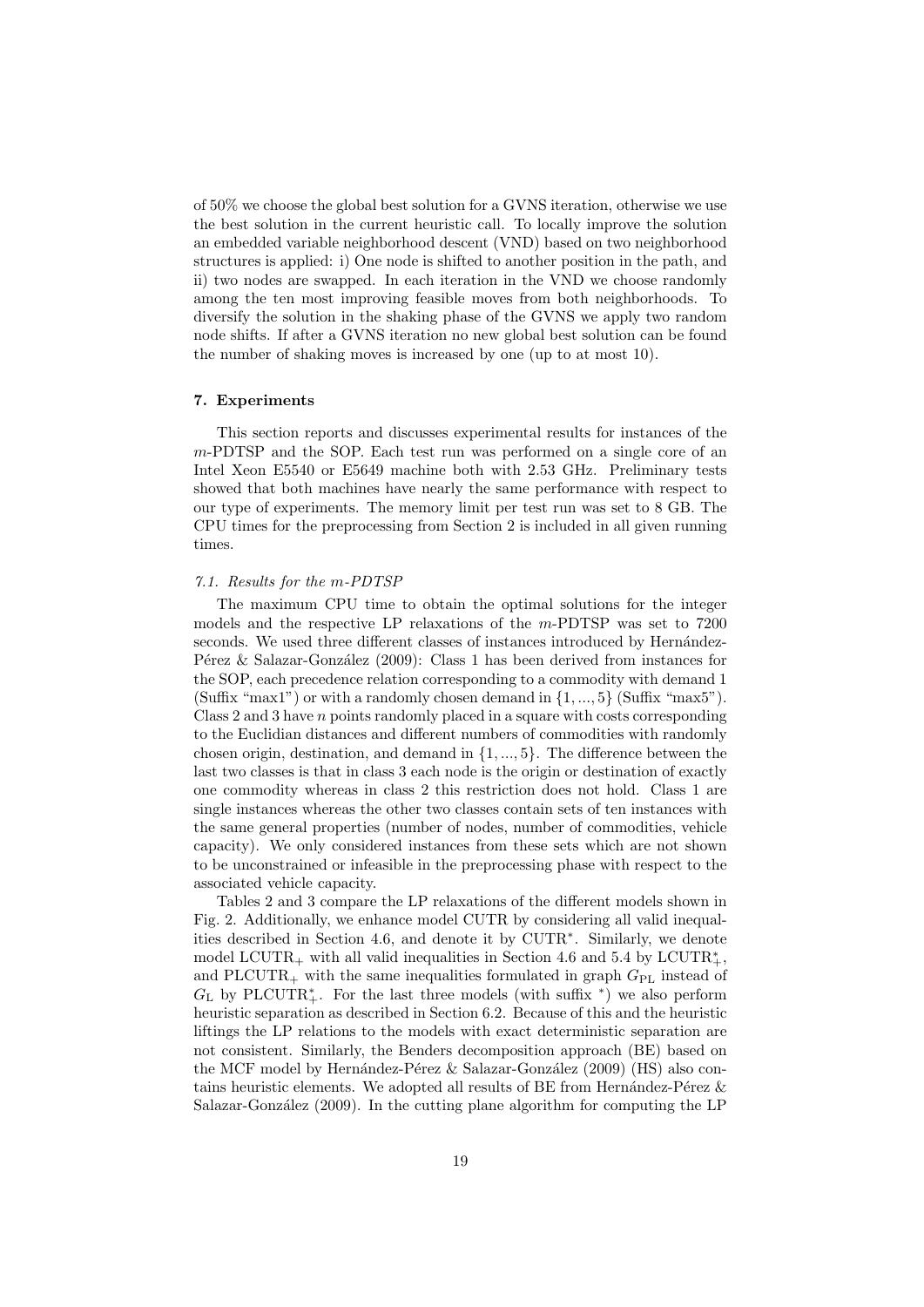|                | ~~                                                 |                 |                 | $\sigma$ <sup>w</sup> r $\sim$ |      |      |             | LP gap in $%$  |                 |                |                        |                  |                          |                |                 |                           |                           |                |                | LP time in seconds      |                        |                |                         |
|----------------|----------------------------------------------------|-----------------|-----------------|--------------------------------|------|------|-------------|----------------|-----------------|----------------|------------------------|------------------|--------------------------|----------------|-----------------|---------------------------|---------------------------|----------------|----------------|-------------------------|------------------------|----------------|-------------------------|
|                |                                                    |                 |                 |                                | HS   |      | CUT-        |                |                 | LCUT-          |                        | PLCUT-           |                          |                | HS              |                           | CUT-                      |                |                | LCUT-                   |                        | PLCUT-         |                         |
| Instance       | $\vert\vert V\vert\,\vert\,\vert K\vert\,\vert\,Q$ |                 |                 | BE                             | MCF  | к    | $\mathbf R$ | $\mathbf{R}^*$ | R               | $\mathbf{R}_+$ | $\mathbf{R}^*_{\perp}$ | $\mathbf{R}_{+}$ | $\mathbf{R}^*$           |                | <b>BE MCF</b>   |                           | $K\ R\ R^*$               |                | $\mathbf R$    | $\mathbf{R}_{+}$        | $\mathbf{R}^*_{\perp}$ | $\mathbf{R}_+$ | $\mathbf{R}^*_{+}$      |
| ESC07Q3max1    | 9                                                  | $\overline{6}$  | 3               | 0.0                            | 0.0  | 0.0  | 0.0         | 0.0            | 0.0             | 0.0            | 0.0                    | 0.0              | 0.0                      | $\overline{0}$ | $\overline{0}$  | $\overline{0}$            | $\overline{0}$            | $\overline{0}$ | $\overline{0}$ | $\overline{0}$          | $\overline{0}$         | $\overline{0}$ | $\overline{0}$          |
| ESC07Q10max5   | 9                                                  | 6               | 10              | 0.0                            | 0.0  | 0.0  | 0.0         | 0.0            | 0.0             | 0.0            | 0.0                    | 0.0              | 0.0                      | $\theta$       | $\overline{0}$  | $\overline{0}$            | $\overline{0}$            | $\overline{0}$ | $\overline{0}$ | $\overline{0}$          | $\Omega$               | $\theta$       | $\bf{0}$                |
| ESC12Q4max1    | 14                                                 | $\overline{7}$  | $\overline{4}$  | 17.8                           | 17.8 | 18.4 | 18.4        | 18.4           | 14.4            | 0.0            | 0.0                    | 0.0              | 0.0                      | $\overline{0}$ | $\overline{0}$  | $\overline{0}$            | $\overline{0}$            | $\overline{0}$ | $\overline{0}$ | $\overline{0}$          | $\overline{0}$         | $\overline{1}$ | $\overline{1}$          |
| ESC12Q5max1    | 14                                                 | $\overline{7}$  | 5               | 13.8                           | 13.9 | 14.0 | 13.9        | 13.9           | 12.5            | 0.0            | 0.0                    | 0.0              | 0.0                      | $\theta$       | $\Omega$        | $\Omega$                  | $\Omega$                  | $\theta$       | $\theta$       | $\Omega$                | $\Omega$               | $\overline{1}$ | $\mathbf{1}$            |
| ESC12Q15max5   | 14                                                 | $\overline{7}$  | 15              | 13.8                           | 14.0 | 14.0 | 13.9        | 13.9           | 12.5            | 0.0            | 0.0                    | 0.0              | 0.0                      | $\theta$       | $\overline{0}$  | $\bf{0}$                  | $\overline{0}$            | $\overline{0}$ | $\overline{0}$ | $\overline{0}$          | $\overline{0}$         | $\overline{2}$ | $\,2$                   |
| ESC25Q3max1    | 27                                                 | 9               | 3               | 12.2                           | 10.1 | 12.5 | 11.6        | 9.4            | 11.2            | 7.0            | 6.9                    | 5.1              | 5.1                      | $\overline{0}$ | $\mathbf{1}$    | $\Omega$                  | $\theta$                  | $\overline{0}$ | $\overline{0}$ | $\mathbf{1}$            | $\mathbf{1}$           | tl             | tl                      |
| ESC25Q4max1    | 27                                                 | 9               | $\overline{4}$  | 9.0                            | 14.7 | 15.6 | 13.5        | 9.6            | 10.3            | 7.4            | 6.9                    | 5.0              | 5.0                      | $\theta$       | 1               | $\Omega$                  | $\Omega$                  | $\theta$       | $\overline{0}$ | $\overline{2}$          | $\overline{2}$         | t              | t                       |
| ESC25Q5max1    | 27                                                 | 9               | 5               | 0.6                            | 4.1  | 4.1  | 2.3         | 0.0            | 2.3             | 0.0            | 0.0                    | 0.0              | 0.0                      | $\theta$       | $\overline{0}$  | $\bf{0}$                  | $\Omega$                  | $\Omega$       | $\mathbf{1}$   | $\mathbf{1}$            | $\mathbf{1}$           | 146            | 139                     |
| ESC25Q15max5   | 27                                                 | 9               | 15              | 1.2                            | 4.1  | 4.1  | 2.3         | 1.2            | 2.1             | 0.0            | 0.0                    | 0.0              | 0.0                      | 0              | $\Omega$        | $\theta$                  | $\theta$                  | $\theta$       | $\overline{2}$ | $\overline{2}$          | 3                      | 931            | 922                     |
| ESC25Q20max5   | 27                                                 | 9               | 20              | 2.1                            | 4.1  | 4.1  | 2.3         | 1.0            | 2.1             | 0.0            | 0.0                    | 0.0              | 0.0                      | 0              | $\overline{0}$  | $\bf{0}$                  | $\overline{0}$            | $\theta$       | $\overline{4}$ | $\overline{4}$          | 5                      | 1582           | 1585                    |
| ESC47Q3max1    | 49                                                 | $\overline{10}$ |                 | 7.6                            | 6.6  | 7.0  | 7.0         | 6.4            | 7.0             | 5.0            | 4.9                    | 6.9              | 6.8                      | $\overline{0}$ | $\overline{10}$ | $\overline{2}$            | $\overline{1}$            | ī              | $\overline{2}$ | 7                       | 11                     | tl             | $\overline{\mathbf{t}}$ |
| ESC47Q4max1    | 49                                                 | 10              | $\overline{4}$  | 4.0                            | 3.2  | 3.2  | 3.2         | 2.6            | 3.2             | 1.8            | 1.7                    | 5.0              | 3.0                      | $\theta$       | 8               | $\overline{2}$            | $\mathbf{1}$              | $\overline{2}$ | $\overline{4}$ | 15                      | 27                     | t1             | tl                      |
| ESC47Q10max5   | 49                                                 | 10              | 10              | 7.6                            | 7.0  | 7.0  | 7.0         | 6.4            | 7.0             | 4.3            | 4.3                    | 100.0            | 100.0                    | $\theta$       | 8               | $\,2$                     | $\mathbf{1}$              | $\overline{2}$ | 9              | 179                     | 173                    | $t$ l          | tl                      |
| ESC47Q15max5   | 49                                                 | 10              | 15              | 4.0                            | 3.2  | 3.2  | 3.2         | 2.6            | 3.2             | 1.6            | 1.6                    | 100.0            | 100.0                    | 0              | 8               | 1                         | 1                         | $\mathbf{1}$   | 14             | 261                     | 238                    | t1             | tl                      |
| ESC47Q20max5   | 49                                                 | 10              | 20              | 4.0                            | 3.2  | 3.2  | 3.2         | 2.6            | 3.2             | 1.6            | 1.6                    | 100.0            | 100.0                    | 0              | 8               | $\mathbf{1}$              | 1                         | $\overline{2}$ | 17             | 346                     | 260                    | tl             | tl                      |
| br17.10Q3max1  | $\overline{18}$                                    | $\overline{10}$ |                 | 24.0                           | 20.7 | 32.9 | 31.7        | 23.2           | 31.7            | 25.6           | 18.3                   | 2.4              | $\overline{2.4}$         | $\overline{0}$ | $\overline{1}$  | $\overline{0}$            | $\overline{0}$            | $\overline{0}$ | $\overline{0}$ | $\overline{0}$          | $\overline{2}$         | t              | $\overline{\mathbf{t}}$ |
| br17.10Q4max1  | 18                                                 | 10              | $\overline{4}$  | 24.7                           | 32.9 | 41.1 | 39.7        | 24.7           | 37.0            | 30.1           | 21.9                   | 17.8             | 17.8                     | 0              | 1               | $\Omega$                  | $\theta$                  | $\theta$       | $\overline{0}$ | $\overline{2}$          | $\overline{2}$         | t1             | tl                      |
| br17.10Q5max1  | 18                                                 | 10              | 5               | 0.0                            | 20.0 | 25.5 | 21.8        | 0.0            | 21.8            | 14.5           | 0.0                    | 3.6              | 0.0                      | $\theta$       | 1               | $\Omega$                  | $\Omega$                  | $\Omega$       | $\theta$       | $\overline{\mathbf{S}}$ | $\Omega$               | t1             | 57                      |
| br17.10Q10max5 | 18                                                 | 10              | 10              | 16.1                           | 22.7 | 34.8 | 30.3        | 16.7           | 28.8            | 12.1           | 7.6                    | 7.6              | 6.1                      | 0              | 1               | $\bf{0}$                  | $\theta$                  | $\overline{0}$ | $\theta$       | 28                      | 75                     | t1             | tl                      |
| br17.10Q15max5 | 18                                                 | 10              | 15              | 0.0                            | 23.6 |      | $25.5$ 21.8 | 0.0            | 21.8            | 7.3            | 0.0                    | 5.5              | 0.0                      | 0              | $\mathbf{0}$    | $\bf{0}$                  | $\overline{0}$            | $\theta$       | $\mathbf{1}$   | 1082                    | 1                      | t1             | 93                      |
| br17.12Q3max1  | 18                                                 | 12              | 3               | 47.6                           | 42.9 | 53.8 | 52.9        | 44.5           | 52.1            | 42.9           | 37.0                   | 0.0              | 0.0                      | $\theta$       | $\overline{0}$  | $\bf{0}$                  | $\theta$                  | $\Omega$       | $\overline{0}$ | $\theta$                | $\bf{0}$               | 3196           | 3952                    |
| br17.12Q4max1  | 18                                                 | 12              | $\overline{4}$  | 25.7                           | 33.8 | 43.2 | 40.5        | 25.7           | 36.5            | 24.3           | 18.9                   | 13.5             | 13.5                     | 0              | 1               | $\Omega$                  | $\Omega$                  | $\Omega$       | $\bf{0}$       | $\overline{2}$          | 3                      | tl             | tl                      |
| br17.12Q5max1  | 18                                                 | 12              | 5               | 0.0                            | 20.0 | 25.5 | 21.8        | 0.0            | 21.8            | 12.7           | 0.0                    | 0.0              | 0.0                      | $\theta$       | 1               | $\Omega$                  | $\theta$                  | $\Omega$       | $\theta$       | 1                       | 0                      | t.             | 18                      |
| br17.12O10max5 | 18                                                 | 12              | 10              | 25.7                           | 33.8 | 40.5 | 36.5        | 25.7           | 35.1            | 13.5           | 12.2                   | 1.4              | 1.4                      |                | 1               | $\theta$                  | $\theta$                  | $\theta$       | $\theta$       | 50                      | 60                     | tl             | tl                      |
| br17.12O15max5 | 18                                                 | 12              | 15              | 9.1                            | 25.5 | 25.5 | 21.8        | 9.1            | 21.8            | 5.5            | 1.8                    | 3.6              | 3.6                      | 0              | $\overline{0}$  | $\bf{0}$                  | $\overline{0}$            | $\Omega$       | $\mathbf{1}$   | 1264                    | 4741                   | t1             | tl                      |
| p43.1Q2max1    | 44                                                 | 9               | $\overline{2}$  |                                |      |      |             |                |                 |                |                        |                  |                          |                | 37              | $\overline{2}$            | $\overline{2}$            | $\overline{2}$ | $\overline{4}$ | 220                     | 751                    | tl             | tl                      |
| p43.1Q3max1    | 44                                                 | 9               | 3               |                                |      |      |             |                |                 |                |                        |                  |                          |                | 40              | $\overline{2}$            | $\overline{2}$            | $\overline{2}$ | 3              | 1754                    | 1218                   | tl             | tl                      |
| p43.1O4max1    | 44                                                 | 9               | $\overline{4}$  |                                |      |      |             |                |                 |                |                        |                  |                          |                | 60              | $\overline{2}$            | $\mathbf{1}$              | 3              | 8              | 1544                    | 2286                   | t1             | t1                      |
| p43.1Q10max5   | 44                                                 | 9               | 10              |                                |      |      |             |                |                 |                |                        |                  |                          |                | 62              |                           | $\overline{2}$            | $\overline{2}$ | 12             | tl                      | tl                     | tl             | tl                      |
| p43.1Q15max5   | 44                                                 | 9               | 15              |                                |      |      |             |                |                 |                |                        |                  |                          |                | 29              | $\mathbf{1}$              | $\overline{2}$            | 3              | 55             | tl                      | tl                     | tl             | tl                      |
| p43.2Q10max1   | 44                                                 | $\overline{20}$ | $\overline{10}$ |                                | ×,   |      |             |                |                 | ×,             |                        |                  |                          |                | 1154            | $\overline{\overline{3}}$ | $\overline{\overline{3}}$ | $\overline{4}$ | 64             | τĪ                      | t                      | tl             | t                       |
| p43.2Q40max5   | 44                                                 | 20              | 40              |                                |      |      |             |                |                 |                |                        |                  | $\overline{\phantom{a}}$ |                | 223             | $\overline{2}$            | $\overline{2}$            | $\overline{4}$ | 964            | tl                      | tl                     | tl             | tl                      |
| p43.3Q10max1   | 44                                                 | 37              | 10              |                                | i.   |      |             |                |                 |                |                        |                  |                          |                | 2837            | $\overline{4}$            | $\overline{7}$            | $\overline{8}$ | 63             | t                       | t                      | t1             | $\overline{\mathbf{t}}$ |
| p43.3Q40max5   | 44                                                 | 37              | 40              |                                |      |      |             |                |                 |                |                        |                  |                          |                | 1006            | 3                         | $\overline{5}$            | 8              | 1750           | tl                      | tl                     | tl             | tl                      |
| p43.4Q10max1   | 44                                                 | 50              | 10              |                                |      |      |             |                |                 |                |                        |                  |                          |                | 34              | $\mathbf{1}$              | $\overline{1}$            | 3              | 15             | tl                      | t                      | t              | t                       |
| p43.4Q40max5   | 44                                                 | 50              | 40              |                                | 21.5 |      | $21.5$ 16.2 |                | $0.1$ 16.2 16.2 |                |                        |                  | $0.1$ 100.0 100.0        |                | 17              | $\mathbf{1}$              | $\mathbf{1}$              | $\overline{2}$ | 265            | tl I                    | 4296                   | tl             | t                       |

Table 2: Comparison of LP relaxations of different models for class 1 instances. Bold values denote the best LP gaps.

relaxation we set  $\Delta_G = \Delta_{G_{\text{PL}}} = \Delta_{G_{\text{PL}}} = 1$  and do not perform early branching to obtain the correct LP relaxation value. Let  $c_{\text{OPT}}$  be the optimal integer solution value and  $c_{\text{LP}}$  be the optimal value of the LP relaxation. The LP gap value for one particular model and instance in the tables is given by  $(c_{\text{OPT}} - c_{\text{LP}})/c_{\text{OPT}}$ . If value  $c_{\text{OPT}}$  or  $c_{\text{LP}}$  is not available we skip the corresponding LP gap value ("-" in the tables). The CPU times do not involve instances which are determined to be infeasible after solving the LP relaxation. If all instances of a set are infeasible we write "inf" in the tables. If the time limit is reached before the cutting plane algorithm was finished we write "tl" in the tables or use 7200 seconds to compute the average values.

By aggregating the commodities in model CUTK we lose some information about the demand structure which can be observed in the weaker gaps with respect to model MCF. However, by adding further valid inequalities in CUTR and CUTR<sup>∗</sup> this disadvantage can be alleviated for most of the instances, except for those with very tight vehicle capacities. It can be clearly seen that the layered graph models obtain significantly smaller LP gaps than the other models defined on the original graph. However, for several instances it was not possible to compute the optimal LP relaxation value within the time limit, especially for large models on the 3-dimensional layered graph. Note that we observed that for some instances infeasibility can be shown in the LP relaxation only with the strong models.

Tables 4 and 5 show the results of our branch-and-cut algorithms in comparison to the Benders decomposition approach (BE) by Hernández-Pérez  $\&$ Salazar-González (2009). Here, we only consider a subset of our models, namely CUTR<sup>\*</sup> (C), LCUTR<sup>\*</sup><sub>+</sub> (L), and PLCUTR<sup>\*</sup><sub>+</sub> (PL). In the embedded cutting plane algorithms we set  $\Delta_G = 0.75, \Delta_{G_{\rm L}} = \Delta_{G_{\rm PL}} = 0.25$ . Let  $c_{\rm LB}$  and  $c_{\rm UB}$  be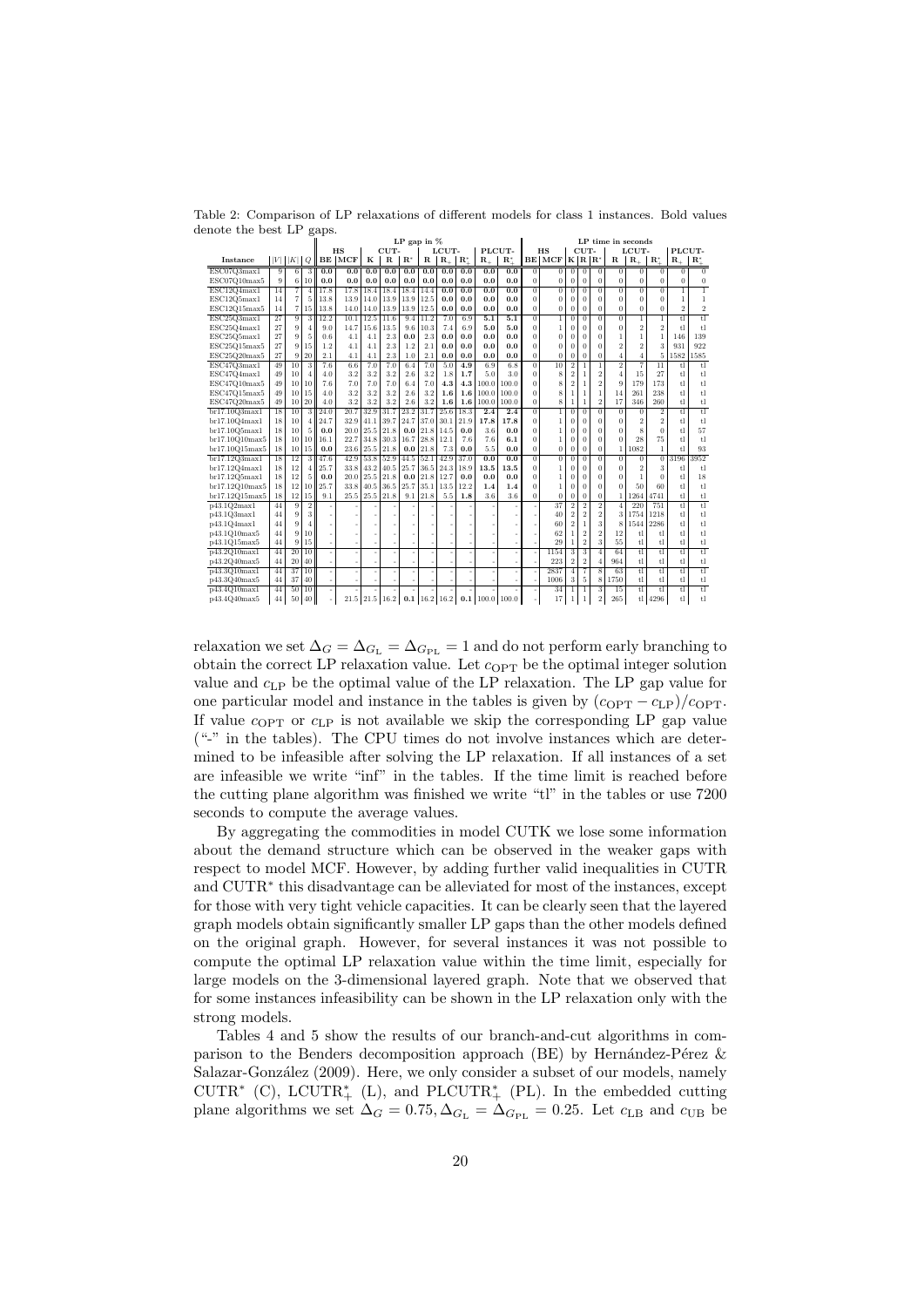| values denote the best LP gaps. Each set contains 10 instances. |          |                |                |              |                       |              |                     |                 |                  |                           |            |                      |                              |                                      |                                    |                                    |                            |                                    |                                  |                            |                     |                            |                      |
|-----------------------------------------------------------------|----------|----------------|----------------|--------------|-----------------------|--------------|---------------------|-----------------|------------------|---------------------------|------------|----------------------|------------------------------|--------------------------------------|------------------------------------|------------------------------------|----------------------------|------------------------------------|----------------------------------|----------------------------|---------------------|----------------------------|----------------------|
|                                                                 |          |                |                |              |                       |              |                     |                 | avg. LP gap in % |                           |            |                      |                              |                                      |                                    |                                    |                            |                                    |                                  | avg. LP time in seconds    |                     |                            |                      |
| Set                                                             | V        | K              | Q              |              | HS<br><b>BE   MCF</b> | к            | CUT-<br>$\mathbf R$ | $\mathbf{R}^*$  | R.               | LCUT-<br>$\mathbf{R}_{+}$ | IR.        | $R_{\perp}$          | PLCUT-<br>$\mathbf{R}^*_{+}$ |                                      | HS<br><b>BE MCF</b>                | к                                  | CUT-<br>R <sub>1</sub>     | $\mathbf{R}^*$                     | R.                               | LCUT-<br>$R_{+}$           | $\mathbf{R}^*$      | PLCUT-<br>$R_{-}$          | $\mathbf{R}^*$       |
| n10m5Q10                                                        | 11       | 5              | 10             | 1.7          | 1.7                   | 1.9          | 1.6                 | 0.5             | 0.6              | 0.0                       | 0.0        | 0.0                  | 0.0                          | $\overline{0}$                       | $\boldsymbol{0}$                   | $\overline{0}$                     | $\overline{0}$             | 0                                  | $\overline{0}$                   | $\overline{0}$             | $\bf{0}$            | $\overline{0}$             | $\overline{0}$       |
| $n10m5Q15$                                                      | 11       | 5              | 15             | 1.2          | 0.6                   | 0.6          | 0.5                 | $_{0.0}$        | 0.2              | 0.0                       | 0.0        | $_{0.0}$             | 0.0                          | $\boldsymbol{0}$                     | 0                                  | $\boldsymbol{0}$                   | $\bf{0}$                   | $\Omega$                           | $\boldsymbol{0}$                 | $\bf{0}$                   | $\bf{0}$            | $\Omega$                   | $\boldsymbol{0}$     |
| n10m5Q20                                                        | 11       | 5              | 20             |              | 0.6                   | $0.6\,$      | 0.5                 | 0.0             | 0.2              | $_{0.0}$                  | $_{0.0}$   | $_{0.0}$             | 0.0                          |                                      | 0                                  | $\boldsymbol{0}$                   | 0                          | 0                                  | $\boldsymbol{0}$                 | 0                          | 0                   | $\theta$                   | $\bf{0}$             |
| n10m10Q10                                                       | 11       | 10             | 10             | 0.0          | $_{0.0}$              | 0.0          | $_{0.0}$            | 0.0             | 0.0              | 0.0                       | 0.0        | $_{0.0}$             | 0.0                          | $\bf{0}$                             | 0                                  | $\bf{0}$                           | 0                          | 0                                  | 0                                | $\bf{0}$                   | 0                   | $\bf{0}$                   | $\bf{0}$             |
| n10m10Q15                                                       | 11       | 10             | 15             | 3.5          | 0.4                   | 1.6          | 1.6                 | 1.5             | 0.0              | 0.0                       | 0.0        | 0.0                  | 0.0                          | $\bf{0}$                             | $\boldsymbol{0}$                   | $\boldsymbol{0}$                   | $\bf{0}$                   | $\bf{0}$                           | $\bf{0}$                         | $\bf{0}$                   | 0                   | $\bf{0}$                   | $\bf{0}$             |
| n10m10Q20                                                       | 11       | 10             | 20             | 1.0          | 1.2                   | 1.4          | 1.4                 | 0.0             | 0.0              | 0.0                       | 0.0        | 0.0                  | 0.0                          | $\bf{0}$                             | $\bf{0}$                           | $\boldsymbol{0}$                   | $\bf{0}$                   | $\Omega$                           | $\bf{0}$                         | $\overline{0}$             | $\boldsymbol{0}$    | $\bf{0}$                   | $\boldsymbol{0}$     |
| n10m10Q25                                                       | 11       | 10             | 25             |              | 0.0                   | 0.0          | 0.0                 | 0.0             | 0.0              | 0.0                       | 0.0        | 0.0                  | 0.0                          |                                      | $\overline{0}$                     | $\Omega$                           | $\overline{0}$             | $\overline{0}$                     | $\overline{0}$                   | $\overline{0}$             | $\overline{0}$      | $\theta$                   | $\theta$             |
| n10m10Q30                                                       | 11       | 10             | 30             | J.           | $_{0.0}$              | 0.0          | 0.0                 | 0.0             | 0.0              | 0.0                       | 0.0        | 0.0                  | 0.0                          |                                      | $\overline{0}$                     | $\overline{0}$                     | $\overline{0}$             | $\overline{0}$                     | $\overline{0}$                   | $\overline{0}$             | $\Omega$            | $\Omega$                   | $\overline{0}$       |
| n10m15Q10                                                       | 11       | 15             | 10             |              |                       |              |                     |                 |                  |                           |            |                      |                              |                                      | inf                                | inf                                | inf                        | inf                                | inf                              | inf                        | inf                 | inf                        | inf                  |
| n10m15Q15                                                       | 11       | 15             | 15             | 0.0          | 0.0                   | 0.0          | 0.0                 | 0.0             | 0.0              | 0.0                       | 0.0        | $_{0.0}$             | 0.0                          | $\bf{0}$                             | $\boldsymbol{0}$                   | $\boldsymbol{0}$                   | $\bf{0}$                   | $\boldsymbol{0}$                   | $\boldsymbol{0}$                 | $\bf{0}$                   | $\bf{0}$            | $\boldsymbol{0}$           | $\bf{0}$             |
| n10m15Q20                                                       | 11       | 15<br>15       | 20<br>25       | 0.0<br>0.0   | $_{0.0}$<br>0.0       | 0.0<br>0.0   | $_{0.0}$<br>0.0     | 0.0<br>0.0      | 0.0<br>0.0       | 0.0<br>0.0                | 0.0<br>0.0 | $_{0.0}$<br>0.0      | 0.0<br>0.0                   | $\bf{0}$<br>$\overline{0}$           | $\boldsymbol{0}$<br>$\overline{0}$ | $\boldsymbol{0}$<br>$\overline{0}$ | $\bf{0}$<br>$\overline{0}$ | $\overline{0}$<br>$\overline{0}$   | $\bf{0}$<br>$\overline{0}$       | $\bf{0}$<br>$\overline{0}$ | 0<br>$\overline{0}$ | $\Omega$<br>$\overline{0}$ | $\bf{0}$<br>$\theta$ |
| n10m15Q25<br>n10m15Q30                                          | 11<br>11 | 15             | 30             | 0.0          | $_{0.0}$              | 0.0          | 0.0                 | 0.0             | 0.0              | 0.0                       | 0.0        | 0.0                  | 0.0                          | 0                                    | 0                                  | $\boldsymbol{0}$                   | $\boldsymbol{0}$           | $\overline{0}$                     | $\overline{0}$                   | $\boldsymbol{0}$           | $\overline{0}$      | $\theta$                   | $\bf{0}$             |
| n15m5Q10                                                        | 16       | $\overline{5}$ | 10             | 4.7          | 7.6                   | 8.3          | 5.1                 | 3.1             | 4.3              | 1.3                       | 1.1        | 0.0                  | 0.0                          | $\overline{0}$                       | $\overline{0}$                     | $\overline{0}$                     | $\overline{0}$             | $\overline{0}$                     | $\overline{0}$                   | $\overline{4}$             | $\overline{4}$      | 782                        | 688                  |
| n15m5Q15                                                        | 16       | 5              | 15             | 4.0          | 6.3                   | 6.3          | 3.2                 | 1.9             | 2.8              | 0.6                       | $_{0.5}$   | 0.1                  | 0.1                          | 0                                    | 0                                  | $\bf{0}$                           | 0                          | 0                                  | 0                                | 15                         | 35                  | 735                        | 732                  |
| n15m5Q20                                                        | 16       | 5              | 20             |              | 6.3                   | 6.3          | 3.2                 | 1.9             | 2.8              | 0.6                       | 0.5        | 0.1                  | 0.1                          |                                      | $\Omega$                           | $\Omega$                           | $\bf{0}$                   | $\overline{0}$                     | $\overline{0}$                   | 22                         | 46                  | 739                        | 734                  |
| n15m10Q10                                                       | 16       | 10             | 10             | 9.3          | 9.6                   | 14.7         | 10.4                | 6.6             | 9.6              | 3.6                       | 2.7        | 0.0                  | 0.0                          | $\bf{0}$                             | $\bf{0}$                           | $\boldsymbol{0}$                   | $\bf{0}$                   | $\bf{0}$                           | $\bf{0}$                         | 5                          | 8                   | 549                        | 670                  |
| n15m10Q15                                                       | 16       | 10             | 15             | 6.1          | 5.9                   | 7.1          | 4.8                 | 2.7             | 4.2              | 0.1                       | 0.0        | 0.0                  | 0.0                          | $\Omega$                             | $\bf{0}$                           | $\boldsymbol{0}$                   | $\overline{0}$             | $\overline{0}$                     | $\overline{0}$                   | 41                         | 39                  | 44                         | 46                   |
| n15m10Q20                                                       | 16       | 10             | 20             | 5.6          | 5.6                   | 6.2          | 3.5                 | 1.8             | 2.8              | 0.1                       | 0.0        | $_{0.0}$             | 0.0                          | $\bf{0}$                             | 0                                  | $\boldsymbol{0}$                   | $\bf{0}$                   | 0                                  | $\bf{0}$                         | 97                         | 146                 | 83                         | 72                   |
| n15m10Q25                                                       | 16       | 10             | 25             | 4.8          | 5.3                   | 5.4          | 2.4                 | 1.2             | 2.3              | 0.1                       | 0.0        | $_{0.0}$             | 0.0                          | $\bf{0}$                             | $\boldsymbol{0}$                   | $\boldsymbol{0}$                   | $\bf{0}$                   | 0                                  | 1                                | 230                        | 144                 | 115                        | 111                  |
| n15m10Q30                                                       | 16       | 10             | 30             |              | 5.3                   | 5.3          | 2.3                 | 1.2             | 2.2              | 0.1                       | 0.0        | 0.0                  | 0.0                          |                                      | $\boldsymbol{0}$                   | $\bf{0}$                           | $\bf{0}$                   | 0                                  | $\mathbf{1}$                     | 251                        | 202                 | 142                        | 103                  |
| n15m15Q10                                                       | 16       | 15             | 10             |              |                       |              |                     |                 |                  |                           |            |                      |                              |                                      | $\boldsymbol{0}$                   | $\boldsymbol{0}$                   | $\bf{0}$                   | 0                                  | $\boldsymbol{0}$                 | inf                        | inf                 | inf                        | inf                  |
| n15m15Q15                                                       | 16       | 15             | 15             | 13.4         | 11.1                  | 12.6         | 11.6                | 9.8             | 9.9              | 0.1                       | 0.0        | 0.0                  | 0.0                          | $\overline{0}$                       | $\boldsymbol{0}$                   | $\bf{0}$                           | $\overline{0}$             | $\overline{0}$                     | $\overline{0}$                   | 1                          | 5                   | $\overline{4}$             | $\overline{4}$       |
| n15m15Q20                                                       | 16       | 15             | 20             | 4.3          | 2.3                   | 3.8          | 3.3                 | 1.2             | 1.8              | 0.0                       | 0.0        | $_{0.0}$             | 0.0                          | $\bf{0}$                             | $\boldsymbol{0}$                   | $\boldsymbol{0}$                   | $\bf{0}$                   | $\overline{0}$                     | $\bf{0}$                         | $\bf{0}$                   | $\bf{0}$            | $\overline{4}$             | $\overline{4}$       |
| n15m15Q25                                                       | 16       | 15             | 25             | 1.7          | 0.1                   | 0.4          | 0.1                 | 0.0             | 0.1              | 0.0                       | 0.0        | 0.0                  | 0.0                          | $\bf{0}$                             | 0                                  | $\boldsymbol{0}$                   | $\boldsymbol{0}$           | $\overline{0}$                     | $\overline{0}$                   | $\overline{0}$<br>$\bf{0}$ | $\bf{0}$            | $\overline{4}$             | $\overline{4}$       |
| n15m15Q30<br>n20m5Q10                                           | 16<br>21 | 15<br>5        | 30<br>10       | 1.7<br>2.6   | 0.1<br>5.3            | 0.4<br>5.7   | 0.1<br>4.0          | $_{0.0}$<br>1.9 | 0.1<br>3.1       | 0.0<br>0.2                | 0.0<br>0.2 | $_{0.0}$<br>$_{0.0}$ | 0.0<br>0.0                   | 0<br>$\overline{0}$                  | 0<br>$\overline{0}$                | 0<br>0                             | 0<br>$\overline{0}$        | 0<br>$\overline{0}$                | 0<br>$\overline{0}$              | $\overline{1}$             | 0<br>$\overline{1}$ | 5<br>207                   | 4<br>117             |
| n20m5Q15                                                        | 21       | 5              | 15             | 2.0          | 3.5                   | 3.5          | 1.3                 | 0.4             | 1.2              | 0.0                       | 0.0        | 0.0                  | 0.0                          | $\boldsymbol{0}$                     | $\boldsymbol{0}$                   | $\boldsymbol{0}$                   | $\bf{0}$                   | 0                                  | $\,1$                            | $\,1\,$                    | $\mathbf{1}$        | 219                        | 126                  |
| n20m5Q20                                                        | 21       | 5              | 20             |              | 3.5                   | 3.5          | $1.3\,$             | 0.4             | 1.2              | 0.0                       | 0.0        | $_{0.0}$             | 0.0                          |                                      | $\boldsymbol{0}$                   | $\boldsymbol{0}$                   | $\bf{0}$                   | $\Omega$                           | 1                                | 1                          | 1                   | 247                        | 130                  |
| n20m10Q10                                                       | 21       | 10             | 10             | 6.4          | 9.3                   | 14.1         | 10.0                | 5.8             | 8.6              | 2.9                       | 2.0        | 3.8                  | 2.4                          | $\bf{0}$                             | 1                                  | $\bf{0}$                           | $\bf{0}$                   | 0                                  | $\bf{0}$                         | 127                        | 119                 | 5453                       | 4926                 |
| n20m10Q15                                                       | 21       | 10             | 15             | 7.0          | 11.0                  | 13.0         | 8.7                 | 5.9             | 7.9              | 3.2                       | 2.5        | 3.8                  | 2.7                          | $\Omega$                             | 1                                  | $\bf{0}$                           | $\bf{0}$                   | 0                                  | 1                                | 1000                       | 948                 | 5102                       | 4431                 |
| n20m10Q20                                                       | 21       | 10             | 20             | 3.7          | 8.6                   | 8.8          | 4.3                 | 1.8             | 4.2              | 1.3                       | 0.6        | 1.7                  | 1.0                          | $\bf{0}$                             | $\boldsymbol{0}$                   | $\bf{0}$                           | $\bf{0}$                   | 0                                  | $\overline{2}$                   | 1672                       | 1672                | 2707                       | 2440                 |
| n20m10Q25                                                       | 21       | 10             | 25             | 3.4          | 8.1                   | 8.1          | 3.5                 | 1.5             | 3.5              | 1.1                       | 0.5        | 1.5                  | 0.8                          | $\bf{0}$                             | $\boldsymbol{0}$                   | $\boldsymbol{0}$                   | $\overline{0}$             | 0                                  | 3                                | 1511                       | 1274                | 2822                       | 1988                 |
| n20m10Q30                                                       | 21       | 10             | 30             |              | 8.1                   | 8.1          | 3.5                 | 1.5             | 3.5              | 1.1                       | 0.5        | 1.5                  | 0.8                          |                                      | $\boldsymbol{0}$                   | $\boldsymbol{0}$                   | $\overline{0}$             | $\overline{0}$                     | 3                                | 1555                       | 1475                | 2881                       | 2103                 |
| n20m15Q10                                                       | 21       | 15             | 10             |              |                       |              |                     |                 |                  |                           |            |                      |                              |                                      | $\overline{2}$                     | $\boldsymbol{0}$                   | $\bf{0}$                   | $\overline{0}$                     | $\bf{0}$                         | 25                         | 60                  | tl                         | tl                   |
| n20m15Q15                                                       | 21       | 15             | 15             | 13.4         | 17.1                  | 20.5         | 17.9                | 13.6            | 16.3             | 6.8                       | 5.5        | 6.4                  | 5.2                          | $\bf{0}$                             | $\,2$                              | $\boldsymbol{0}$                   | $\boldsymbol{0}$           | 0                                  | $\mathbf{1}$                     | 1195                       | 1248                | tl                         | tl                   |
| n20m15Q20                                                       | 21<br>21 | 15<br>15       | 20<br>25       | 11.3<br>12.2 | 15.2<br>11.5          | 17.0<br>12.2 | 13.8                | 8.5             | 13.3             | 3.9<br>2.6                | 2.7<br>1.7 | 6.1<br>4.2           | 4.2<br>2.5                   | $\bf{0}$<br>$\overline{0}$           | $\,1$<br>$\,1$                     | $\boldsymbol{0}$                   | $\bf{0}$<br>$\bf{0}$       | $\boldsymbol{0}$<br>$\overline{0}$ | $\overline{2}$<br>3              | 4886<br>4334               | 4677                | 6585<br>5096               | 6430<br>4519         |
| n20m15Q25<br>n20m15Q30                                          | 21       | 15             | 30             | 11.2         | 10.6                  | 11.1         | 8.9<br>7.7          | 4.5<br>3.3      | 8.6<br>7.4       | 2.2                       | 1.1        | 3.6                  | 1.7                          | $\overline{0}$                       | $\mathbf{1}$                       | $\bf{0}$<br>$\overline{0}$         | $\overline{0}$             | $\overline{0}$                     | 5                                | 4381                       | 3259<br>3499        | 5767                       | 4333                 |
| n25m5Q10                                                        | 26       | $\overline{5}$ | 10             | 3.6          | 6.7                   | 7.2          | 5.4                 | 3.7             | 4.6              | 1.6                       | 1.3        | 2.1                  | 1.8                          | $\overline{0}$                       | $\mathbf{1}$                       | $\overline{0}$                     | $\overline{0}$             | $\overline{0}$                     | $\overline{1}$                   | 35                         | 37                  | 4605                       | 3519                 |
| n25m5Q15                                                        | 26       | $\,$ 5         | 15             | 3.5          | 4.7                   | 4.8          | 3.0                 | 2.1             | 2.8              | 0.7                       | 0.6        | 1.1                  | 0.9                          | $\bf{0}$                             | $\boldsymbol{0}$                   | $\boldsymbol{0}$                   | $\overline{0}$             | $\overline{0}$                     | $\sqrt{3}$                       | 120                        | 167                 | 4339                       | 4269                 |
| n25m5Q20                                                        | 26       | 5              | 20             | 3.2          | 4.5                   | 4.5          | 2.7                 | 1.9             | 2.6              | 0.7                       | $_{0.6}$   | 1.1                  | $_{0.9}$                     | $\bf{0}$                             | 0                                  | $\bf{0}$                           | $\bf{0}$                   | 0                                  | 3                                | 211                        | 234                 | 4172                       | 4077                 |
| n25m10Q10                                                       | 26       | 10             | 10             | 10.0         | 11.9                  | 17.7         | 14.5                | 10.2            | 13.7             | 7.6                       | 5.6        | 10.3                 | 7.6                          | $\overline{0}$                       | 3                                  | $\boldsymbol{0}$                   | $\bf{0}$                   | $\overline{0}$                     | $\mathbf{1}$                     | 218                        | 171                 | tl                         | tl                   |
| n25m10Q15                                                       | 26       | 10             | 15             | 9.1          | 12.5                  | 14.0         | 10.9                | 7.6             | 10.6             | 4.7                       | 3.3        | 8.4                  | 6.0                          | $\bf{0}$                             | $\,1$                              | $\boldsymbol{0}$                   | $\overline{0}$             | $\bf{0}$                           | 3                                | 2849                       | 2656                | tl                         | tl                   |
| n25m10Q20                                                       | 26       | 10             | 20             | 7.5          | 10.9                  | 11.2         | 7.9                 | 5.0             | 7.7              | 3.2                       | 1.7        | 6.8                  | 4.5                          | $\boldsymbol{0}$                     | $\,1$                              | $\boldsymbol{0}$                   | $\bf{0}$                   | 0                                  | 5                                | 5682                       | 5109                | 6801                       | 6707                 |
| n25m10Q25                                                       | 26       | 10             | 25             | 7.2          | 10.5                  | 10.5         | 7.3                 | 4.5             | 7.2              | 3.3                       | 1.8        | 6.7                  | 4.7                          | $\boldsymbol{0}$                     | 1                                  | $\bf{0}$                           | $\bf{0}$                   | 0                                  | 8                                | 6480                       | 5107                | 6651                       | 6736                 |
| n25m10Q30                                                       | 26       | 10             | 30             |              | 10.5                  | 10.5         | 7.3                 | 4.5             | 7.2              | 3.5                       | 1.8        | 7.1                  | 4.9                          |                                      | 1                                  | $\bf{0}$                           | $\bf{0}$                   | 0                                  | 9                                | 6480                       | 5287                | 6686                       | 6698                 |
| n25m15Q10                                                       | 26       | 15             | 10             |              |                       |              |                     |                 |                  |                           |            |                      |                              |                                      | 5                                  | $\bf{0}$                           | $\bf{0}$                   | 0                                  | $\mathbf{1}$                     | 115                        | 153                 | tl                         | tl                   |
| n25m15Q15                                                       | 26<br>26 | 15<br>15       | 15<br>20       | 7.7<br>9.6   | 15.3<br>15.2          | 20.3<br>16.8 | 17.5<br>13.2        | 10.5<br>7.6     | 16.7<br>13.1     | 8.2<br>6.8                | 6.0<br>4.5 | 13.2<br>11.5         | 9.0<br>7.1                   | $\boldsymbol{0}$<br>$\overline{0}$   | 5<br>3                             | $\Omega$<br>$\overline{0}$         | $\bf{0}$<br>$\overline{0}$ | 0<br>$\overline{0}$                | $\overline{2}$<br>$\overline{7}$ | 4071<br>6340               | 4540<br>5781        | tl<br>tl                   | tl<br>tl             |
| n25m15Q20<br>n25m15Q25                                          | 26       | 15             | 25             | 10.5         | 14.1                  | 14.5         | 10.9                | 5.4             | 10.7             | 6.1                       | 3.0        | 10.6                 | 6.2                          | $\bf{0}$                             | $\overline{2}$                     | $\boldsymbol{0}$                   | $\bf{0}$                   | 0                                  | 11                               | 6665                       | 5853                | tl                         | tl                   |
| n25m15Q30                                                       | 26       | 15             | 30             | 10.6         | 13.7                  | 13.8         | 10.0                | 4.6             | 9.9              | 6.4                       | 3.0        | 11.2                 | 9.2                          | $\overline{0}$                       | $\mathbf{1}$                       | $\overline{0}$                     | $\overline{0}$             | $\overline{0}$                     | 19                               | 6802                       | 6102                | $t$ l                      | $t$ l                |
| m5Q5                                                            | 12       | 5              | 5              | 0.7          | 1.4                   | 2.2          | 1.6                 | 1.4             | 1.0              | 0.6                       | 0.5        | 0.0                  | 0.0                          | $\overline{0}$                       | $\overline{0}$                     | $\boldsymbol{0}$                   | $\overline{0}$             | $\overline{0}$                     | $\boldsymbol{0}$                 | 0                          | $\bf{0}$            | $\boldsymbol{0}$           | $\overline{0}$       |
| m5Q10                                                           | 12       | $\overline{5}$ | 10             | 2.1          | 2.4                   | 3.0          | $2.3\,$             | 0.8             | 1.4              | $_{0.1}$                  | $_{0.1}$   | $_{0.0}$             | 0.0                          | 0                                    | 0                                  | $\bf{0}$                           | $\bf{0}$                   | $\boldsymbol{0}$                   | $\boldsymbol{0}$                 | $\Omega$                   | $\Omega$            | $\bf{0}$                   | $\bf{0}$             |
| m5Q15                                                           | 12       | 5              | 15             | 1.6          | 1.6                   | 1.6          | 0.9                 | 0.6             | 0.8              | 0.1                       | 0.1        | $_{0.0}$             | 0.0                          | $\boldsymbol{0}$                     | $\boldsymbol{0}$                   | $\boldsymbol{0}$                   | $\boldsymbol{0}$           | $\boldsymbol{0}$                   | $\boldsymbol{0}$                 | $\overline{0}$             | $\bf{0}$            | 1                          | $\bf{0}$             |
| m10Q5                                                           | 22       | 10             | 5              | 4.6          | 2.4                   | 10.4         | 9.7                 | 7.3             | 7.3              | 4.5                       | 3.4        | 0.9                  | 0.4                          | $\overline{0}$                       | $\bf{0}$                           | $\bf{0}$                           | $\overline{0}$             | $\overline{0}$                     | $\overline{0}$                   | $\overline{0}$             | $\theta$            | 1941                       | 2262                 |
| m10Q10                                                          | 22       | 10             | 10             | 8.8          | 9.9                   | 17.9         | 16.7                | 12.7            | 15.3             | 10.6                      | 8.5        | 9.6                  | 7.7                          | $\bf{0}$                             | $\overline{2}$                     | $\boldsymbol{0}$                   | $\overline{0}$             | $\overline{0}$                     | $\boldsymbol{0}$                 | 26                         | 28                  | tl                         | $t$ l                |
| m10Q15                                                          | 22       | 10             | 15             | 8.6          | 10.5                  | 12.3         | 10.4                | 8.8             | 10.1             | 6.8                       | 6.2        | 7.1                  | 6.5                          | $\Omega$                             | 1                                  | $\bf{0}$                           | $\overline{0}$             | $\boldsymbol{0}$                   | $\mathbf{1}$                     | 359                        | 398                 | 5802                       | 5796                 |
| m10Q20                                                          | 22       | 10             | 20             | 6.2          | 8.7                   | 8.9          | 6.8                 | 5.4             | 6.6              | 3.5                       | 2.9        | 4.3                  | 3.8                          | $\theta$                             | 1                                  | $\boldsymbol{0}$                   | $\bf{0}$                   | $\boldsymbol{0}$                   | $\,2\,$                          | 2290                       | 2865                | 5863                       | 5861                 |
| m10Q25                                                          | 22       | 10             | 25             | 5.7          | 8.4                   | 8.5          | 6.4                 | 4.8             | 6.1              | 3.1                       | 2.6        | 4.0                  | 3.6                          | $\bf{0}$                             | $\boldsymbol{0}$                   | $\boldsymbol{0}$                   | $\overline{0}$             | 0                                  | $\overline{4}$                   | 5450                       | 5258                | 5942                       | 5927                 |
| m10Q30                                                          | 22       | 10             | 30             | 5.8          | 8.2                   | 8.2          | 6.1                 | 4.5             | 5.9              | 2.9                       | 2.4        | 3.8                  | 3.4                          | $\bf{0}$                             | $\boldsymbol{0}$                   | $\boldsymbol{0}$                   | $\bf{0}$                   | 0                                  | 5                                | 5460                       | 5254                | 6063                       | 6357                 |
| m15Q5                                                           | 32       | 15             | $\overline{5}$ | 7.4          | 2.9                   | 14.8         | 14.4                | 10.5            | 11.9             | 8.6                       | 6.5        | 8.5                  | 6.5                          | $\overline{1}$                       | $\overline{6}$                     | $\overline{0}$                     | $\overline{0}$             | $\overline{0}$                     | $\overline{0}$                   | 1                          | 1                   | t.                         | tl                   |
| m15Q10                                                          | 32       | 15             | 10             | 9.2          | $10.5\,$              | $20.6\,$     | 18.7                | 10.8            | 16.7             | 12.8                      | 8.1        | 15.1                 | 9.7                          | $\boldsymbol{0}$<br>$\boldsymbol{0}$ | 23                                 | $\boldsymbol{0}$                   | 0                          | 1<br>0                             | $1\,$                            | 76                         | 81                  | tl                         | tl                   |
| m15Q15<br>m15Q20                                                | 32<br>32 | 15<br>15       | 15<br>20       | 9.2<br>10.4  | 11.8<br>13.2          | 15.4<br>14.7 | 13.4<br>12.9        | 10.2<br>10.5    | 12.8<br>12.4     | 9.7<br>9.2                | 8.2<br>8.3 | 11.9<br>18.6         | 10.8<br>22.1                 | 0                                    | 13<br>7                            | $\boldsymbol{0}$<br>$\bf{0}$       | 0<br>0                     | 0                                  | $\boldsymbol{3}$<br>8            | 1255<br>6903               | 1414<br>tl          | tl<br>tl                   | tl<br>tl             |
| m15Q25                                                          | 32       | 15             | 25             | 9.1          | 11.7                  | 12.1         | 10.2                | 8.3             | 9.8              | 7.2                       | 6.6        | 68.0                 | 62.8                         | $\overline{0}$                       | $\overline{4}$                     | $\bf{0}$                           | $\overline{0}$             | $\mathbf{0}$                       | 15                               | 6843                       | 6536                | tl                         | tl                   |
| m15Q30                                                          | 32       | 15             | 30             | 8.9          | 11.9                  | 11.9         | 10.0                | $8.2\,$         | 9.6              | 7.9                       | 7.3        | 92.7                 | 100.0                        | $\theta$                             | $\overline{4}$                     | $\boldsymbol{0}$                   | $\overline{0}$             | $\Omega$                           | 21                               | 6690                       | 6484                | tl                         | tl                   |

Table 3: Comparison of LP relaxations of different models for class 2 and 3 instances. Bold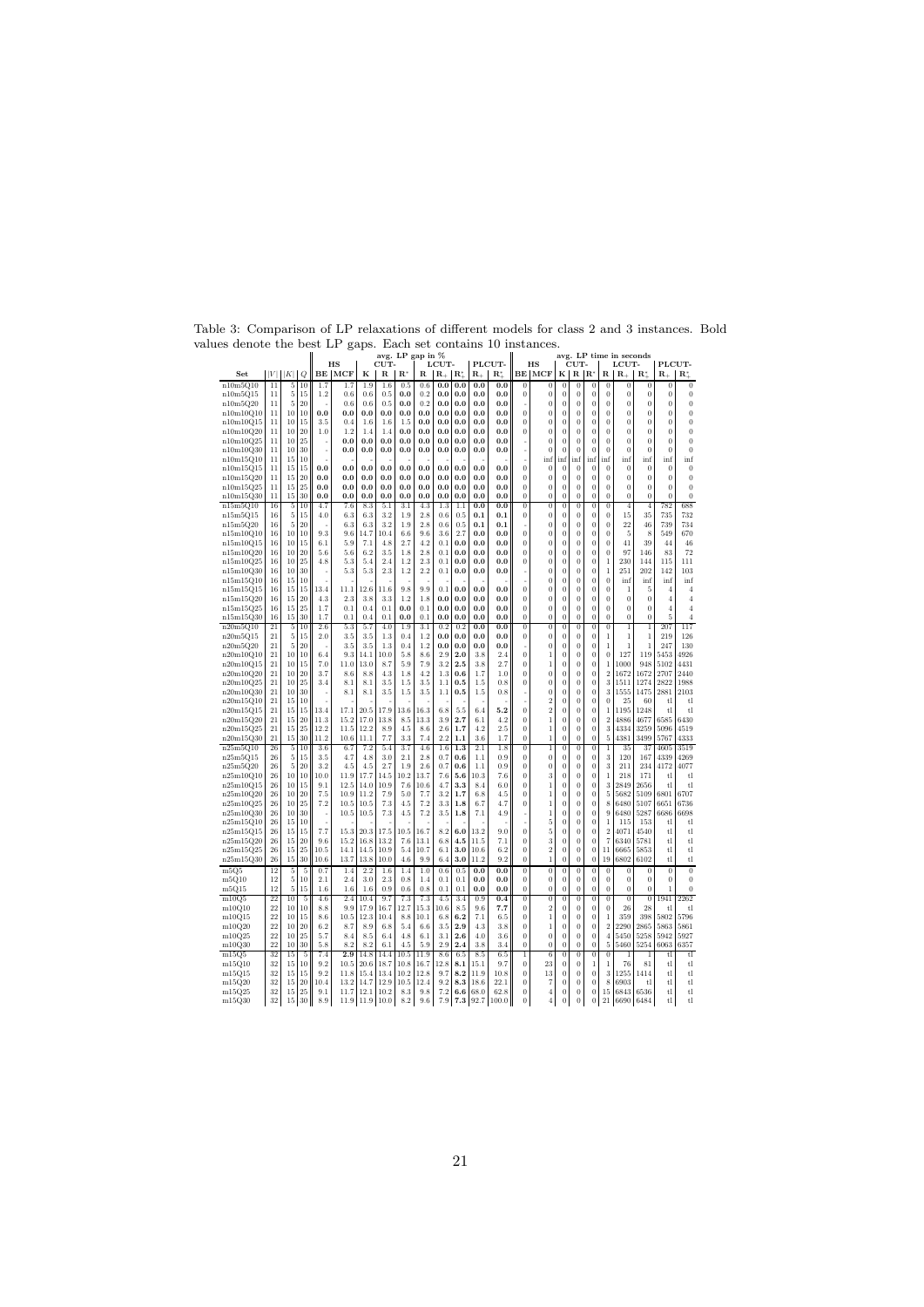Table 4: Comparison of branch-and-cut algorithms based on different models for class 1 instances (C ... CUTR<sup>\*</sup>, L ... LCUTR<sup>\*</sup><sub>+</sub></sub>, PL ... PLCUTR<sup>\*</sup><sub>+</sub>). Bold values denote the best CPU times.

| o.             |             |                 |                           | removed                   |      | gap in $%$ |                  |                 |                          | time in sec.            |                        |                | infeasible     |                |                |                |                | time limit     |                |
|----------------|-------------|-----------------|---------------------------|---------------------------|------|------------|------------------|-----------------|--------------------------|-------------------------|------------------------|----------------|----------------|----------------|----------------|----------------|----------------|----------------|----------------|
| Instance       | $ V $ $ K $ |                 | $\mathcal{Q}$             | arcs in %                 | C    | L          | PL               | BE              | $\mathbf C$              | L                       | PL                     |                |                |                | BE C L PL      | BE C L PL      |                |                |                |
| ESCO7Q3max1    | 9           | $\overline{6}$  | $\overline{3}$            | 18                        | 0.0  | 0.0        | $\overline{3.5}$ | 0               | 0                        | $\bf{0}$                | $\overline{0}$         | $\Omega$       | $\bf{0}$       | 0              | $\overline{0}$ | $\bf{0}$       | $\bf{0}$       | $\overline{0}$ | $\overline{0}$ |
| ESC07Q10max5   | 9           | 6               | 10                        | 18                        | 0.0  | 0.0        | 0.0              | $\Omega$        | $\Omega$                 | $\Omega$                | $\bf{0}$               | $\overline{0}$ | $\theta$       | $\overline{0}$ | $\Omega$       | $\overline{0}$ | $\theta$       | $\overline{0}$ | $\Omega$       |
| ESC12Q4max1    | 14          | 7               | $\overline{4}$            | $\overline{11}$           | 0.0  | 0.0        | 0.0              | $\overline{0}$  | $\overline{0}$           | $\overline{0}$          | 3                      | $\overline{0}$ | $\Omega$       | $\Omega$       | $\overline{0}$ | $\overline{0}$ | $\theta$       | $\Omega$       | $\overline{0}$ |
| ESC12Q5max1    | 14          | $\overline{7}$  | 5                         | 10                        | 0.0  | 0.0        | 0.0              | $\bf{0}$        | 1                        | $\Omega$                | $\mathbf{1}$           | $\Omega$       | $\Omega$       | $\theta$       | $\Omega$       | $\theta$       | $\theta$       | $\Omega$       | $\theta$       |
| ESC12Q15max5   | 14          | $\overline{7}$  | 15                        | 10                        | 0.0  | 0.0        | 0.0              | $\bf{0}$        | 1                        | $\Omega$                | $\overline{2}$         | $\overline{0}$ | 0              | 0              | $\theta$       | $\overline{0}$ | $\overline{0}$ | $\overline{0}$ | $\bf{0}$       |
| ESC25Q3max1    | 27          | $\overline{9}$  | $\overline{\overline{3}}$ | $\overline{4}$            | 0.0  | 0.0        | 0.0              | $\overline{43}$ | 13                       | $\overline{10}$         | 1291                   | $\overline{0}$ | $\overline{0}$ | $\overline{0}$ | $\overline{0}$ | $\overline{0}$ | $\overline{0}$ | $\overline{0}$ | $\overline{0}$ |
| ESC25Q4max1    | 27          | 9               | 4                         | 3                         | 0.0  | 0.0        | 0.0              | 5               | $\overline{7}$           | 10                      | 1063                   | $\Omega$       | 0              | $\Omega$       | $\theta$       | $\theta$       | $\theta$       | $\theta$       | $\theta$       |
| ESC25Q5max1    | 27          | 9               | 5                         | 3                         | 0.0  | 0.0        | 0.0              | $\bf{0}$        | 1                        | $\overline{2}$          | 104                    | $\Omega$       | 0              | $\Omega$       | $\theta$       | $\theta$       | $\theta$       | $\theta$       | $\theta$       |
| ESC25Q15max5   | 27          | 9               | 15                        | 3                         | 0.0  | 0.0        | 0.0              | 0               | 1                        | $\overline{2}$          | 886                    | $\theta$       | $\Omega$       | $\Omega$       | O              | $\theta$       | $\theta$       | $\theta$       | $\theta$       |
| ESC25Q20max5   | 27          | 9               | 20                        | 3                         | 0.0  | 0.0        | 0.0              | $\bf{0}$        | 1                        | 6                       | 1497                   | $\theta$       | $\Omega$       | $\Omega$       | $\theta$       | $\overline{0}$ | $\overline{0}$ | $\overline{0}$ | $\overline{0}$ |
| ESC47Q3max1    | 49          | $\overline{10}$ |                           | $\overline{2}$            | 0.0  | 0.0        | 47.1             | 61              | 40                       | 175                     | tI                     | $\overline{0}$ | $\overline{0}$ | $\overline{0}$ | $\overline{0}$ | $\overline{0}$ | $\overline{0}$ | $\overline{0}$ | T              |
| ESC47Q4max1    | 49          | 10              | $\overline{4}$            | $\,2$                     | 0.0  | 0.0        | 56.4             | 12              | 12                       | 22                      | t.1                    | $\Omega$       | 0              | $\theta$       | $\Omega$       | $\theta$       | $\theta$       | $\theta$       | $\mathbf{1}$   |
| ESC47Q10max5   | 49          | 10              | 10                        | $\overline{2}$            | 0.0  | 0.0        |                  | 61              | 83                       | 1706                    | tl                     | $\theta$       | $\Omega$       | $\theta$       | 0              | $\overline{0}$ | $\bf{0}$       | $\Omega$       | $\mathbf{1}$   |
| ESC47Q15max5   | 49          | 10              | 15                        | $\overline{2}$            | 0.0  | 0.0        |                  | 10              | 12                       | 403                     | t1                     | $\Omega$       | $\Omega$       | 0              | 0              | $\theta$       | $\Omega$       | $\Omega$       | $\mathbf{1}$   |
| ESC47Q20max5   | 49          | 10              | 20                        | $\overline{2}$            | 0.0  | 0.0        |                  | 10              | 17                       | 311                     | t1                     | $\overline{0}$ | $\theta$       | $\Omega$       | 0              | $\overline{0}$ | $\bf{0}$       | $\overline{0}$ | $\mathbf{1}$   |
| br17.10Q3max1  | 18          | 10              | 3                         | 16                        | 0.0  | 0.0        | 0.0              | 28              | 7                        | $\overline{\bf{4}}$     | 126                    | $\theta$       | $\Omega$       | $\theta$       | $\Omega$       | $\theta$       | $\theta$       | $\Omega$       | $\overline{0}$ |
| br17.10Q4max1  | 18          | 10              | $\overline{4}$            | 11                        | 0.0  | 0.0        | 0.0              | 6868            | 2284                     | 279                     | 6355                   | $\Omega$       | 0              | $\theta$       | $\theta$       | $\theta$       | $\theta$       | $\theta$       | $\Omega$       |
| br17.1005max1  | 18          | 10              | 5                         | 8                         | 0.0  | 0.0        | 0.0              | $\Omega$        | $\Omega$                 | $\Omega$                | 13                     | $\Omega$       | 0              | $\Omega$       | 0              | $\theta$       | $\theta$       | $\theta$       | $\theta$       |
| br17.10O10max5 | 18          | 10              | 10                        | 14                        | 0.0  | 0.0        | 0.0              | 73              | 25                       | 23                      | 802                    | $\Omega$       | O              | O              | 0              | $\theta$       | $\theta$       | $\theta$       | $\theta$       |
| br17.10Q15max5 | 18          | 10              | 15                        | 8                         | 0.0  | 0.0        | 0.0              | $\bf{0}$        | $\Omega$                 | $\mathbf{1}$            | 40                     | $\theta$       | $\Omega$       | $\theta$       | $\Omega$       | $\overline{0}$ | $\overline{0}$ | $\overline{0}$ | $\overline{0}$ |
| br17.12Q3max1  | 18          | 12              | 3                         | 23                        | 0.0  | 0.0        | 0.0              | 1820            | 57                       | 18                      | 515                    | $\theta$       | $\Omega$       | O              | $\Omega$       | $\overline{0}$ | $\theta$       | $\Omega$       | $\overline{0}$ |
| br17.12Q4max1  | 18          | 12              | $\overline{4}$            | 14                        | 0.0  | 0.0        | 0.0              | 3049            | 888                      | 27                      | 5265                   | $\Omega$       | 0              | $\theta$       | $\Omega$       | $\theta$       | $\theta$       | $\Omega$       | $\bf{0}$       |
| br17.12Q5max1  | 18          | 12              | 5                         | 11                        | 0.0  | 0.0        | 0.0              | $\Omega$        | $\Omega$                 | $\bf{0}$                | 5                      | $\Omega$       | $\Omega$       | $\theta$       | $\theta$       | $\overline{0}$ | $\overline{0}$ | $\Omega$       | $\overline{0}$ |
| br17.12O10max5 | 18          | 12              | 10                        | 19                        | 0.0  | 0.0        | 0.0              | 2040            | 191                      | 58                      | 1735                   | $\Omega$       | $\Omega$       | $\Omega$       | $\theta$       | $\theta$       | $\theta$       | $\Omega$       | $\theta$       |
| br17.12Q15max5 | 18          | 12              | 15                        | 11                        | 0.0  | 0.0        | 0.0              | 1               | $\mathbf{1}$             | 5                       | 186                    | $\overline{0}$ | $\theta$       | 0              | 0              | $\overline{0}$ | $\overline{0}$ | $\theta$       | $\bf{0}$       |
| p43.1Q2max1    | 44          | $\overline{9}$  | $\overline{2}$            | $\overline{3}$            | 48.7 | 48.7       | 49.0             |                 | t                        | t                       | t                      |                | 0              | $\overline{0}$ | $\overline{0}$ |                | 1              | 1              | T              |
| p43.1Q3max1    | 44          | 9               | 3                         | $\overline{1}$            | 0.4  | 0.4        | 1.5              |                 | t                        | t                       | t1                     | i,             | 0              | $\theta$       | $\theta$       |                | $\overline{1}$ | 1              | $\mathbf{1}$   |
| p43.1Q4max1    | 44          | 9               | 4                         | 1                         | 0.0  | 0.1        | 48.9             |                 | t1                       | tl                      | tl                     | i.             | $\Omega$       | $\Omega$       | 0              | L              | $\overline{1}$ | $\mathbf{1}$   | $\mathbf{1}$   |
| p43.1O10max5   | 44          | 9               | 10                        | 1                         | 0.0  | 0.3        |                  |                 | t                        | t                       | t.1                    | i.             | 0              | $\Omega$       | $\theta$       | ä,             | $\overline{1}$ | 1              | $\mathbf{1}$   |
| p43.1Q15max5   | 44          | 9               | 15                        | $\mathbf{1}$              | 0.1  | 0.2        |                  |                 | t1                       | tl                      | t1                     | $\overline{a}$ | $\theta$       | $\Omega$       | $\theta$       | ×,             | $\mathbf{1}$   | $\mathbf{1}$   | $\mathbf{1}$   |
| p43.2Q10max1   | 44          | $\overline{20}$ | $\overline{10}$           | $\overline{\overline{3}}$ | 0.4  | 0.6        |                  |                 | tl                       | t                       | τĪ                     | ı              | $\overline{0}$ | $\overline{0}$ | $\overline{0}$ | ×,             | ī              | ī              | T              |
| p43.2Q40max5   | 44          | 20              | 40                        | 3                         | 0.4  | 0.6        |                  |                 | t1                       | t                       | t1                     |                | $\theta$       | 0              | $\overline{0}$ | ä,             | $\mathbf{1}$   | $\mathbf{1}$   | $\mathbf{1}$   |
| p43.3Q10max1   | 44          | 37              | 10                        | $\overline{6}$            | 1.2  | 1.7        |                  | ×,              | t1                       | t                       | tl                     | i.             | $\Omega$       | $\Omega$       | $\overline{0}$ | ×,             | $\mathbf{1}$   | $\mathbf{1}$   | $\overline{1}$ |
| p43.3Q40max5   | 44          | 37              | 40                        | 6                         | 0.4  | 0.7        |                  |                 | t1                       | t                       | t.1                    |                | $\Omega$       | 0              | $\Omega$       | L,             | $\mathbf{1}$   | $\mathbf{1}$   | $\mathbf{1}$   |
| p43.4Q10max1   | 44          | $\overline{50}$ | $\overline{10}$           | 39                        | 0.1  | 0.3        |                  | $\overline{a}$  | $\overline{\mathrm{tl}}$ | $\overline{\mathbf{t}}$ | $\overline{\text{tl}}$ | i.             | $\overline{0}$ | $\overline{0}$ | $\overline{0}$ | ×,             | $\overline{1}$ | $\overline{1}$ | Ŧ              |
| p43.4Q40max5   | 44          | 50              | 40                        | 39                        | 0.0  | 0.0        |                  |                 | 12                       | t1                      | tl I                   |                | $\overline{0}$ | $\overline{0}$ | $\Omega$       | L,             | $\overline{0}$ | $\mathbf{1}$   | $\mathbf{1}$   |

the best global lower and upper bounds, respectively, obtained by the algorithm within the time limit. The gaps in the tables are given by  $(c_{UB} - c_{LB})/c_{UB}$ . If at least one of the bounds is not available we skip the corresponding gap value ("-" in the tables). Note that these gaps are not available for the BE approach. Again, the CPU times do not involve instances which are shown to be infeasible in the solution process. If the time limit is reached before proving optimality we write "tl" in the tables or use 7200 seconds to compute the average values. Additionally, the tables include the number of instances which are shown to be infeasible and the number of instances for which the algorithm reaches the time limit. Note that the CPU times of BE have been obtained on a different hardware with CPLEX 10.2. The column "removed arcs in  $\%$ " shows the average percentage of arcs which are eliminated in the preprocessing phase described in Section 2.

For class 2 and 3 instances with a large number of commodities the demand aggregation discussed in Section 4 (model CUTR<sup>∗</sup> ) is quite beneficial in terms of lower CPU times when compared to the BE approach. Additionally, we are able to solve several open m-PDTSP instances. The branch-and-cut algorithm based on LCUTR $_{+}^{*}$  shows significant improvements on instances with extremely tight vehicle capacities (cf. br17.10, br17.12 in Table 4). However, both layered graph variants are not competitive on larger instances because of the large size of the corresponding models.

#### 7.2. Results for the SOP

As mentioned before, relaxing the capacity constraints in the m-PDTSP leads to the SOP. Therefore, we also provide branch-and-cut results on benchmark instances for the SOP. The CPU time limit is extended to 1 day. We re-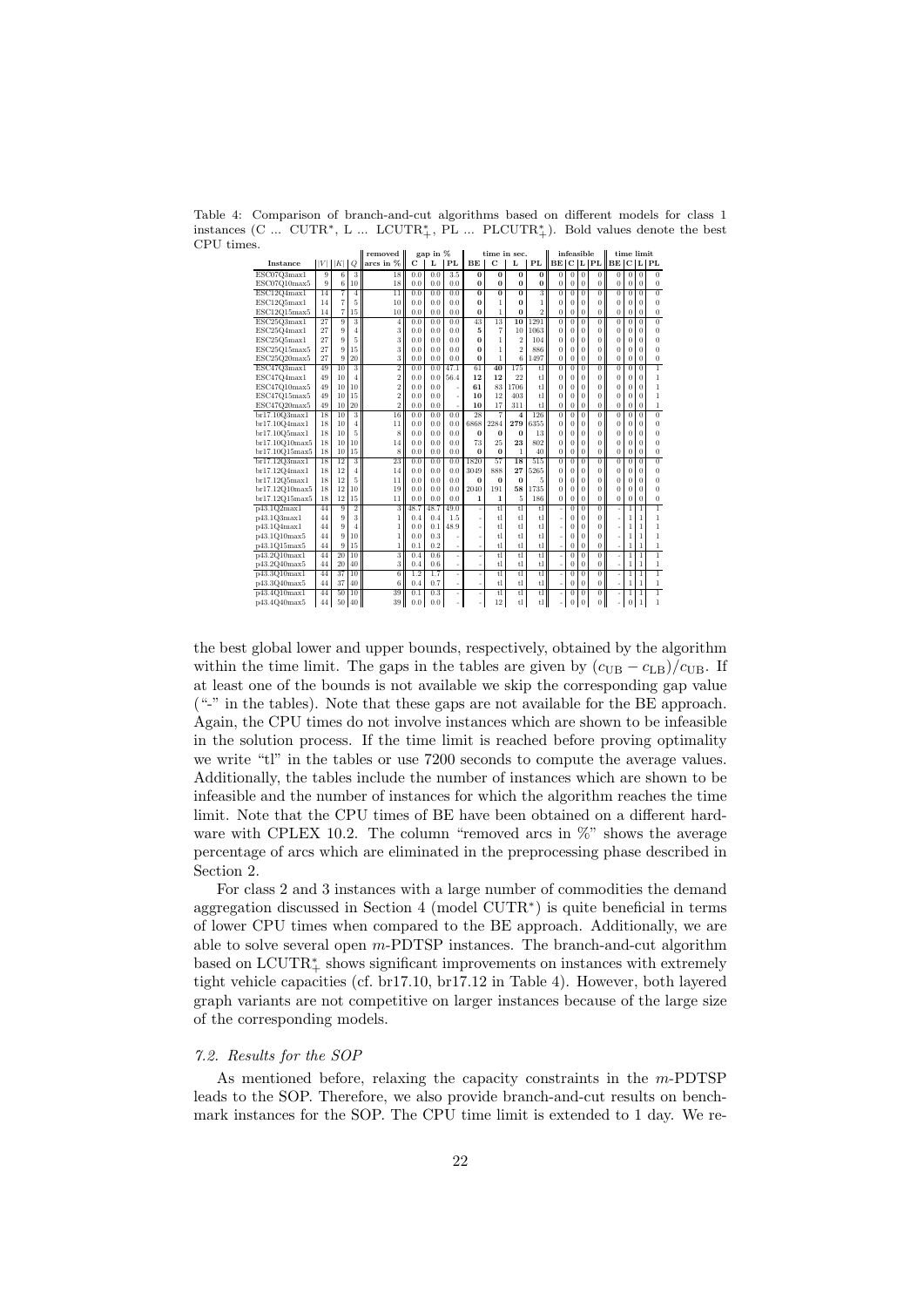| Set                    | $ V $ $ K $     |          | Q        | arcs in %                        | С               | L           | PL          | BE                         | С                                   | L                          | PL             | BE                         | С                          |                            | $L$   PL                           | BЕ                               |                            |                          | C L PL                     |
|------------------------|-----------------|----------|----------|----------------------------------|-----------------|-------------|-------------|----------------------------|-------------------------------------|----------------------------|----------------|----------------------------|----------------------------|----------------------------|------------------------------------|----------------------------------|----------------------------|--------------------------|----------------------------|
| n10m5Q10               | 11              | 5        | 10       | 23                               | 0.0             | 0.0         | 0.0         | $\bf{0}$                   | $\overline{0}$                      | $\overline{0}$             | $\overline{0}$ | 0                          | 0                          | $\overline{0}$             | $\overline{0}$                     | 0                                | $\theta$                   | $\overline{0}$           | $\overline{0}$             |
| n10m5Q15               | 11              | 5        | 15       | 21                               | $_{0.0}$        | 0.0         | 0.0         | 0                          | $\bf{0}$                            | 0                          | 0              | 0                          | 0                          | $\boldsymbol{0}$           | $\bf{0}$                           | 0                                | $\bf{0}$                   | $\bf{0}$                 | $\bf{0}$                   |
| n10m5Q20               | 11              | 5        | 20       | 21                               | 0.0             | 0.0         | 0.0         |                            | $\bf{0}$                            | 0                          | 0              |                            | 0                          | $\boldsymbol{0}$           | $\bf{0}$                           |                                  | $\bf{0}$                   | 0                        | $\bf{0}$                   |
| n10m10Q10              | 11              | 10       | 10       | 89                               | 0.0             | 0.0         | 0.0         | $\bf{0}$                   | $\bf{0}$                            | $\Omega$                   | $\bf{0}$       | 6                          | 7                          | $\overline{7}$             | $\overline{7}$                     | 0                                | $\boldsymbol{0}$           | 0                        | $\overline{0}$             |
| n10m10Q15              | 11              | 10       | 15       | 57                               | 0.0             | 0.0         | 0.0         | 0                          | 0                                   | 0                          | 0              | 1                          | 1                          | 1                          | $\mathbf{1}$                       | 0                                | $\bf{0}$                   | 0                        | 0<br>$\Omega$              |
| n10m10Q20<br>n10m10Q25 | 11<br>11        | 10<br>10 | 20<br>25 | 51<br>51                         | 0.0<br>0.0      | 0.0<br>0.0  | 0.0<br>0.0  | $\bf{0}$                   | $\bf{0}$<br>$\bf{0}$                | 0<br>O                     | $\bf{0}$<br>0  | $\bf{0}$                   | $\bf{0}$<br>$\overline{0}$ | $\bf{0}$<br>$\overline{0}$ | $\bf{0}$<br>$\theta$               | $\bf{0}$<br>J.                   | $\bf{0}$<br>0              | $\bf{0}$<br>$\Omega$     | 0                          |
| n10m10Q30              | 11              | 10       | 30       | 51                               | $_{0.0}$        | $_{0.0}$    | 0.0         |                            | 0                                   | 0                          | 0              |                            | 0                          | $\bf{0}$                   | 0                                  |                                  | 0                          | 0                        | 0                          |
| n10m15Q10              | 11              | 15       | 10       | 100                              |                 |             |             |                            |                                     |                            |                |                            | 10                         | 10                         | 10                                 |                                  | $\bf{0}$                   | $\bf{0}$                 | $\bf{0}$                   |
| n10m15Q15              | 11              | 15       | 15       | 99                               | 0.0             | 0.0         | 0.0         | $\bf{0}$                   | $\bf{0}$                            | $\bf{0}$                   | 0              | 9                          | 9                          | 9                          | 9                                  | 0                                | $\bf{0}$                   | 0                        | $\overline{0}$             |
| n10m15Q20              | 11              | 15       | 20       | 92                               | 0.0             | 0.0         | 0.0         | 0                          | 0                                   | 0                          | 0              | 6                          | 6                          | 6                          | 6                                  | 0                                | $\bf{0}$                   | 0                        | 0                          |
| n10m15O25              | 11              | 15       | 25       | 85                               | $_{0.0}$        | 0.0         | 0.0         | $\Omega$                   | $\Omega$                            | $\Omega$                   | $\bf{0}$       | $\overline{A}$             | $\overline{4}$             | $\overline{4}$             | $\overline{4}$                     | $\overline{0}$                   | $\theta$                   | $\overline{0}$           | $\overline{0}$             |
| n10m15Q30              | 11              | 15       | 30       | 77                               | $_{0.0}$        | 0.0         | 0.0         | $\Omega$                   | $\bf{0}$                            | O                          | Ó              | $\overline{2}$             | $\overline{2}$             | $\overline{2}$             | $\overline{2}$                     | $\overline{0}$                   | $\theta$                   | $\overline{0}$           | $\overline{0}$             |
| n15m5Q10               | 16              | 5        | 10       | 9                                | $_{0.0}$        | 0.0         | 0.0         | $\bf{0}$                   | 1                                   | $\overline{4}$             | 70             | $\bf{0}$                   | 0                          | $\bf{0}$                   | $\bf{0}$                           | $\bf{0}$                         | $\bf{0}$                   | 0                        | $\bf{0}$                   |
| n15m5Q15               | 16<br>16        | 5        | 15       | 8                                | 0.0             | 0.0         | 0.0         | $\bf{0}$                   | $\mathbf{1}$                        | 16                         | 144            | $\theta$                   | $\overline{0}$             | $\overline{0}$             | $\overline{0}$                     | 0                                | $\theta$                   | $\overline{0}$           | $\overline{0}$             |
| n15m5Q20<br>n15m10Q10  | 16              | 5<br>10  | 20<br>10 | 8<br>35                          | 0.0<br>$_{0.0}$ | 0.0<br>0.0  | 0.0<br>0.0  | 1801                       | 1<br>1                              | 11<br>$\overline{4}$       | 246<br>74      | 6                          | 0<br>7                     | $\boldsymbol{0}$<br>7      | $\bf{0}$<br>7                      | 1                                | $\bf{0}$<br>0              | 0<br>0                   | $\bf{0}$<br>0              |
| n15m10Q15              | 16              | 10       | 15       | 23                               | 0.0             | 0.0         | 0.0         | $\Omega$                   | $\mathbf{1}$                        | 3                          | 36             | $\mathbf{1}$               | 1                          | $\mathbf{1}$               | $\overline{1}$                     | $\overline{0}$                   | $\theta$                   | $\overline{0}$           | $\overline{0}$             |
| n15m10Q20              | 16              | 10       | 20       | 20                               | 0.0             | 8.0         | 0.0         | $\Omega$                   | $\bf{0}$                            | 6                          | 48             | 0                          | $\bf{0}$                   | $\bf{0}$                   | 0                                  | 0                                | $\bf{0}$                   | 0                        | 0                          |
| n15m10Q25              | 16              | 10       | 25       | 20                               | 0.0             | 0.0         | 0.0         | $\bf{0}$                   | $\bf{0}$                            | 7                          | 74             | 0                          | $\bf{0}$                   | $\bf{0}$                   | $\bf{0}$                           | $\boldsymbol{0}$                 | $\bf{0}$                   | $\bf{0}$                 | $\bf{0}$                   |
| n15m10Q30              | 16              | 10       | 30       | 20                               | 0.0             | 0.0         | 0.0         | $\bf{0}$                   | $\bf{0}$                            | 7                          | 67             |                            | $\overline{0}$             | $\overline{0}$             | $\overline{0}$                     | J.                               | $\overline{0}$             | $\overline{0}$           | $\overline{0}$             |
| n15m15Q10              | 16              | 15       | 10       | 64                               |                 |             |             |                            |                                     |                            |                |                            | 10                         | 10                         | 10                                 |                                  | $\bf{0}$                   | 0                        | 0                          |
| n15m15Q15              | 16              | 15       | 15       | 47                               | 0.0             | 0.0         | 0.0         | $\overline{\mathbf{2}}$    | $\mathbf{1}$                        | 3                          | 21             | $\overline{4}$             | 4                          | $\overline{4}$             | $\overline{4}$                     | $\boldsymbol{0}$                 | $\bf{0}$                   | 0                        | 0                          |
| n15m15Q20              | 16              | 15       | 20       | 39                               | 0.0             | 0.0         | 0.0         | $\overline{1}$             | $\bf{0}$                            | $\bf{0}$                   | 4              | $\overline{2}$             | $\overline{2}$             | $\overline{2}$             | $\overline{2}$                     | $\overline{0}$                   | $\theta$                   | $\Omega$                 | 0                          |
| n15m15Q25              | 16              | 15       | 25       | 37                               | $_{0.0}$        | 0.0         | 0.0         | $\bf{0}$                   | $\bf{0}$                            | $\bf{0}$                   | 5              | $\theta$                   | $\overline{0}$             | $\overline{0}$             | $\bf{0}$                           | $\overline{0}$                   | $\theta$                   | $\overline{0}$           | $\overline{0}$             |
| n15m15Q30              | 16              | 15       | 30       | 37                               | $_{0.0}$        | 0.0         | 0.0         | $\Omega$<br>$\overline{3}$ | $\bf{0}$<br>$\overline{\mathbf{1}}$ | $\bf{0}$<br>$\overline{2}$ | 6              | $\Omega$<br>$\overline{0}$ | $\overline{0}$             | $\bf{0}$                   | $\bf{0}$                           | $\overline{0}$<br>$\overline{0}$ | $\overline{0}$             | $\overline{0}$           | $\bf{0}$<br>$\overline{0}$ |
| n20m5Q10               | 21<br>21        | 5        | 10<br>15 | 5                                | $_{0.0}$<br>0.0 | 0.0<br>0.0  | 0.0         | $\Omega$                   | $\bf{0}$                            | 1                          | 120<br>167     |                            | $\overline{0}$             | $\overline{0}$<br>0        | $\overline{0}$<br>$\boldsymbol{0}$ |                                  | $\overline{0}$<br>$\bf{0}$ | $\overline{0}$           | $\bf{0}$                   |
| n20m5Q15<br>n20m5Q20   | 21              | 5<br>5   | 20       | $\overline{4}$<br>$\overline{4}$ | 0.0             | 0.0         | 0.0<br>0.0  |                            | $\bf{0}$                            | $\overline{2}$             | 167            | $\bf{0}$                   | 0<br>0                     | $\overline{0}$             | $\overline{0}$                     | 0                                | 0                          | 0<br>$\Omega$            | $\overline{0}$             |
| n20m10Q10              | 21              | 10       | 10       | 15                               | 13.0            | 13.3        | 14.8        | 1832                       | 1806                                | 1854                       | 3475           | $\overline{2}$             | $\overline{2}$             | $\overline{2}$             | $\overline{2}$                     | $\overline{2}$                   | $\overline{2}$             | $\overline{2}$           | 3                          |
| n20m10Q15              | 21              | 10       | 15       | 10                               | 0.0             | 0.0         | 2.2         | 67                         | 31                                  | 374                        | 3138           | $\bf{0}$                   | $\bf{0}$                   | $\bf{0}$                   | $\bf{0}$                           | 0                                | $\bf{0}$                   | $\bf{0}$                 | 3                          |
| n20m10Q20              | 21              | 10       | 20       | 9                                | 0.0             | 0.0         | 0.8         | 53                         | 1                                   | 156                        | 1853           | $\overline{0}$             | $\overline{0}$             | $\overline{0}$             | $\overline{0}$                     | $\overline{0}$                   | $\overline{0}$             | $\Omega$                 | $\overline{2}$             |
| n20m10Q25              | 21              | 10       | 25       | 9                                | 0.0             | 0.0         | 0.8         | 53                         | 1                                   | 231                        | 1770           | 0                          | $\theta$                   | $\Omega$                   | 0                                  | 0                                | 0                          | 0                        | $\overline{2}$             |
| n20m10Q30              | 21              | 10       | 30       | 9                                | 0.0             | 0.0         | 0.9         |                            | 1                                   | 212                        | 1835           |                            | 0                          | $\bf{0}$                   | $\bf{0}$                           | J.                               | $\bf{0}$                   | 0                        | $\overline{2}$             |
| n20m15Q10              | 21              | 15       | 10       | 42                               |                 |             |             |                            | tl                                  | tl                         | tl             |                            | 8                          | 8                          | 8                                  | J.                               | $\overline{2}$             | $\overline{2}$           | $\overline{2}$             |
| n20m15Q15<br>n20m15Q20 | 21<br>21        | 15<br>15 | 15<br>20 | 23<br>19                         | 22.3<br>0.6     | 23.4<br>2.1 | 28.6<br>5.5 | 5305<br>3073               | 3399<br>910                         | 3684<br>2239               | 6304<br>4864   | $\bf{0}$<br>$\Omega$       | $\bf{0}$<br>$\theta$       | $\overline{0}$<br>$\bf{0}$ | $\bf{0}$<br>$\bf{0}$               | $\overline{7}$<br>$\overline{4}$ | 4<br>$\mathbf{1}$          | 5<br>3                   | 8<br>6                     |
| n20m15Q25              | 21              | 15       | 25       | 18                               | 0.0             | 0.0         | 3.2         | 172                        | 6                                   | 532                        | 3397           | $\overline{0}$             | $\bf{0}$                   | $\overline{0}$             | $\bf{0}$                           | $\overline{0}$                   | $\overline{0}$             | $\bf{0}$                 | $\overline{4}$             |
| n20m15Q30              | 21              | 15       | 30       | 18                               | $_{0.0}$        | 0.0         | 0.9         | 114                        | $\mathbf{2}$                        | 278                        | 2555           | $\bf{0}$                   | $\bf{0}$                   | $\bf{0}$                   | $\bf{0}$                           | 0                                | $\bf{0}$                   | $\bf{0}$                 | $\overline{2}$             |
| n25m5Q10               | 26              | 5        | 10       |                                  | $_{0.0}$        | 0.0         | 11.3        | $\overline{2}$             | 10                                  | 25                         | 2784           | $\overline{0}$             | $\bf{0}$                   | $\bf{0}$                   | $\overline{0}$                     | $\overline{0}$                   | $\bf{0}$                   | $\bf{0}$                 | $\overline{\overline{3}}$  |
| n25m5Q15               | 26              | 5        | 15       | 3                                | $_{0.0}$        | 0.0         | 8.2         | $\mathbf{1}$               | $\overline{2}$                      | 39                         | 2271           | $\bf{0}$                   | 0                          | $\bf{0}$                   | $\bf{0}$                           | 0                                | $\Omega$                   | $\Omega$                 | 1                          |
| n25m5Q20               | 26              | 5        | 20       | 3                                | $_{0.0}$        | 0.0         | 0.7         | 1                          | $\overline{2}$                      | 44                         | 2382           | 0                          | $\theta$                   | $\Omega$                   | 0                                  | 0                                | $\Omega$                   | $\Omega$                 | 1                          |
| n25m10Q10              | 26              | 10       | 10       | 8                                | 0.9             | 1.3         | 9.6         | 3684                       | 2004                                | 3916                       | 6545           | 1                          | 1                          | 1                          | $\mathbf{1}$                       | 3                                | $\overline{2}$             | $\overline{4}$           | 8                          |
| n25m10Q15              | 26              | 10       | 15       | 6                                | 0.0             | 0.0         | 6.3         | 137                        | 67                                  | 1577                       | t.             | 0                          | 0                          | $\bf{0}$                   | 0                                  | 0                                | 0                          | 0                        | 10                         |
| n25m10Q20              | 26              | 10       | 20       | 6                                | 0.0             | 0.4         | 4.1         | 14                         | 5                                   | 1980                       | 6631           | 0                          | 0                          | $\bf{0}$                   | 0                                  | 0                                | 0                          | 2                        | 9                          |
| n25m10Q25              | 26              | 10       | 25       | 6                                | 0.0             | 0.5         | 4.6         | 14                         | $\overline{4}$                      | 2367                       | 6466           | $\bf{0}$                   | $\overline{0}$             | $\overline{0}$             | $\bf{0}$                           | 0                                | $\theta$                   | 3                        | 8                          |
| n25m10Q30<br>n25m15Q10 | 26<br>26        | 10<br>15 | 30<br>10 | 6<br>24                          | 0.0<br>61.5     | 0.4<br>61.9 | 4.1<br>67.9 |                            | $\overline{\bf 4}$<br>t.            | 2146<br>tl                 | 6697<br>$t$ l  |                            | 0<br>3                     | $\bf{0}$<br>3              | 0<br>3                             | í,                               | $\bf{0}$<br>7              | 1<br>7                   | 8<br>7                     |
| n25m15Q15              | 26              | 15       | 15       | 13                               | 4.5             | 7.3         | 16.4        | 5786                       | 3167                                | 5333                       | t1             | $\theta$                   | $\overline{0}$             | $\overline{0}$             | $\bf{0}$                           | 8                                | $\overline{4}$             | $\overline{7}$           | 10                         |
| n25m15Q20              | 26              | 15       | 20       | 10                               | 0.7             | 3.8         | 9.2         | 3804                       | 1385                                | 4787                       | 6520           | 0                          | 0                          | $\bf{0}$                   | 0                                  | 5                                | $\mathbf{1}$               | 6                        | 8                          |
| n25m15Q25              | 26              | 15       | 25       | 10                               | 0.0             | 1.5         | 6.1         | 1387                       | 59                                  | 3545                       | 6864           | $\bf{0}$                   | $\bf{0}$                   | $\boldsymbol{0}$           | $\bf{0}$                           | $\mathbf{1}$                     | $\overline{0}$             | 3                        | 9                          |
| n25m15Q30              | 26              | 15       | 30       | 10                               | 0.0             | 1.8         | 6.5         | 565                        | 14                                  | 3388                       | tl             | $\theta$                   | $\overline{0}$             | $\overline{0}$             | $\overline{0}$                     | 0                                | $\bf{0}$                   | $\overline{4}$           | 10                         |
| m5O5                   | 12              | 5        | 5        | 43                               | $_{0.0}$        | 0.0         | $_{0.0}$    | 0                          | 0                                   | 0                          | 0              | 0                          | 0                          | 0                          | 0                                  | 0                                | 0                          | 0                        | 0                          |
| m5Q10                  | 12              | 5        | 10       | 14                               | 0.0             | 0.0         | 0.0         | $\bf{0}$                   | $\bf{0}$                            | $\bf{0}$                   | 1              | $\theta$                   | $\theta$                   | $\overline{0}$             | $\bf{0}$                           | $\overline{0}$                   | $\bf{0}$                   | $\Omega$                 | $\bf{0}$                   |
| m5Q15                  | 12              | 5        | 15       | 14                               | 0.0             | 0.0         | 0.0         | $\bf{0}$                   | $\bf{0}$                            | $\bf{0}$                   | 1              | $\theta$                   | $\bf{0}$                   | $\boldsymbol{0}$           | $\bf{0}$                           | $\overline{0}$                   | $\bf{0}$                   | 0                        | $\bf{0}$                   |
| m10Q5                  | $\overline{22}$ | 10       | 5        | 48                               | $_{0.0}$        | 0.0         | 0.0         | $\overline{2}$             | $\overline{2}$                      | $\mathbf{1}$               | 93             | $\theta$                   | 0                          | $\overline{0}$             | $\overline{0}$                     | $\overline{0}$                   | $\theta$                   | $\overline{0}$           | $\overline{0}$             |
| m10Q10                 | 22              | 10       | 10       | 7                                | 0.0             | 0.0         | 4.6         | 87                         | 165                                 | 612                        | 5670           | $\Omega$                   | $\theta$                   | $\bf{0}$                   | 0                                  | 0                                | $\Omega$                   | $\Omega$                 | 7                          |
| m10Q15                 | 22<br>22        | 10<br>10 | 15<br>20 | $\overline{7}$                   | $_{0.0}$<br>0.0 | 0.2<br>0.0  | 5.2<br>2.6  | 62<br>$\overline{2}$       | 30<br>$\overline{2}$                | 1741<br>328                | 5122           | $\Omega$<br>$\overline{0}$ | $\theta$                   | $\Omega$<br>$\overline{0}$ | 0                                  | 0                                | $\Omega$                   | $\overline{2}$           | 7<br>5                     |
| m10Q20<br>m10Q25       | 22              | 10       | 25       | 7<br>$\overline{7}$              | $_{0.0}$        | 0.1         | 2.3         | $\mathbf{1}$               | $\overline{2}$                      | 1099                       | 4128<br>4086   | $\overline{0}$             | $\bf{0}$<br>$\overline{0}$ | $\bf{0}$                   | $\bf{0}$<br>$\bf{0}$               | $\bf{0}$<br>$\overline{0}$       | $\bf{0}$<br>$\bf{0}$       | $\bf{0}$<br>$\mathbf{1}$ | $\overline{4}$             |
| m10Q30                 | 22              | 10       | 30       | 7                                | 0.0             | 0.1         | 2.1         | 1                          | $\overline{2}$                      | 1294                       | 4379           | $\Omega$                   | $\overline{0}$             | $\boldsymbol{0}$           | $\bf{0}$                           | 0                                | $\bf{0}$                   | 1                        | $\overline{4}$             |
| m15Q5                  | 32              | 15       | 5        | 43                               | 1.1             | 1.1         | 12.0        | 2006                       | 2529                                | 1053                       | 5922           | $\overline{0}$             | 0                          | $\bf{0}$                   | $\bf{0}$                           | $\overline{2}$                   | $\mathbf{1}$               | $\mathbf{1}$             | 8                          |
| m15Q10                 | 32              | 15       | 10       | 5                                | 6.2             | 9.1         | 18.9        | 6523                       | 6493                                | 6908                       | tl             | $\Omega$                   | 0                          | $\Omega$                   | $\bf{0}$                           | 9                                | 9                          | 9                        | 10                         |
| m15Q15                 | 32              | 15       | 15       | 5                                | 2.4             | 7.5         | 15.1        | 4124                       | 3284                                | 6595                       | tl             | 0                          | $\bf{0}$                   | $\theta$                   | $\bf{0}$                           | 5                                | 4                          | 9                        | 10                         |
| m15Q20                 | 32              | 15       | 20       | 5                                | 0.0             | 5.6         | 43.5        | 918                        | 269                                 | 7033                       | tl             | $\overline{0}$             | $\overline{0}$             | $\overline{0}$             | $\overline{0}$                     | $\overline{0}$                   | $\overline{0}$             | 9                        | 10                         |
| m15Q25                 | 32              | 15       | 25       | 5                                | 0.0             | 4.4         | 92.3        | 118                        | 40                                  | 5971                       | tl             | 0                          | 0                          | $\boldsymbol{0}$           | 0                                  | 0                                | $\bf{0}$                   | 8                        | 10                         |
| m15Q30                 | 32              | 15       | 30       | 5 <sup>1</sup>                   | 0.0             | 6.0         |             | 101                        | 43                                  | 6482                       | t1             | $\boldsymbol{0}$           | 0                          | $\boldsymbol{0}$           | $\overline{0}$                     | 0                                | $\bf{0}$                   | 9                        | 10                         |

Table 5: Comparison of branch-and-cut algorithms based on different models for class 2 and 3 instances (C ... CUTR\*, L ... LCUTR\*, PL ... PLCUTR\*). Bold values denote the best<br>CPU times. Each set contains 10 instances.<br>set  $||V|| ||K|| |e||$  removed  $||wg||$  sag in  $\% ||$  arg,  $|| \times ||$  arg in  $||V||$  . Let  $|| ||\times || \times ||$   $|| \times ||$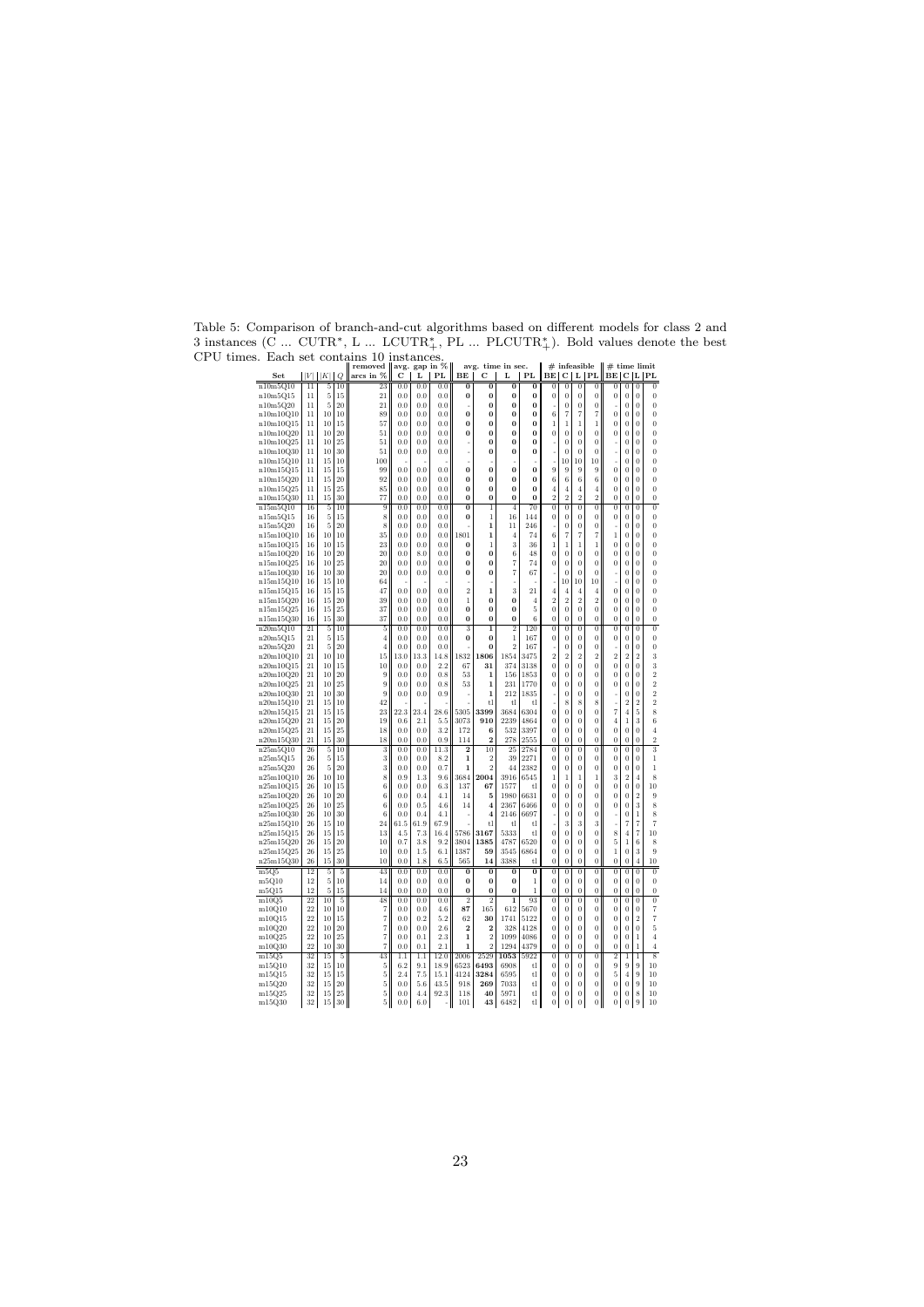Table 6: Comparison of branch-and-cut algorithms for SOP instances from the TSPLIB. Bold instance names mark instances solved for the first time. Bold bounds and CPU times denote the best results.

|                   |                 |       |                 |                 | LB              | UB              |       |                |                | time in seconds |                 |                  |
|-------------------|-----------------|-------|-----------------|-----------------|-----------------|-----------------|-------|----------------|----------------|-----------------|-----------------|------------------|
| Instance          | V               | A     | ۱Ř              | BK              | BCx             | BK              | BCx   | BK             | BC1            | BC2             | BC3             | BC4              |
| ESC07             | $\overline{9}$  | 40    | $\overline{6}$  | 2125            | 2125            | 2125            | 2125  | $\overline{0}$ | $\overline{0}$ | $\overline{0}$  | $\overline{0}$  | $\overline{0}$   |
| ESC12             | 14              | 132   | $\overline{7}$  | 1675            | 1675            | 1675            | 1675  | $\overline{0}$ | $\bf{0}$       | $\overline{0}$  | $\overline{0}$  | $\overline{0}$   |
| ESC <sub>25</sub> | 27              | 622   | 9               | 1681            | 1681            | 1681            | 1681  | $\mathbf{1}$   | $\bf{0}$       | $\bf{0}$        | $\bf{0}$        | $\bf{0}$         |
| ESC47             | 49              | 2187  | 10              | 1288            | 1288            | 1288            | 1288  | 28             | $\overline{7}$ | 8               | 4               | $\boldsymbol{2}$ |
| ESC63             | 65              | 3613  | 95              | 62              | 62              | 62              | 62    | $\bf{0}$       | 9              | $\overline{2}$  | 1               | 1                |
| ESC78             | 80              | 5550  | 77              | 18230           | 18230           | 18230           | 18230 | $\mathbf{1}$   | 770            | 46              | 8664            | 7569             |
| br17.10           | 18              | 237   | 10              | $\overline{55}$ | $\overline{55}$ | $\overline{55}$ | 55    | $\overline{0}$ | $\mathbf{1}$   | $\overline{0}$  | $\mathbf{1}$    | $\overline{0}$   |
| br17.12           | 18              | 223   | 12              | 55              | 55              | 55              | 55    | $\bf{0}$       | $\mathbf{1}$   | $\bf{0}$        | $\mathbf{1}$    | $\bf{0}$         |
| ft53.1            | 54              | 2722  | 12              | 7531            | 7531            | 7531            | 7531  | 6768           | 183            | 218             | $\overline{91}$ | 145              |
| ft53.2            | 54              | 2680  | 25              | 7630            | 8026            | 8026            | 8026  |                | 29842          |                 |                 |                  |
| ft53.3            | 54              | 2306  | 48              | 9473            | 10262           | 10262           | 10262 |                | 15693          | 8629            |                 |                  |
| ft53.4            | 54              | 1218  | 63              | 14425           | 14425           | 14425           | 14425 | 121            | 11             | $\overline{2}$  | 5               | $\overline{5}$   |
| ft70.1            | $\overline{71}$ | 4783  | $\overline{17}$ | 39313           | 39313           | 39313           | 39313 | 363            | 27             | 48              | $\overline{17}$ | $\overline{18}$  |
| ft70.2            | 71              | 4714  | 35              | 39843           | 40101           | 40419           | 40728 |                |                |                 |                 |                  |
| ft70.3            | 71              | 4384  | 68              | 41413           | 42535           | 42535           | 42535 |                | 61197          | 28691           |                 |                  |
| ft70.4            | 71              | 2154  | 86              | 53072           | 53530           | 53530           | 53530 | i.             | 769            | 315             | 308             | 249              |
| $k$ ro $124p.1$   | 101             | 9814  | 25              | 37861           | 38762           | 39420           | 39420 |                |                |                 |                 |                  |
| kro124p.2         | 101             | 9738  | 49              | 38809           | 39841           | 41336           | 41336 |                |                |                 |                 |                  |
| kro124p.3         | 101             | 9339  | 97              | 41578           | 43904           | 49499           | 49570 |                |                |                 |                 |                  |
| kro124p.4         | 101             | 5260  | 131             | 65445           | 73021           | 76103           | 76103 |                | ÷              |                 |                 |                  |
| p43.1             | 44              | 1778  | 9               | 28140           | 28140           | 28140           | 28140 | 288            | $\overline{4}$ | $\overline{2}$  | 6               | $\overline{5}$   |
| p43.2             | 44              | 1724  | 20              | 28480           | 28375           | 28480           | 28480 | 279            |                |                 |                 |                  |
| p43.3             | 44              | 1600  | 37              | 28835           | 28766           | 28835           | 28835 | 177            |                | ×,              |                 |                  |
| p43.4             | 44              | 795   | 50              | 83005           | 83005           | 83005           | 83005 | 88             | 35             | 11              | 11              | 13               |
| prob.42           | $\overline{42}$ | 1596  | $\overline{10}$ | 243             | 243             | 243             | 243   | 145            | $\overline{6}$ | $\overline{15}$ | $\overline{s}$  | $\overline{9}$   |
| prob.100          | 100             | 9579  | 41              | 1027            | 1045            | 1163            | 1346  |                | ÷              | ÷               | $\overline{a}$  |                  |
| rbg048a           | 50              | 1569  | 192             | 351             | 351             | 351             | 351   | $^{21}$        | $\mathbf{1}$   | $\mathbf{1}$    | $\overline{1}$  | $\overline{0}$   |
| rbg050c           | 52              | 1703  | 256             | 467             | 467             | 467             | 467   | 3              | $\mathbf 1$    | $\mathbf 1$     | $\mathbf{1}$    | $\mathbf 1$      |
| rbg109a           | 111             | 1748  | 622             | 1038            | 1038            | 1038            | 1038  | 13979          | $\overline{2}$ | $\mathbf{1}$    | $\overline{2}$  | $\overline{2}$   |
| rbg150a           | 152             | 2647  | 952             | 1748            | 1750            | 1750            | 1750  |                | $\overline{4}$ | $\overline{2}$  | $\overline{2}$  | $\overline{2}$   |
| rbg174a           | 176             | 3309  | 1113            | 2033            | 2033            | 2033            | 2033  | 632            | 9              | 11              | 6               | 6                |
| rbg253a           | 255             | 5125  | 1721            | 2940            | 2950            | 2950            | 2950  |                | 122            | 107             | 22              | 16               |
| $r$ bg $323a$     | 325             | 10021 | 2412            | 3137            | 3140            | 3140            | 3140  |                | 1714           | 745             | 159             | 193              |
| rbg341a           | 343             | 9884  | 2542            | 2543            | 2568            | 2568            | 2568  |                |                |                 | 70997           |                  |
| rbg358a           | 360             | 17998 | 3239            | 2529            | 2545            | 2545            | 2545  |                | 20127          | 12504           | 2179            | 791              |
| $r$ bg $378a$     | 380             | 18412 | 3069            | 2771            | 2809            | 2816            | 2816  |                |                |                 |                 |                  |
| ry48p.1           | 49              | 2222  | $\overline{11}$ | 15805           | 15805           | 15805           | 15805 | 12483          | i.             | ä,              | j,              | 27300            |
| ry48p.2           | 49              | 2188  | 23              | 15747           | 16074           | 16666           | 16666 |                |                |                 |                 |                  |
| ry48p.3           | 49              | 1973  | 42              | 18156           | 19490           | 19894           | 19894 |                |                |                 |                 |                  |
| ry48p.4           | 49              | 1046  | 58              | 31446           | 31446           | 31446           | 31446 | 97             | 306            | 92              | 382             | 234              |

moved all parts from model CUTR<sup>∗</sup> which are only relevant in the capacitated case, i.e., the flow system with the f-variables. The load-dependent models  $\text{LCUTR}^*_{+}$  and  $\text{PLCUTR}^*_{+}$  do not make sense for the SOP since they mainly focus on modeling the vehicle capacity. A position-dependent model as shown e.g., in Godinho et al. (2011, 2014) may be appropriate to model the precedence relations. In preliminary tests on large benchmark instances we, however, observed much longer running times compared to the modified CUTR<sup>∗</sup> model. Thus, we only report results for the model CUTR<sup>∗</sup>.

Table 6 shows branch-and-cut results for instances for the SOP from the TSPLIB. The best known (BK) lower and upper bounds (LB,UB) and fastest solution times are obtained from different articles (Ascheuer, 1995; Ascheuer et al., 2000; Gambardella & Dorigo, 2000; Gouveia & Pesneau, 2006; Anghinolfi et al., 2011; Cire & Hoeve, 2013). Note that the BK results are obtained on different hardware so they are not directly comparable to our CPU times. Dashes "-" in the tables mean a reached time or memory limit. We compare four different branch-and-cut configurations BC1-4: The heuristic separation and inequalities (24) are only active in BC1-2, we set  $\Delta_G = 0.5$  for BC1/3 and  $\Delta_G = 0.9$  for BC2/4. Lower and upper bounds BCx are the best over all four branch-and-cut algorithms.

Our branch-and-cut algorithms were able to solve 9 instances for the first time (instance names marked bold in Table 6) and to significantly improve the lower bounds of the residual 9 open instances. Even large instances with hundreds of nodes could be solved to optimality ("rbg"-instances). Inequalities (24) used in BC1-2 are able to close the gap for instances with a large number of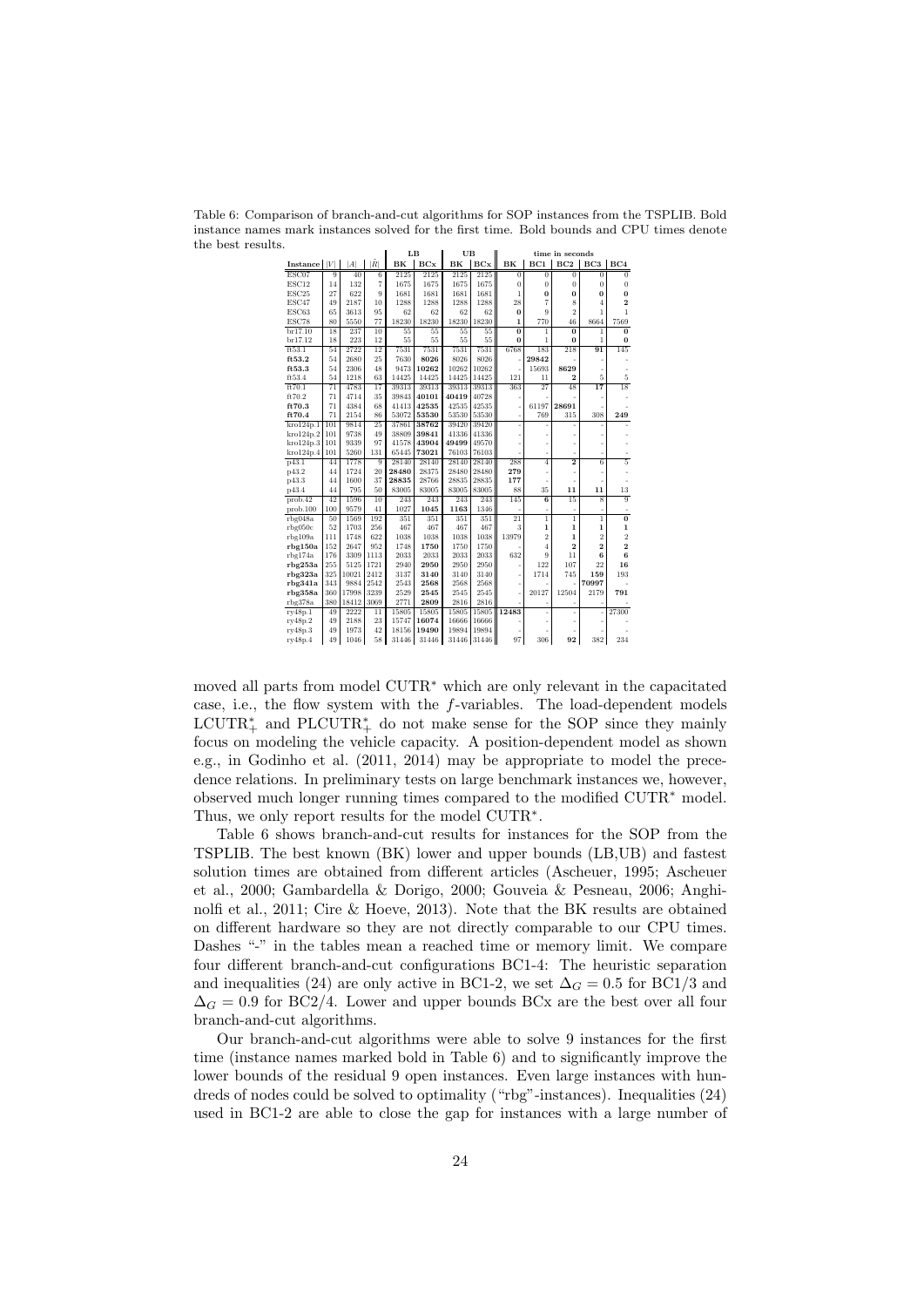Table 7: Comparison of branch-and-cut algorithms to MO by Montemanni et al. (2013) for SOPLIB instances. Bold instance names mark instances solved for the first time. Bold bounds and CPU times denote the best results. (The UB of MO for instance R.400.1000.15 seems to be wrong.)

| LB<br>UB<br>time in seconds<br>Ř<br>MO<br>BC<br>BC<br>BC.<br><b>BCH</b><br> A <br>BCH<br>MО<br>BCH<br>MO<br>Instance<br>R.200.100.1<br>$\overline{28}$<br>39402<br>61<br>61<br>61<br>61<br>61<br>426<br>88<br>$\bf{0}$<br>61<br>991<br>1560<br>1585<br>R.200.100.15<br>7089<br>1257<br>1792<br>3111<br>2003<br>604<br>4216<br>4216<br>4216<br>4216<br>4216<br>R.200.100.30<br>2338<br>4185<br>14<br>20<br>J.<br>R.200.100.60<br>336<br>71749<br>71749<br>71749<br>71749<br>71749<br>$\bf{0}$<br>690<br>71749<br>$\bf{0}$<br>1<br>628<br>R.200.1000.1<br>39402<br>1404<br>1404<br>1404<br>1404<br>1404<br>1404<br>169<br>42<br>0<br>6315<br>1005<br>14565<br>18936<br>20481<br>27598<br>21393<br>R.200.1000.15<br>18741<br>40170<br>41196<br>R.200.1000.30<br>2286<br>600<br>41196<br>41196<br>41196<br>41196<br>9<br>14<br>R.200.1000.60<br>327<br>$\overline{2}$<br>$\Omega$<br>786<br>71556<br>71556<br>71556<br>71556<br>71556<br>71556<br>$\bf{0}$<br>R.300.100.1<br>89102<br>2240<br>521<br>$\overline{0}$<br>26<br>26<br>26<br>26<br>26<br>26<br>199<br>2802<br>R.300.100.15<br>10254<br>1742<br>2166<br>2690<br>3161<br>3355<br>R.300.100.30<br>3722<br>982<br>5839<br>6120<br>6120<br>6120<br>6120<br>6120<br>1366<br>2411<br>9726<br>9726<br>R.300.100.60<br>1066<br>500<br>9726<br>9726<br>9726<br>9726<br>1<br>1<br>1<br>1294<br>1294<br>1294<br>1294<br>258<br>1581<br>R.300.1000.1<br>89102<br>1294<br>1294<br>19864<br>0<br>10191<br>1653<br>21096<br>26650<br>26940<br>29183<br>43873<br>31291<br>R.300.1000.15<br>971<br>37<br>R.300.1000.30<br>4094<br>51495<br>54147<br>54147<br>54147<br>54147<br>54147<br>60<br>÷,<br>$\overline{2}$<br>R.300.1000.60<br>1083<br>498<br>109471<br>109471<br>109471<br>109471<br>109471<br>109471<br>$\mathbf{1}$<br>$\mathbf{1}$<br>158802<br>$\overline{13}$<br>4822<br>$\overline{113}$<br>944<br>R.400.100.1<br>$\overline{0}$<br>13<br>13<br>13<br>13<br>13<br>2311<br>2747<br>3906<br>4228<br>R.400.100.15<br>14006<br>3414<br>3516<br>R.400.100.30<br>4708<br>1253<br>7755<br>8165<br>8165<br>8165<br>8165<br>8165<br>12<br>28<br>15228<br>15228<br>15228<br>15228<br>15228<br>R.400.100.60<br>1361<br>662<br>15228<br>49<br>3<br>3<br>R.400.1000.1<br>158802<br>$\overline{0}$<br>1343<br>1343<br>1343<br>1343<br>1343<br>1343<br>3004<br>56<br>720<br>13564<br>2389<br>28159<br>35103<br>35364<br>29685<br>50600<br>43268<br>R.400.1000.15<br>R.400.1000.30<br>4868<br>1238<br>79868<br>85128<br>85128<br>85132<br>85128<br>85128<br>224<br>290<br>1478<br>684<br>140816<br>42<br>3<br>R.400.1000.60<br>140816<br>140816<br>140816<br>140816<br>140816<br>$\overline{4}$<br>248502<br>9760<br>165<br>1455<br>R.500.100.1<br>$\theta$<br>$\overline{4}$<br>$\overline{4}$<br>$\overline{4}$<br>4<br>4<br>4<br>2972<br>4628<br>R.500.100.15<br>16775<br>3543<br>4517<br>5361<br>5724<br>2073<br>R.500.100.30<br>1670<br>8600<br>9665<br>9665<br>9665<br>9665<br>9665<br>2144<br>6649<br>830<br>18240<br>18240<br>18240<br>18240<br>18240<br>R.500.100.60<br>1819<br>18240<br>11<br>7<br>7<br>248502<br>1316<br>1316<br>1316<br>9383<br>1101<br>1425<br>R.500.1000.1<br>$\overline{0}$<br>1316<br>1316<br>1316<br>R.500.1000.15<br>17866<br>2980<br>32950<br>42222<br>43134<br>50725<br>54049<br>98987<br>98987<br>98987<br>397<br>R.500.1000.30<br>6360<br>1626<br>91272<br>98987<br>98987<br>368<br>1805<br>178212<br>178212<br>178212<br>178212<br>178212<br>178212<br>26<br>R.500.1000.60<br>840<br>7<br>7<br>6652<br>29<br>857<br>R.600.100.1<br>358202<br>$\theta$<br>1<br>$\mathbf{1}$<br>1<br>1<br>1<br>1<br>R.600.100.15<br>21474<br>3603<br>3656<br>4713<br>4803<br>5684<br>6254<br>R.600.100.30<br>7323<br>1990<br>11841<br>12465<br>12465<br>12465<br>12465<br>12465<br>640<br>610<br>23293<br>R.600.100.60<br>1980<br>991<br>23293<br>23293<br>23293<br>23293<br>23293<br>8<br>13<br>14<br>358202<br>1337<br>1337<br>1337<br>1337<br>1337<br>1337<br>23005<br>246<br>1083<br>R.600.1000.1<br>$\theta$<br>R.600.1000.15<br>23395<br>3778<br>36546<br>46293<br>47042<br>57237<br>61164 |
|------------------------------------------------------------------------------------------------------------------------------------------------------------------------------------------------------------------------------------------------------------------------------------------------------------------------------------------------------------------------------------------------------------------------------------------------------------------------------------------------------------------------------------------------------------------------------------------------------------------------------------------------------------------------------------------------------------------------------------------------------------------------------------------------------------------------------------------------------------------------------------------------------------------------------------------------------------------------------------------------------------------------------------------------------------------------------------------------------------------------------------------------------------------------------------------------------------------------------------------------------------------------------------------------------------------------------------------------------------------------------------------------------------------------------------------------------------------------------------------------------------------------------------------------------------------------------------------------------------------------------------------------------------------------------------------------------------------------------------------------------------------------------------------------------------------------------------------------------------------------------------------------------------------------------------------------------------------------------------------------------------------------------------------------------------------------------------------------------------------------------------------------------------------------------------------------------------------------------------------------------------------------------------------------------------------------------------------------------------------------------------------------------------------------------------------------------------------------------------------------------------------------------------------------------------------------------------------------------------------------------------------------------------------------------------------------------------------------------------------------------------------------------------------------------------------------------------------------------------------------------------------------------------------------------------------------------------------------------------------------------------------------------------------------------------------------------------------------------------------------------------------------------------------------------------------------------------------------------------------------------------------------------------------------------------------------------------------------------------------------------------------------------------------------------------------------------------------------------------------------------------------------------------------------------------------------------------------------------------------------------------------------------------------------------------------------------------------------------------------------------------------------------------------------------------------------------------------------------------------------------------------------------------------------------------------------------------------------------------------------------------------------------------------------------------|
|                                                                                                                                                                                                                                                                                                                                                                                                                                                                                                                                                                                                                                                                                                                                                                                                                                                                                                                                                                                                                                                                                                                                                                                                                                                                                                                                                                                                                                                                                                                                                                                                                                                                                                                                                                                                                                                                                                                                                                                                                                                                                                                                                                                                                                                                                                                                                                                                                                                                                                                                                                                                                                                                                                                                                                                                                                                                                                                                                                                                                                                                                                                                                                                                                                                                                                                                                                                                                                                                                                                                                                                                                                                                                                                                                                                                                                                                                                                                                                                                                                                            |
|                                                                                                                                                                                                                                                                                                                                                                                                                                                                                                                                                                                                                                                                                                                                                                                                                                                                                                                                                                                                                                                                                                                                                                                                                                                                                                                                                                                                                                                                                                                                                                                                                                                                                                                                                                                                                                                                                                                                                                                                                                                                                                                                                                                                                                                                                                                                                                                                                                                                                                                                                                                                                                                                                                                                                                                                                                                                                                                                                                                                                                                                                                                                                                                                                                                                                                                                                                                                                                                                                                                                                                                                                                                                                                                                                                                                                                                                                                                                                                                                                                                            |
|                                                                                                                                                                                                                                                                                                                                                                                                                                                                                                                                                                                                                                                                                                                                                                                                                                                                                                                                                                                                                                                                                                                                                                                                                                                                                                                                                                                                                                                                                                                                                                                                                                                                                                                                                                                                                                                                                                                                                                                                                                                                                                                                                                                                                                                                                                                                                                                                                                                                                                                                                                                                                                                                                                                                                                                                                                                                                                                                                                                                                                                                                                                                                                                                                                                                                                                                                                                                                                                                                                                                                                                                                                                                                                                                                                                                                                                                                                                                                                                                                                                            |
|                                                                                                                                                                                                                                                                                                                                                                                                                                                                                                                                                                                                                                                                                                                                                                                                                                                                                                                                                                                                                                                                                                                                                                                                                                                                                                                                                                                                                                                                                                                                                                                                                                                                                                                                                                                                                                                                                                                                                                                                                                                                                                                                                                                                                                                                                                                                                                                                                                                                                                                                                                                                                                                                                                                                                                                                                                                                                                                                                                                                                                                                                                                                                                                                                                                                                                                                                                                                                                                                                                                                                                                                                                                                                                                                                                                                                                                                                                                                                                                                                                                            |
|                                                                                                                                                                                                                                                                                                                                                                                                                                                                                                                                                                                                                                                                                                                                                                                                                                                                                                                                                                                                                                                                                                                                                                                                                                                                                                                                                                                                                                                                                                                                                                                                                                                                                                                                                                                                                                                                                                                                                                                                                                                                                                                                                                                                                                                                                                                                                                                                                                                                                                                                                                                                                                                                                                                                                                                                                                                                                                                                                                                                                                                                                                                                                                                                                                                                                                                                                                                                                                                                                                                                                                                                                                                                                                                                                                                                                                                                                                                                                                                                                                                            |
|                                                                                                                                                                                                                                                                                                                                                                                                                                                                                                                                                                                                                                                                                                                                                                                                                                                                                                                                                                                                                                                                                                                                                                                                                                                                                                                                                                                                                                                                                                                                                                                                                                                                                                                                                                                                                                                                                                                                                                                                                                                                                                                                                                                                                                                                                                                                                                                                                                                                                                                                                                                                                                                                                                                                                                                                                                                                                                                                                                                                                                                                                                                                                                                                                                                                                                                                                                                                                                                                                                                                                                                                                                                                                                                                                                                                                                                                                                                                                                                                                                                            |
|                                                                                                                                                                                                                                                                                                                                                                                                                                                                                                                                                                                                                                                                                                                                                                                                                                                                                                                                                                                                                                                                                                                                                                                                                                                                                                                                                                                                                                                                                                                                                                                                                                                                                                                                                                                                                                                                                                                                                                                                                                                                                                                                                                                                                                                                                                                                                                                                                                                                                                                                                                                                                                                                                                                                                                                                                                                                                                                                                                                                                                                                                                                                                                                                                                                                                                                                                                                                                                                                                                                                                                                                                                                                                                                                                                                                                                                                                                                                                                                                                                                            |
|                                                                                                                                                                                                                                                                                                                                                                                                                                                                                                                                                                                                                                                                                                                                                                                                                                                                                                                                                                                                                                                                                                                                                                                                                                                                                                                                                                                                                                                                                                                                                                                                                                                                                                                                                                                                                                                                                                                                                                                                                                                                                                                                                                                                                                                                                                                                                                                                                                                                                                                                                                                                                                                                                                                                                                                                                                                                                                                                                                                                                                                                                                                                                                                                                                                                                                                                                                                                                                                                                                                                                                                                                                                                                                                                                                                                                                                                                                                                                                                                                                                            |
|                                                                                                                                                                                                                                                                                                                                                                                                                                                                                                                                                                                                                                                                                                                                                                                                                                                                                                                                                                                                                                                                                                                                                                                                                                                                                                                                                                                                                                                                                                                                                                                                                                                                                                                                                                                                                                                                                                                                                                                                                                                                                                                                                                                                                                                                                                                                                                                                                                                                                                                                                                                                                                                                                                                                                                                                                                                                                                                                                                                                                                                                                                                                                                                                                                                                                                                                                                                                                                                                                                                                                                                                                                                                                                                                                                                                                                                                                                                                                                                                                                                            |
|                                                                                                                                                                                                                                                                                                                                                                                                                                                                                                                                                                                                                                                                                                                                                                                                                                                                                                                                                                                                                                                                                                                                                                                                                                                                                                                                                                                                                                                                                                                                                                                                                                                                                                                                                                                                                                                                                                                                                                                                                                                                                                                                                                                                                                                                                                                                                                                                                                                                                                                                                                                                                                                                                                                                                                                                                                                                                                                                                                                                                                                                                                                                                                                                                                                                                                                                                                                                                                                                                                                                                                                                                                                                                                                                                                                                                                                                                                                                                                                                                                                            |
|                                                                                                                                                                                                                                                                                                                                                                                                                                                                                                                                                                                                                                                                                                                                                                                                                                                                                                                                                                                                                                                                                                                                                                                                                                                                                                                                                                                                                                                                                                                                                                                                                                                                                                                                                                                                                                                                                                                                                                                                                                                                                                                                                                                                                                                                                                                                                                                                                                                                                                                                                                                                                                                                                                                                                                                                                                                                                                                                                                                                                                                                                                                                                                                                                                                                                                                                                                                                                                                                                                                                                                                                                                                                                                                                                                                                                                                                                                                                                                                                                                                            |
|                                                                                                                                                                                                                                                                                                                                                                                                                                                                                                                                                                                                                                                                                                                                                                                                                                                                                                                                                                                                                                                                                                                                                                                                                                                                                                                                                                                                                                                                                                                                                                                                                                                                                                                                                                                                                                                                                                                                                                                                                                                                                                                                                                                                                                                                                                                                                                                                                                                                                                                                                                                                                                                                                                                                                                                                                                                                                                                                                                                                                                                                                                                                                                                                                                                                                                                                                                                                                                                                                                                                                                                                                                                                                                                                                                                                                                                                                                                                                                                                                                                            |
|                                                                                                                                                                                                                                                                                                                                                                                                                                                                                                                                                                                                                                                                                                                                                                                                                                                                                                                                                                                                                                                                                                                                                                                                                                                                                                                                                                                                                                                                                                                                                                                                                                                                                                                                                                                                                                                                                                                                                                                                                                                                                                                                                                                                                                                                                                                                                                                                                                                                                                                                                                                                                                                                                                                                                                                                                                                                                                                                                                                                                                                                                                                                                                                                                                                                                                                                                                                                                                                                                                                                                                                                                                                                                                                                                                                                                                                                                                                                                                                                                                                            |
|                                                                                                                                                                                                                                                                                                                                                                                                                                                                                                                                                                                                                                                                                                                                                                                                                                                                                                                                                                                                                                                                                                                                                                                                                                                                                                                                                                                                                                                                                                                                                                                                                                                                                                                                                                                                                                                                                                                                                                                                                                                                                                                                                                                                                                                                                                                                                                                                                                                                                                                                                                                                                                                                                                                                                                                                                                                                                                                                                                                                                                                                                                                                                                                                                                                                                                                                                                                                                                                                                                                                                                                                                                                                                                                                                                                                                                                                                                                                                                                                                                                            |
|                                                                                                                                                                                                                                                                                                                                                                                                                                                                                                                                                                                                                                                                                                                                                                                                                                                                                                                                                                                                                                                                                                                                                                                                                                                                                                                                                                                                                                                                                                                                                                                                                                                                                                                                                                                                                                                                                                                                                                                                                                                                                                                                                                                                                                                                                                                                                                                                                                                                                                                                                                                                                                                                                                                                                                                                                                                                                                                                                                                                                                                                                                                                                                                                                                                                                                                                                                                                                                                                                                                                                                                                                                                                                                                                                                                                                                                                                                                                                                                                                                                            |
|                                                                                                                                                                                                                                                                                                                                                                                                                                                                                                                                                                                                                                                                                                                                                                                                                                                                                                                                                                                                                                                                                                                                                                                                                                                                                                                                                                                                                                                                                                                                                                                                                                                                                                                                                                                                                                                                                                                                                                                                                                                                                                                                                                                                                                                                                                                                                                                                                                                                                                                                                                                                                                                                                                                                                                                                                                                                                                                                                                                                                                                                                                                                                                                                                                                                                                                                                                                                                                                                                                                                                                                                                                                                                                                                                                                                                                                                                                                                                                                                                                                            |
|                                                                                                                                                                                                                                                                                                                                                                                                                                                                                                                                                                                                                                                                                                                                                                                                                                                                                                                                                                                                                                                                                                                                                                                                                                                                                                                                                                                                                                                                                                                                                                                                                                                                                                                                                                                                                                                                                                                                                                                                                                                                                                                                                                                                                                                                                                                                                                                                                                                                                                                                                                                                                                                                                                                                                                                                                                                                                                                                                                                                                                                                                                                                                                                                                                                                                                                                                                                                                                                                                                                                                                                                                                                                                                                                                                                                                                                                                                                                                                                                                                                            |
|                                                                                                                                                                                                                                                                                                                                                                                                                                                                                                                                                                                                                                                                                                                                                                                                                                                                                                                                                                                                                                                                                                                                                                                                                                                                                                                                                                                                                                                                                                                                                                                                                                                                                                                                                                                                                                                                                                                                                                                                                                                                                                                                                                                                                                                                                                                                                                                                                                                                                                                                                                                                                                                                                                                                                                                                                                                                                                                                                                                                                                                                                                                                                                                                                                                                                                                                                                                                                                                                                                                                                                                                                                                                                                                                                                                                                                                                                                                                                                                                                                                            |
|                                                                                                                                                                                                                                                                                                                                                                                                                                                                                                                                                                                                                                                                                                                                                                                                                                                                                                                                                                                                                                                                                                                                                                                                                                                                                                                                                                                                                                                                                                                                                                                                                                                                                                                                                                                                                                                                                                                                                                                                                                                                                                                                                                                                                                                                                                                                                                                                                                                                                                                                                                                                                                                                                                                                                                                                                                                                                                                                                                                                                                                                                                                                                                                                                                                                                                                                                                                                                                                                                                                                                                                                                                                                                                                                                                                                                                                                                                                                                                                                                                                            |
|                                                                                                                                                                                                                                                                                                                                                                                                                                                                                                                                                                                                                                                                                                                                                                                                                                                                                                                                                                                                                                                                                                                                                                                                                                                                                                                                                                                                                                                                                                                                                                                                                                                                                                                                                                                                                                                                                                                                                                                                                                                                                                                                                                                                                                                                                                                                                                                                                                                                                                                                                                                                                                                                                                                                                                                                                                                                                                                                                                                                                                                                                                                                                                                                                                                                                                                                                                                                                                                                                                                                                                                                                                                                                                                                                                                                                                                                                                                                                                                                                                                            |
|                                                                                                                                                                                                                                                                                                                                                                                                                                                                                                                                                                                                                                                                                                                                                                                                                                                                                                                                                                                                                                                                                                                                                                                                                                                                                                                                                                                                                                                                                                                                                                                                                                                                                                                                                                                                                                                                                                                                                                                                                                                                                                                                                                                                                                                                                                                                                                                                                                                                                                                                                                                                                                                                                                                                                                                                                                                                                                                                                                                                                                                                                                                                                                                                                                                                                                                                                                                                                                                                                                                                                                                                                                                                                                                                                                                                                                                                                                                                                                                                                                                            |
|                                                                                                                                                                                                                                                                                                                                                                                                                                                                                                                                                                                                                                                                                                                                                                                                                                                                                                                                                                                                                                                                                                                                                                                                                                                                                                                                                                                                                                                                                                                                                                                                                                                                                                                                                                                                                                                                                                                                                                                                                                                                                                                                                                                                                                                                                                                                                                                                                                                                                                                                                                                                                                                                                                                                                                                                                                                                                                                                                                                                                                                                                                                                                                                                                                                                                                                                                                                                                                                                                                                                                                                                                                                                                                                                                                                                                                                                                                                                                                                                                                                            |
|                                                                                                                                                                                                                                                                                                                                                                                                                                                                                                                                                                                                                                                                                                                                                                                                                                                                                                                                                                                                                                                                                                                                                                                                                                                                                                                                                                                                                                                                                                                                                                                                                                                                                                                                                                                                                                                                                                                                                                                                                                                                                                                                                                                                                                                                                                                                                                                                                                                                                                                                                                                                                                                                                                                                                                                                                                                                                                                                                                                                                                                                                                                                                                                                                                                                                                                                                                                                                                                                                                                                                                                                                                                                                                                                                                                                                                                                                                                                                                                                                                                            |
|                                                                                                                                                                                                                                                                                                                                                                                                                                                                                                                                                                                                                                                                                                                                                                                                                                                                                                                                                                                                                                                                                                                                                                                                                                                                                                                                                                                                                                                                                                                                                                                                                                                                                                                                                                                                                                                                                                                                                                                                                                                                                                                                                                                                                                                                                                                                                                                                                                                                                                                                                                                                                                                                                                                                                                                                                                                                                                                                                                                                                                                                                                                                                                                                                                                                                                                                                                                                                                                                                                                                                                                                                                                                                                                                                                                                                                                                                                                                                                                                                                                            |
|                                                                                                                                                                                                                                                                                                                                                                                                                                                                                                                                                                                                                                                                                                                                                                                                                                                                                                                                                                                                                                                                                                                                                                                                                                                                                                                                                                                                                                                                                                                                                                                                                                                                                                                                                                                                                                                                                                                                                                                                                                                                                                                                                                                                                                                                                                                                                                                                                                                                                                                                                                                                                                                                                                                                                                                                                                                                                                                                                                                                                                                                                                                                                                                                                                                                                                                                                                                                                                                                                                                                                                                                                                                                                                                                                                                                                                                                                                                                                                                                                                                            |
|                                                                                                                                                                                                                                                                                                                                                                                                                                                                                                                                                                                                                                                                                                                                                                                                                                                                                                                                                                                                                                                                                                                                                                                                                                                                                                                                                                                                                                                                                                                                                                                                                                                                                                                                                                                                                                                                                                                                                                                                                                                                                                                                                                                                                                                                                                                                                                                                                                                                                                                                                                                                                                                                                                                                                                                                                                                                                                                                                                                                                                                                                                                                                                                                                                                                                                                                                                                                                                                                                                                                                                                                                                                                                                                                                                                                                                                                                                                                                                                                                                                            |
|                                                                                                                                                                                                                                                                                                                                                                                                                                                                                                                                                                                                                                                                                                                                                                                                                                                                                                                                                                                                                                                                                                                                                                                                                                                                                                                                                                                                                                                                                                                                                                                                                                                                                                                                                                                                                                                                                                                                                                                                                                                                                                                                                                                                                                                                                                                                                                                                                                                                                                                                                                                                                                                                                                                                                                                                                                                                                                                                                                                                                                                                                                                                                                                                                                                                                                                                                                                                                                                                                                                                                                                                                                                                                                                                                                                                                                                                                                                                                                                                                                                            |
|                                                                                                                                                                                                                                                                                                                                                                                                                                                                                                                                                                                                                                                                                                                                                                                                                                                                                                                                                                                                                                                                                                                                                                                                                                                                                                                                                                                                                                                                                                                                                                                                                                                                                                                                                                                                                                                                                                                                                                                                                                                                                                                                                                                                                                                                                                                                                                                                                                                                                                                                                                                                                                                                                                                                                                                                                                                                                                                                                                                                                                                                                                                                                                                                                                                                                                                                                                                                                                                                                                                                                                                                                                                                                                                                                                                                                                                                                                                                                                                                                                                            |
|                                                                                                                                                                                                                                                                                                                                                                                                                                                                                                                                                                                                                                                                                                                                                                                                                                                                                                                                                                                                                                                                                                                                                                                                                                                                                                                                                                                                                                                                                                                                                                                                                                                                                                                                                                                                                                                                                                                                                                                                                                                                                                                                                                                                                                                                                                                                                                                                                                                                                                                                                                                                                                                                                                                                                                                                                                                                                                                                                                                                                                                                                                                                                                                                                                                                                                                                                                                                                                                                                                                                                                                                                                                                                                                                                                                                                                                                                                                                                                                                                                                            |
|                                                                                                                                                                                                                                                                                                                                                                                                                                                                                                                                                                                                                                                                                                                                                                                                                                                                                                                                                                                                                                                                                                                                                                                                                                                                                                                                                                                                                                                                                                                                                                                                                                                                                                                                                                                                                                                                                                                                                                                                                                                                                                                                                                                                                                                                                                                                                                                                                                                                                                                                                                                                                                                                                                                                                                                                                                                                                                                                                                                                                                                                                                                                                                                                                                                                                                                                                                                                                                                                                                                                                                                                                                                                                                                                                                                                                                                                                                                                                                                                                                                            |
|                                                                                                                                                                                                                                                                                                                                                                                                                                                                                                                                                                                                                                                                                                                                                                                                                                                                                                                                                                                                                                                                                                                                                                                                                                                                                                                                                                                                                                                                                                                                                                                                                                                                                                                                                                                                                                                                                                                                                                                                                                                                                                                                                                                                                                                                                                                                                                                                                                                                                                                                                                                                                                                                                                                                                                                                                                                                                                                                                                                                                                                                                                                                                                                                                                                                                                                                                                                                                                                                                                                                                                                                                                                                                                                                                                                                                                                                                                                                                                                                                                                            |
|                                                                                                                                                                                                                                                                                                                                                                                                                                                                                                                                                                                                                                                                                                                                                                                                                                                                                                                                                                                                                                                                                                                                                                                                                                                                                                                                                                                                                                                                                                                                                                                                                                                                                                                                                                                                                                                                                                                                                                                                                                                                                                                                                                                                                                                                                                                                                                                                                                                                                                                                                                                                                                                                                                                                                                                                                                                                                                                                                                                                                                                                                                                                                                                                                                                                                                                                                                                                                                                                                                                                                                                                                                                                                                                                                                                                                                                                                                                                                                                                                                                            |
|                                                                                                                                                                                                                                                                                                                                                                                                                                                                                                                                                                                                                                                                                                                                                                                                                                                                                                                                                                                                                                                                                                                                                                                                                                                                                                                                                                                                                                                                                                                                                                                                                                                                                                                                                                                                                                                                                                                                                                                                                                                                                                                                                                                                                                                                                                                                                                                                                                                                                                                                                                                                                                                                                                                                                                                                                                                                                                                                                                                                                                                                                                                                                                                                                                                                                                                                                                                                                                                                                                                                                                                                                                                                                                                                                                                                                                                                                                                                                                                                                                                            |
|                                                                                                                                                                                                                                                                                                                                                                                                                                                                                                                                                                                                                                                                                                                                                                                                                                                                                                                                                                                                                                                                                                                                                                                                                                                                                                                                                                                                                                                                                                                                                                                                                                                                                                                                                                                                                                                                                                                                                                                                                                                                                                                                                                                                                                                                                                                                                                                                                                                                                                                                                                                                                                                                                                                                                                                                                                                                                                                                                                                                                                                                                                                                                                                                                                                                                                                                                                                                                                                                                                                                                                                                                                                                                                                                                                                                                                                                                                                                                                                                                                                            |
|                                                                                                                                                                                                                                                                                                                                                                                                                                                                                                                                                                                                                                                                                                                                                                                                                                                                                                                                                                                                                                                                                                                                                                                                                                                                                                                                                                                                                                                                                                                                                                                                                                                                                                                                                                                                                                                                                                                                                                                                                                                                                                                                                                                                                                                                                                                                                                                                                                                                                                                                                                                                                                                                                                                                                                                                                                                                                                                                                                                                                                                                                                                                                                                                                                                                                                                                                                                                                                                                                                                                                                                                                                                                                                                                                                                                                                                                                                                                                                                                                                                            |
|                                                                                                                                                                                                                                                                                                                                                                                                                                                                                                                                                                                                                                                                                                                                                                                                                                                                                                                                                                                                                                                                                                                                                                                                                                                                                                                                                                                                                                                                                                                                                                                                                                                                                                                                                                                                                                                                                                                                                                                                                                                                                                                                                                                                                                                                                                                                                                                                                                                                                                                                                                                                                                                                                                                                                                                                                                                                                                                                                                                                                                                                                                                                                                                                                                                                                                                                                                                                                                                                                                                                                                                                                                                                                                                                                                                                                                                                                                                                                                                                                                                            |
|                                                                                                                                                                                                                                                                                                                                                                                                                                                                                                                                                                                                                                                                                                                                                                                                                                                                                                                                                                                                                                                                                                                                                                                                                                                                                                                                                                                                                                                                                                                                                                                                                                                                                                                                                                                                                                                                                                                                                                                                                                                                                                                                                                                                                                                                                                                                                                                                                                                                                                                                                                                                                                                                                                                                                                                                                                                                                                                                                                                                                                                                                                                                                                                                                                                                                                                                                                                                                                                                                                                                                                                                                                                                                                                                                                                                                                                                                                                                                                                                                                                            |
|                                                                                                                                                                                                                                                                                                                                                                                                                                                                                                                                                                                                                                                                                                                                                                                                                                                                                                                                                                                                                                                                                                                                                                                                                                                                                                                                                                                                                                                                                                                                                                                                                                                                                                                                                                                                                                                                                                                                                                                                                                                                                                                                                                                                                                                                                                                                                                                                                                                                                                                                                                                                                                                                                                                                                                                                                                                                                                                                                                                                                                                                                                                                                                                                                                                                                                                                                                                                                                                                                                                                                                                                                                                                                                                                                                                                                                                                                                                                                                                                                                                            |
|                                                                                                                                                                                                                                                                                                                                                                                                                                                                                                                                                                                                                                                                                                                                                                                                                                                                                                                                                                                                                                                                                                                                                                                                                                                                                                                                                                                                                                                                                                                                                                                                                                                                                                                                                                                                                                                                                                                                                                                                                                                                                                                                                                                                                                                                                                                                                                                                                                                                                                                                                                                                                                                                                                                                                                                                                                                                                                                                                                                                                                                                                                                                                                                                                                                                                                                                                                                                                                                                                                                                                                                                                                                                                                                                                                                                                                                                                                                                                                                                                                                            |
| 1923<br>126798<br>126798<br>126798<br>126798<br>126798<br>2303<br>2050<br>R.600.1000.30<br>7603<br>116037                                                                                                                                                                                                                                                                                                                                                                                                                                                                                                                                                                                                                                                                                                                                                                                                                                                                                                                                                                                                                                                                                                                                                                                                                                                                                                                                                                                                                                                                                                                                                                                                                                                                                                                                                                                                                                                                                                                                                                                                                                                                                                                                                                                                                                                                                                                                                                                                                                                                                                                                                                                                                                                                                                                                                                                                                                                                                                                                                                                                                                                                                                                                                                                                                                                                                                                                                                                                                                                                                                                                                                                                                                                                                                                                                                                                                                                                                                                                                  |
| 2196<br>1001<br>214608<br>214608<br>214608<br>214608<br>214608<br>214608<br>9<br>R.600.1000.60<br>13<br>13                                                                                                                                                                                                                                                                                                                                                                                                                                                                                                                                                                                                                                                                                                                                                                                                                                                                                                                                                                                                                                                                                                                                                                                                                                                                                                                                                                                                                                                                                                                                                                                                                                                                                                                                                                                                                                                                                                                                                                                                                                                                                                                                                                                                                                                                                                                                                                                                                                                                                                                                                                                                                                                                                                                                                                                                                                                                                                                                                                                                                                                                                                                                                                                                                                                                                                                                                                                                                                                                                                                                                                                                                                                                                                                                                                                                                                                                                                                                                 |
| 1<br>ī<br>13782<br>270<br>4842<br>R.700.100.1<br>487902<br>$\theta$<br>$\overline{1}$<br>1<br>1<br>1                                                                                                                                                                                                                                                                                                                                                                                                                                                                                                                                                                                                                                                                                                                                                                                                                                                                                                                                                                                                                                                                                                                                                                                                                                                                                                                                                                                                                                                                                                                                                                                                                                                                                                                                                                                                                                                                                                                                                                                                                                                                                                                                                                                                                                                                                                                                                                                                                                                                                                                                                                                                                                                                                                                                                                                                                                                                                                                                                                                                                                                                                                                                                                                                                                                                                                                                                                                                                                                                                                                                                                                                                                                                                                                                                                                                                                                                                                                                                       |
| 4334<br>R.700.100.15<br>25338<br>4494<br>5845<br>5946<br>7311<br>7427                                                                                                                                                                                                                                                                                                                                                                                                                                                                                                                                                                                                                                                                                                                                                                                                                                                                                                                                                                                                                                                                                                                                                                                                                                                                                                                                                                                                                                                                                                                                                                                                                                                                                                                                                                                                                                                                                                                                                                                                                                                                                                                                                                                                                                                                                                                                                                                                                                                                                                                                                                                                                                                                                                                                                                                                                                                                                                                                                                                                                                                                                                                                                                                                                                                                                                                                                                                                                                                                                                                                                                                                                                                                                                                                                                                                                                                                                                                                                                                      |
| R.700.100.30<br>2267<br>13663<br>14510<br>429<br>524<br>8606<br>14510<br>14510<br>14510<br>14510                                                                                                                                                                                                                                                                                                                                                                                                                                                                                                                                                                                                                                                                                                                                                                                                                                                                                                                                                                                                                                                                                                                                                                                                                                                                                                                                                                                                                                                                                                                                                                                                                                                                                                                                                                                                                                                                                                                                                                                                                                                                                                                                                                                                                                                                                                                                                                                                                                                                                                                                                                                                                                                                                                                                                                                                                                                                                                                                                                                                                                                                                                                                                                                                                                                                                                                                                                                                                                                                                                                                                                                                                                                                                                                                                                                                                                                                                                                                                           |
| R.700.100.60<br>24102<br>24102<br>24102<br>24102<br>24102<br>24102<br>46<br>24<br>25<br>2514<br>1146                                                                                                                                                                                                                                                                                                                                                                                                                                                                                                                                                                                                                                                                                                                                                                                                                                                                                                                                                                                                                                                                                                                                                                                                                                                                                                                                                                                                                                                                                                                                                                                                                                                                                                                                                                                                                                                                                                                                                                                                                                                                                                                                                                                                                                                                                                                                                                                                                                                                                                                                                                                                                                                                                                                                                                                                                                                                                                                                                                                                                                                                                                                                                                                                                                                                                                                                                                                                                                                                                                                                                                                                                                                                                                                                                                                                                                                                                                                                                       |
| 487902<br>R.700.1000.1<br>$\overline{0}$<br>1231<br>1231<br>1231<br>1231<br>1231<br>1231<br>56712<br>1006<br>13341                                                                                                                                                                                                                                                                                                                                                                                                                                                                                                                                                                                                                                                                                                                                                                                                                                                                                                                                                                                                                                                                                                                                                                                                                                                                                                                                                                                                                                                                                                                                                                                                                                                                                                                                                                                                                                                                                                                                                                                                                                                                                                                                                                                                                                                                                                                                                                                                                                                                                                                                                                                                                                                                                                                                                                                                                                                                                                                                                                                                                                                                                                                                                                                                                                                                                                                                                                                                                                                                                                                                                                                                                                                                                                                                                                                                                                                                                                                                         |
| 25845<br>4409<br>66837<br>R.700.1000.15<br>40662<br>53455<br>54351<br>73997                                                                                                                                                                                                                                                                                                                                                                                                                                                                                                                                                                                                                                                                                                                                                                                                                                                                                                                                                                                                                                                                                                                                                                                                                                                                                                                                                                                                                                                                                                                                                                                                                                                                                                                                                                                                                                                                                                                                                                                                                                                                                                                                                                                                                                                                                                                                                                                                                                                                                                                                                                                                                                                                                                                                                                                                                                                                                                                                                                                                                                                                                                                                                                                                                                                                                                                                                                                                                                                                                                                                                                                                                                                                                                                                                                                                                                                                                                                                                                                |
| 9104<br>2327<br>134474<br>7934<br>R.700.1000.30<br>118718<br>134474<br>134474<br>134474<br>134474<br>15865                                                                                                                                                                                                                                                                                                                                                                                                                                                                                                                                                                                                                                                                                                                                                                                                                                                                                                                                                                                                                                                                                                                                                                                                                                                                                                                                                                                                                                                                                                                                                                                                                                                                                                                                                                                                                                                                                                                                                                                                                                                                                                                                                                                                                                                                                                                                                                                                                                                                                                                                                                                                                                                                                                                                                                                                                                                                                                                                                                                                                                                                                                                                                                                                                                                                                                                                                                                                                                                                                                                                                                                                                                                                                                                                                                                                                                                                                                                                                 |
| 245589<br>2592<br>1194<br>245589<br>245589<br>245589<br>245589<br>245589<br>75<br>24<br>24<br>R.700.1000.60                                                                                                                                                                                                                                                                                                                                                                                                                                                                                                                                                                                                                                                                                                                                                                                                                                                                                                                                                                                                                                                                                                                                                                                                                                                                                                                                                                                                                                                                                                                                                                                                                                                                                                                                                                                                                                                                                                                                                                                                                                                                                                                                                                                                                                                                                                                                                                                                                                                                                                                                                                                                                                                                                                                                                                                                                                                                                                                                                                                                                                                                                                                                                                                                                                                                                                                                                                                                                                                                                                                                                                                                                                                                                                                                                                                                                                                                                                                                                |

precedence relations but for large graphs it was better to ignore them since the separation problem consumed too much time. We used the same primal heuristics as for the m-PDTSP which were designed to also consider capacities and thus lead to unnecessary long CPU times in some cases. However, heuristics for the SOP were not the aim of this paper.

In Table 7 we compare two variants of our branch-and-cut algorithms to the state-of-the-art results for the SOPLIB instances by Montemanni et al. (2013) which consist of 200 to 700 nodes. The existing approach (MO) had a CPU time limit of 2 days, whereas we set a limit of 1 day. For both branch-and-cut variants we set  $\Delta_G = 0.9$ , deactivate inequalities (24) and the heuristic separation. In BCH we run our primal heuristics whereas in BC we skip them to save time. We were able to solve 12 instances for the first time and significantly improved the lower bounds for the residual 12 open instances.

## 8. Conclusions

In this paper we have addressed the one-to-one multi-commodity pickup and delivery traveling salesman problem  $(m-PDTSP)$ . We have shown that that the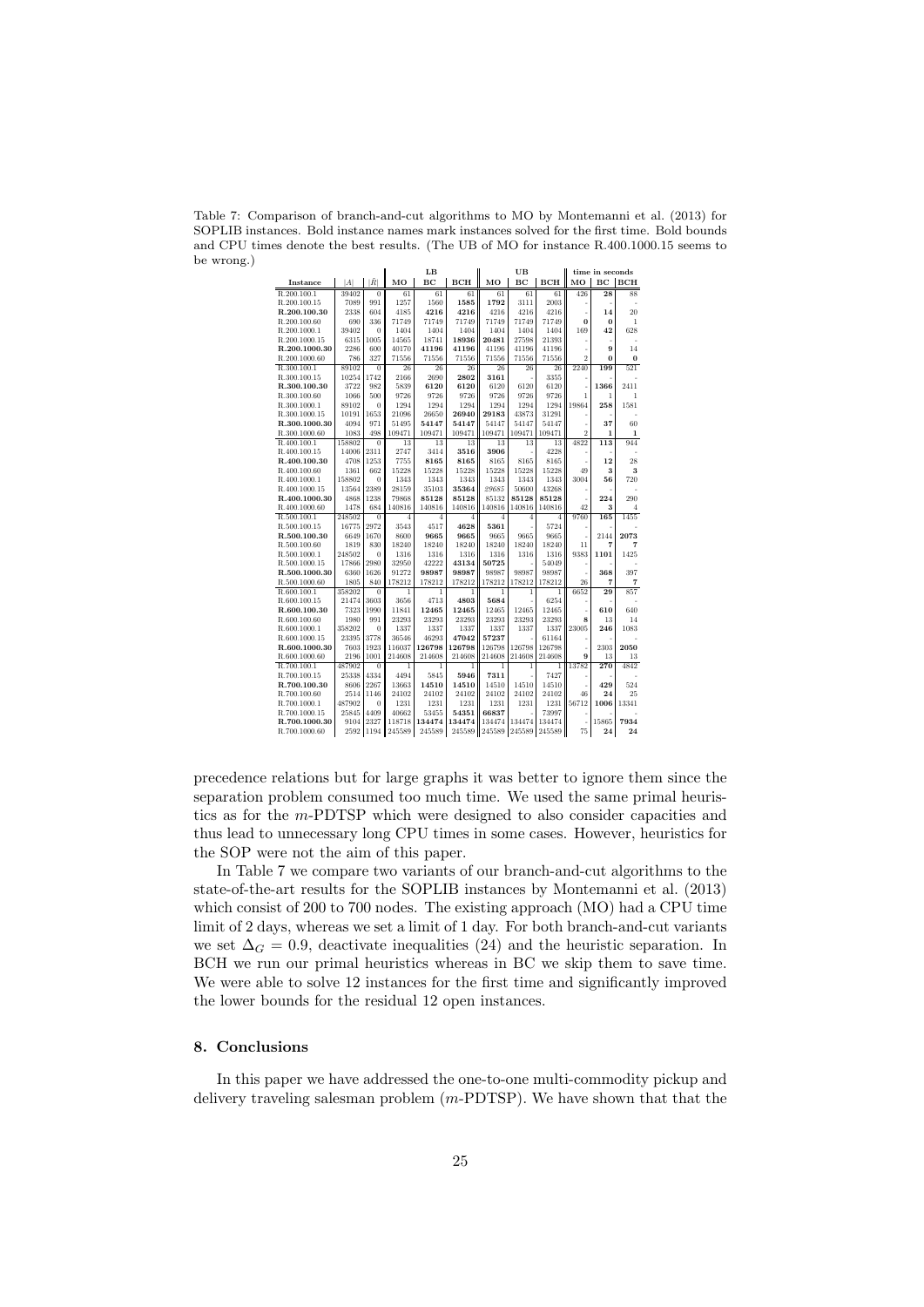m-PDTSP is equivalent to the 1-PDTSP (a different variant of pickup and delivery problems where only a single commodity is considered) with additional precedence constraints defined by the source-destination pairs of each commodity and have taken advantage of this relation to provide models for the m-PDTSP that are built by combining two different modeling components: one modeling flows and capacity constraints and the other modeling precedence relations. With respect to the precedence relation component, we have also introduced new inequalities based on sequences and logical implications of precedence relations which are able to significantly enhance the LP bounds, especially for instances with a large number of precedence constraints. For the capacity constraint component we have also presented alternative ways to model the capacity constraints based on load-dependent layered graphs which are beneficial for tight capacities in terms of LP bounds. Several variants of a branch-and cut algorithm were developed based on the presented models. These approaches were combined with several preprocessing methods, primal heuristics, and separation routines for the SOP inequalities. Especially for tightly capacitated instances with a large number of commodities we are able to outperform the approaches by Hernández-Pérez & Salazar-González (2009). Additionally, we have also considered the uncapacitated m-PDTSP which is equivalent to the TSP with precedence constraints (or sequential ordering problem). Here, an adapted variant of our branch-and-cut algorithm is able to solve to optimality several open instances from the TSPLIB and the SOPLIB.

#### References

- Abeledo, H., Fukasawa, R., Pessoa, A., & Uchoa, E. (2013). The time dependent traveling salesman problem: polyhedra and algorithm. Mathematical Programming Computation, 5, 27-55.
- Ahuja, R. K., Magnanti, T. L., & Orlin, J. B. (1993). Network flows: theory, algorithms, and applications. Prentice Hall.
- Anghinolfi, D., Montemanni, R., Paolucci, M., & Gambardella, L. M. (2011). A hybrid particle swarm optimization approach for the sequential ordering problem. Computers & Operations Research, 38, 1076-1085.
- Ascheuer, N. (1995). Hamiltonian path problems in the on-line optimization of flexible manufacturing systems. Ph.D. thesis Technische Universität Berlin.
- Ascheuer, N., Jünger, M., & Reinelt, G. (2000). A branch & cut algorithm for the asymmetric traveling salesman problem with precedence constraints. Computational Optimization and Applications, 17 , 61–84.
- Balas, E., Fischetti, M., & Pulleyblank, W. R. (1995). The precedenceconstrained asymmetric traveling salesman polytope. Mathematical Programming, 68, 241-265.
- Berbeglia, G., Cordeau, J.-F., Gribkovskaia, I., & Laporte, G. (2007). Static pickup and delivery problems: a classification scheme and survey. Top, 15, 1–31.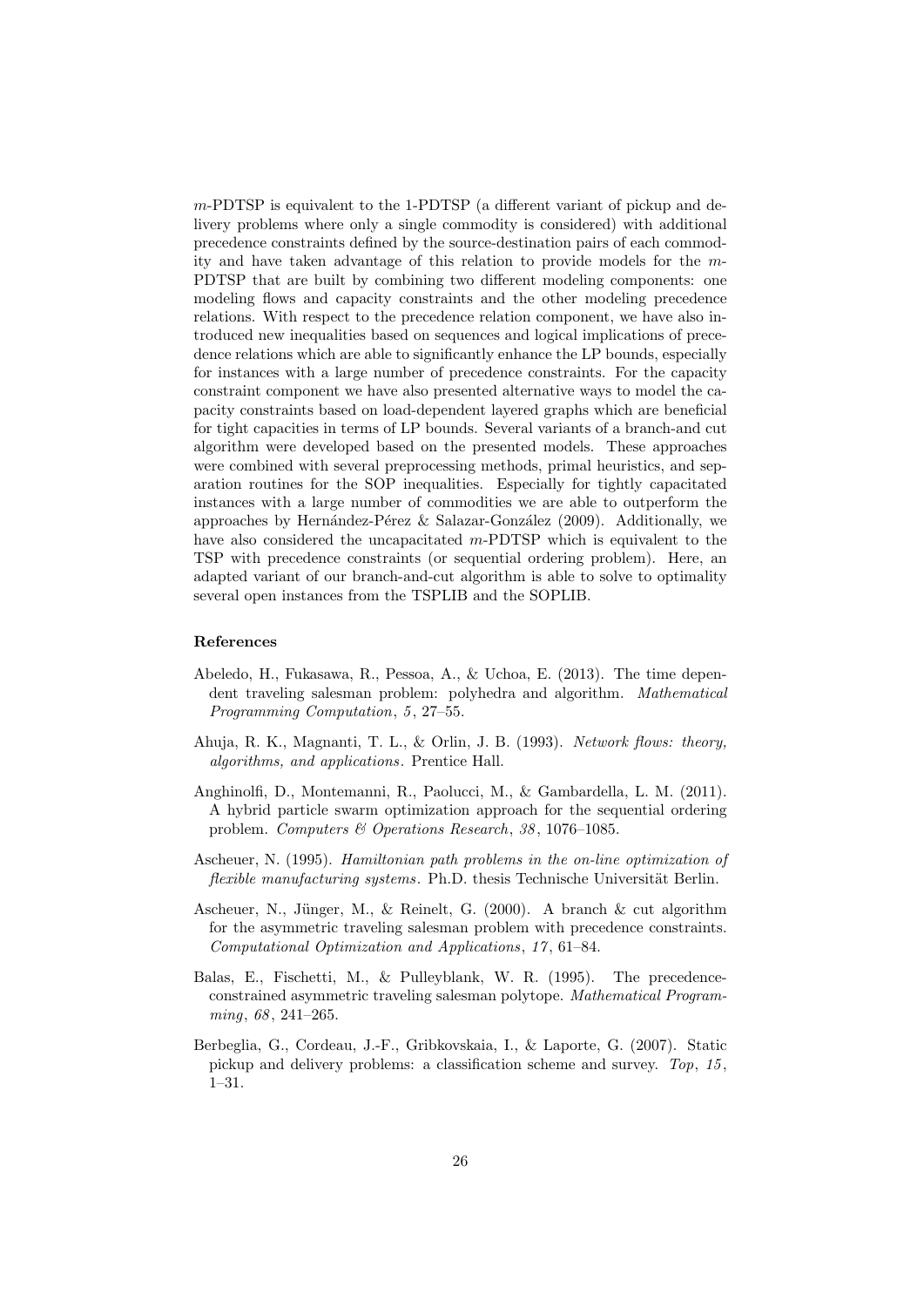- Cire, A. A., & Hoeve, W.-j. V. (2013). Multivalued Decision Diagrams for Sequencing Problems. Technical Report Tepper School of Business, Carnegie Mellon University.
- Dantzig, G., Fulkerson, R., & Johnson, S. (1954). Solution of a large-scale traveling-salesman problem. Journal of the operations research society of America, 2, 393-410.
- Feo, T. A., & Resende, M. G. C. (1995). Greedy randomized adaptive search procedures. Journal of Global Optimization, 6, 109–133.
- Gambardella, L. M., & Dorigo, M. (2000). An ant colony system hybridized with a new local search for the sequential ordering problem. INFORMS Journal on Computing, 12, 237-255.
- Godinho, M. T., Gouveia, L., & Pesneau, P. (2011). On a time-dependent formulation and an updated classification of atsp formulations. In A. R. Mahjoub (Ed.), Progress in Combinatorial Optimization (pp. 223–254). ISTE-Wiley.
- Godinho, M. T., Gouveia, L., & Pesneau, P. (2014). Natural and extended formulations for the time-dependent traveling salesman problem. Discrete Applied Mathematics, 164 , 138–153.
- Gouveia, L., Leitner, M., & Ljubić, I.  $(2014a)$ . Hop constrained steiner trees with multiple root nodes. European Journal of Operational Research, 236, 100–112.
- Gouveia, L., Leitner, M., & Ljubić, I. (2014b). The two-level diameter constrained spanning tree problem. Mathematical Programming, (pp. 1–30). To appear.
- Gouveia, L., & Pesneau, P. (2006). On extended formulations for the precedence constrained asymmetric traveling salesman problem. Networks, 48 , 77–89.
- Gouveia, L., Simonetti, L. G., & Uchoa, E. (2011). Modeling hop-constrained and diameter-constrained minimum spanning tree problems as steiner tree problems over layered graphs. Mathematical Programming, 128 , 123–148.
- Gouveia, L., & Voß, S. (1995). A classification of formulations for the (timedependent) traveling salesman problem. European Journal of Operational Research, 83 , 69–82.
- Hansen, P., & Mladenović, N. (2001). Variable neighborhood search: Principles and applications. European Journal of Operational Research, 130 , 449–467.
- Hernández-Pérez, H., & Salazar-González, J.-J. (2003). The one-commodity pickup-and-delivery travelling salesman problem. In M. Jünger, G. Reinelt, & G. Rinaldi (Eds.), Combinatorial Optimization - Eureka, You Shrink! (pp. 89–104). Berlin, Heidelberg: Springer volume 2570 of LNCS.
- Hernández-Pérez, H., & Salazar-González, J.-J. (2004). A branch-and-cut algorithm for a traveling salesman problem with pickup and delivery. Discrete Applied Mathematics, 145 , 126–139.